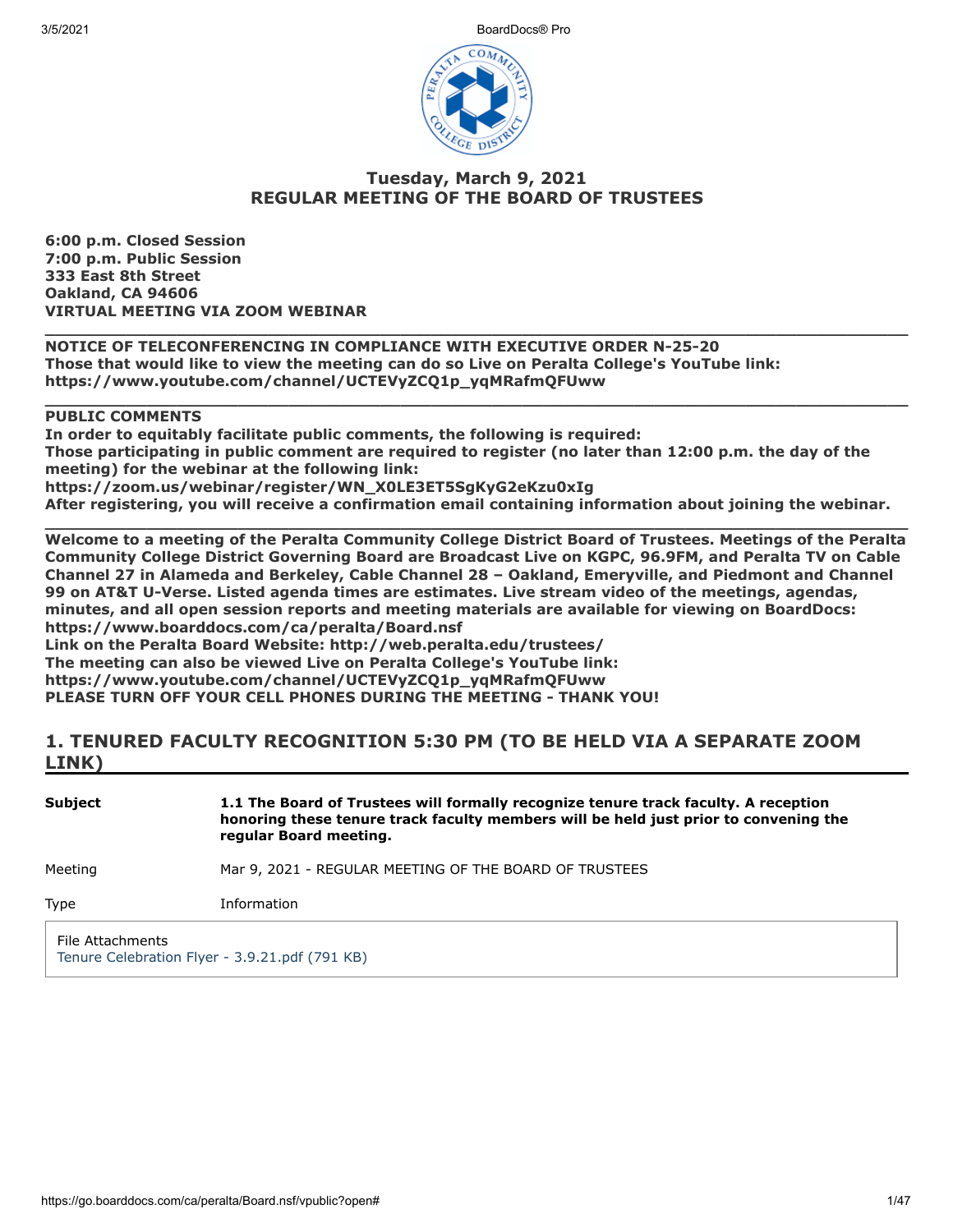| Subject | 2.1 Public Comment on Closed Session Items             |
|---------|--------------------------------------------------------|
| Meeting | Mar 9, 2021 - REGULAR MEETING OF THE BOARD OF TRUSTEES |

Type Information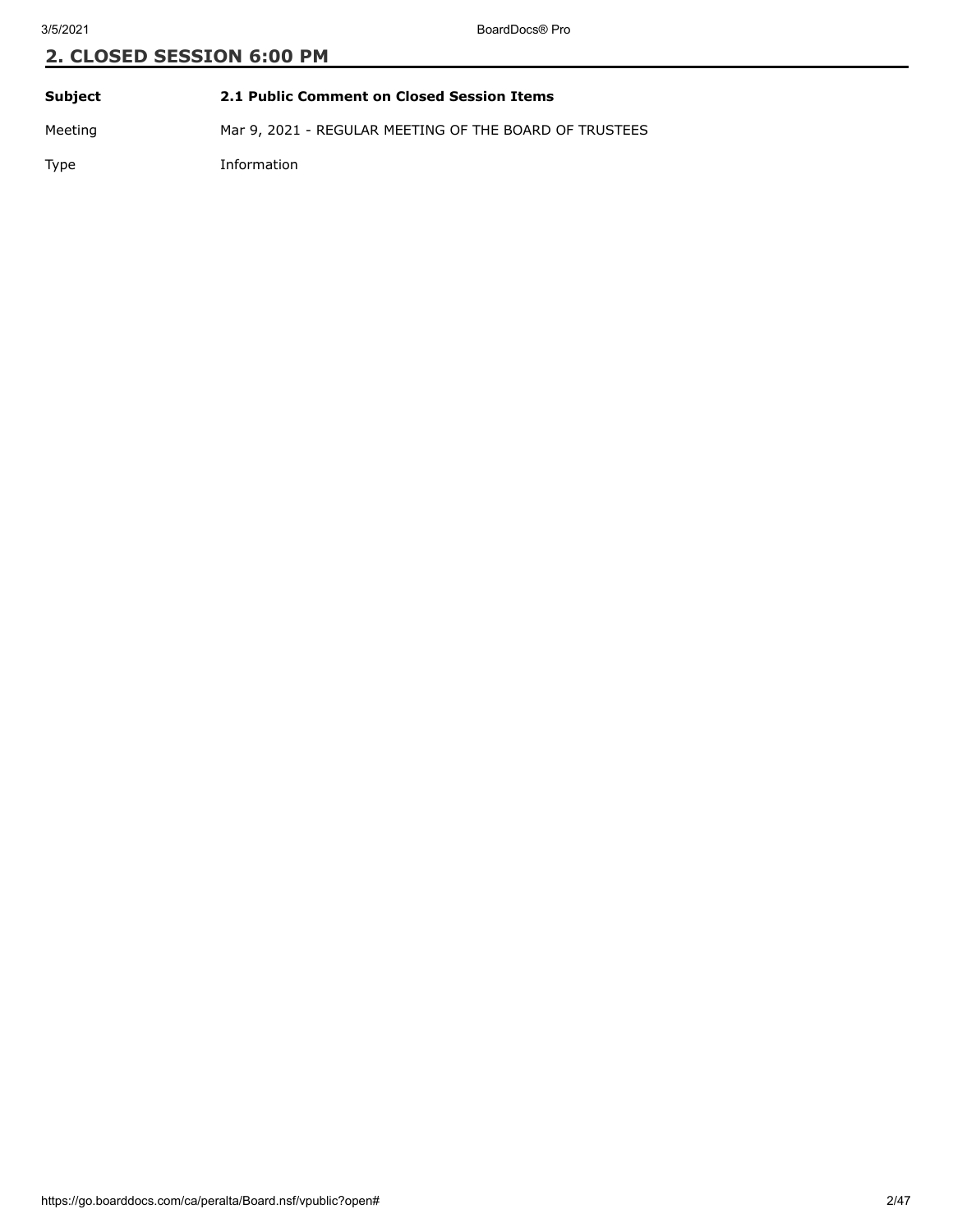| <b>Subject</b>  | 2.2 Conference with Labor Negotiator, Peralta Federation of Teachers, Local 39, and SEIU<br>1021 (Government Code § 54957.6) - (15 minutes) |
|-----------------|---------------------------------------------------------------------------------------------------------------------------------------------|
| Meeting         | Mar 9, 2021 - REGULAR MEETING OF THE BOARD OF TRUSTEES                                                                                      |
| <b>Type</b>     | Action                                                                                                                                      |
| Preferred Date  | Mar 09, 2021                                                                                                                                |
| Absolute Date   | Mar 09, 2021                                                                                                                                |
| <b>Budgeted</b> | No                                                                                                                                          |
|                 |                                                                                                                                             |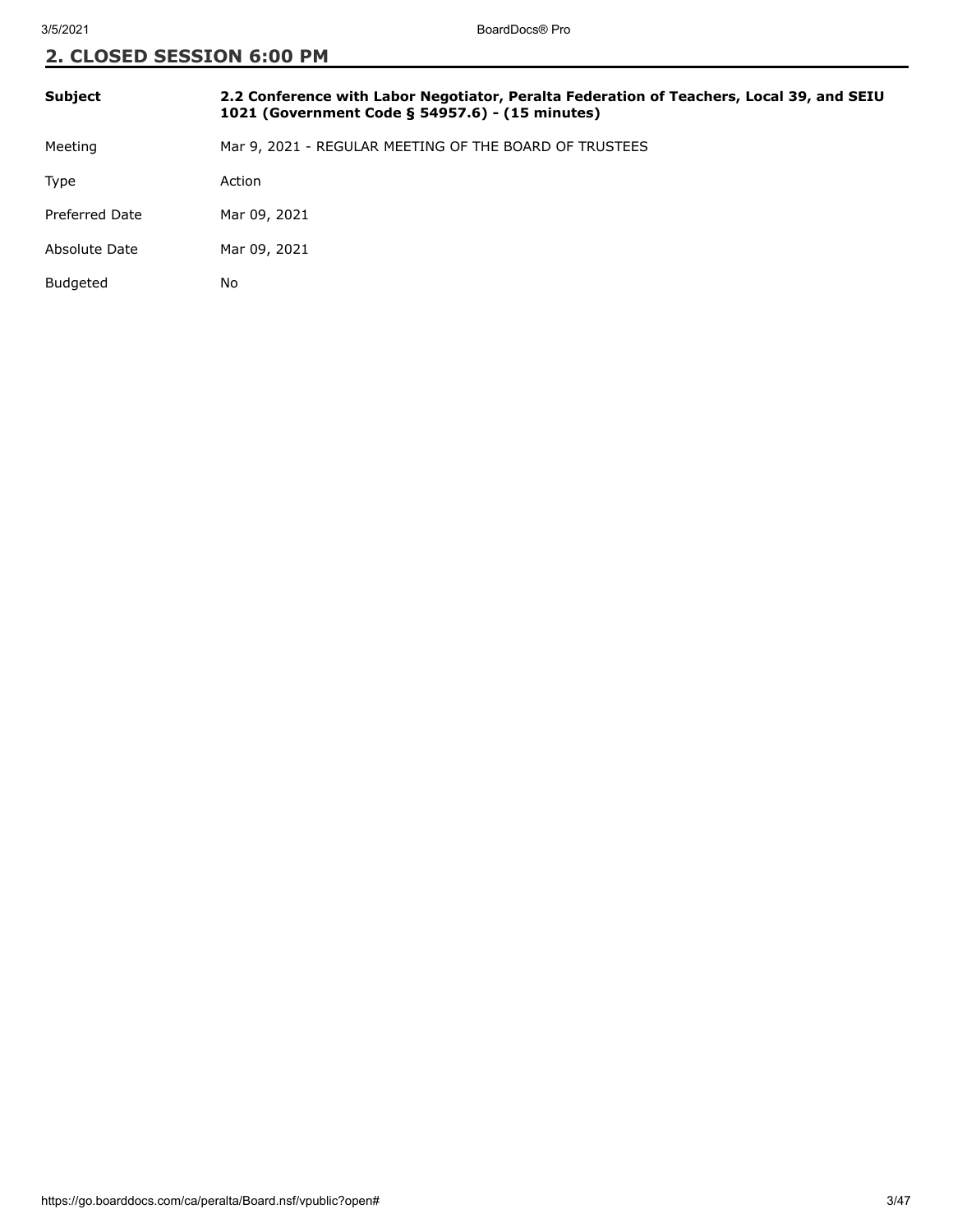# **Subject 2.3 Public Employee Appointment (Government Code Section 54957) - (15 minutes)**

Meeting Mar 9, 2021 - REGULAR MEETING OF THE BOARD OF TRUSTEES

Type Information

- 1. Ratification of the appointment of the Acting Dean of Academic & Student Affairs (Career and Technical Education), Laney College.
- 2. Recommendation to appoint the Acting Dean of STEAM, College of Alameda.
- 3. Recommendation to appoint the Dean of Enrollment Services, Merritt College.
- 4. Recommendation to appoint the Chief Technology and Information Systems Officer, District Office.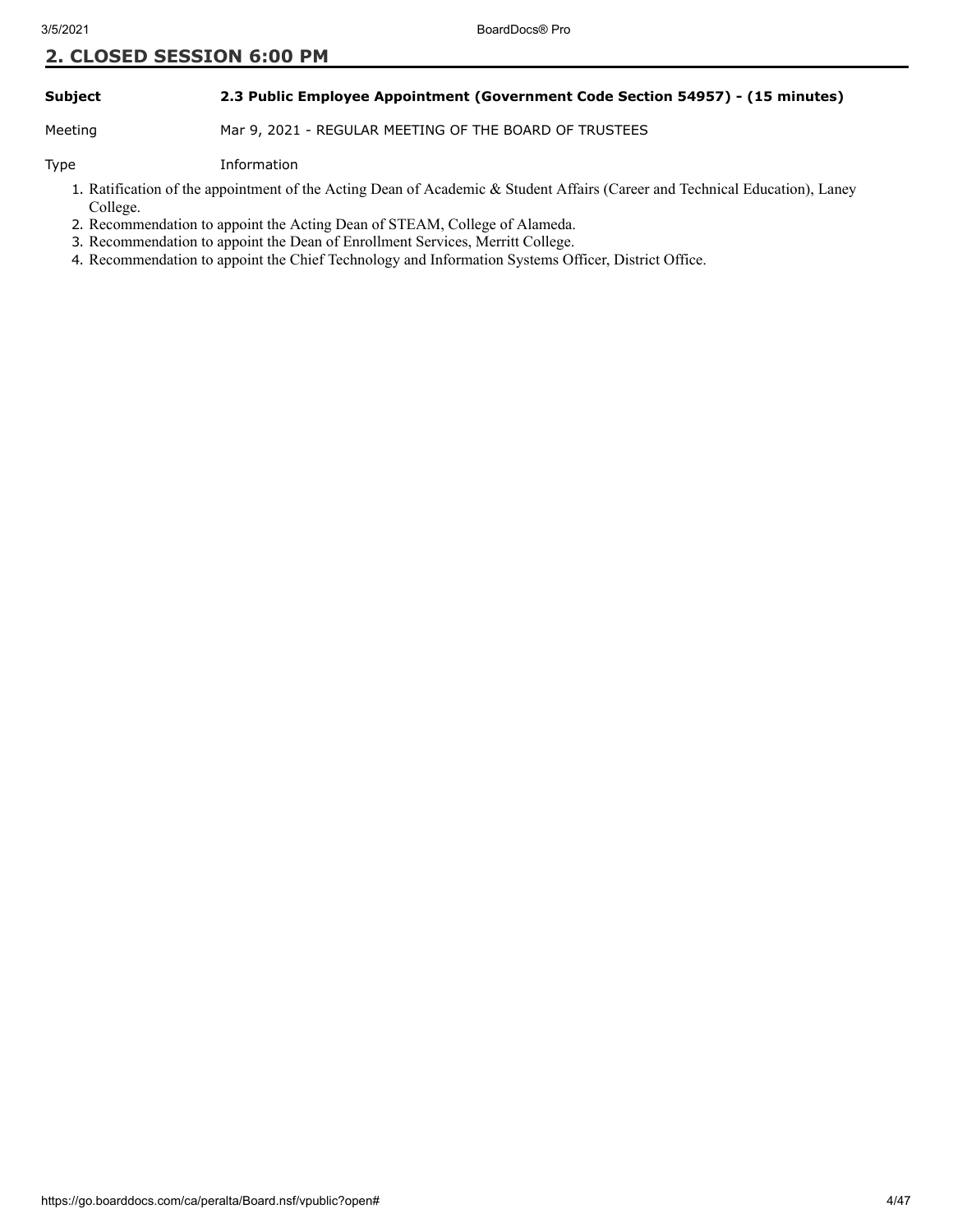| <b>Subject</b>                                                                                                   | 2.4 Public Employee Discipline/Dismissal/Release       |
|------------------------------------------------------------------------------------------------------------------|--------------------------------------------------------|
| Meeting                                                                                                          | Mar 9, 2021 - REGULAR MEETING OF THE BOARD OF TRUSTEES |
| Type                                                                                                             | Action                                                 |
| Preferred Date                                                                                                   | Mar 09, 2020                                           |
| Absolute Date                                                                                                    | Mar 09, 2020                                           |
| Fiscal Impact                                                                                                    | No                                                     |
| Public Employee Discipline: Dismissal/Release: Academic and Classified Administrators (The Board is provided res |                                                        |

ipline: Dismissal/Release: Academic and Classified Administrators (The Board is provided respective salaries in closed session for information purposes only if any.) The Board is reminded not to discuss personnel matters outside of closed session.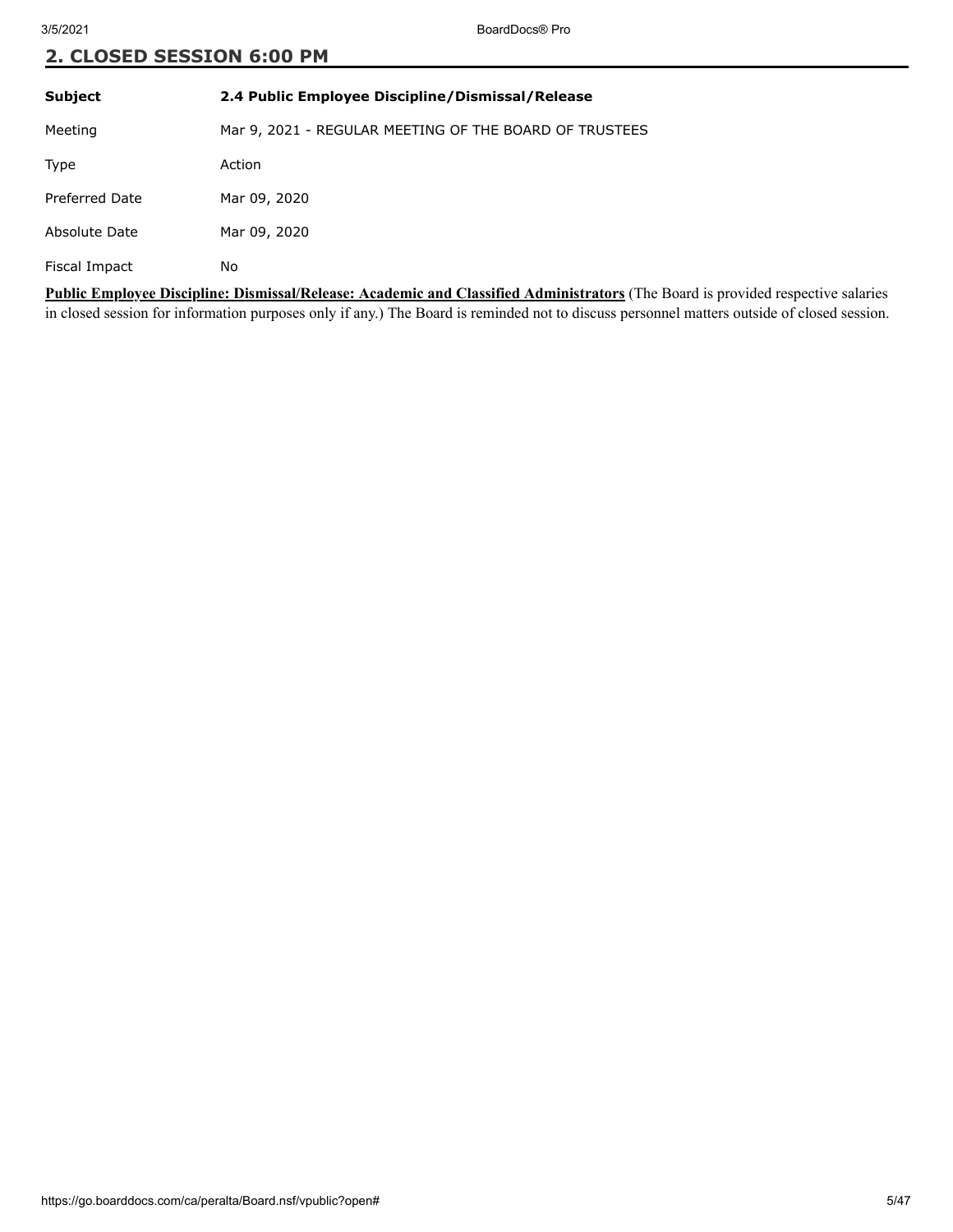# **Subject 2.5 Public Employee Evaluation**

Meeting Mar 9, 2021 - REGULAR MEETING OF THE BOARD OF TRUSTEES

Type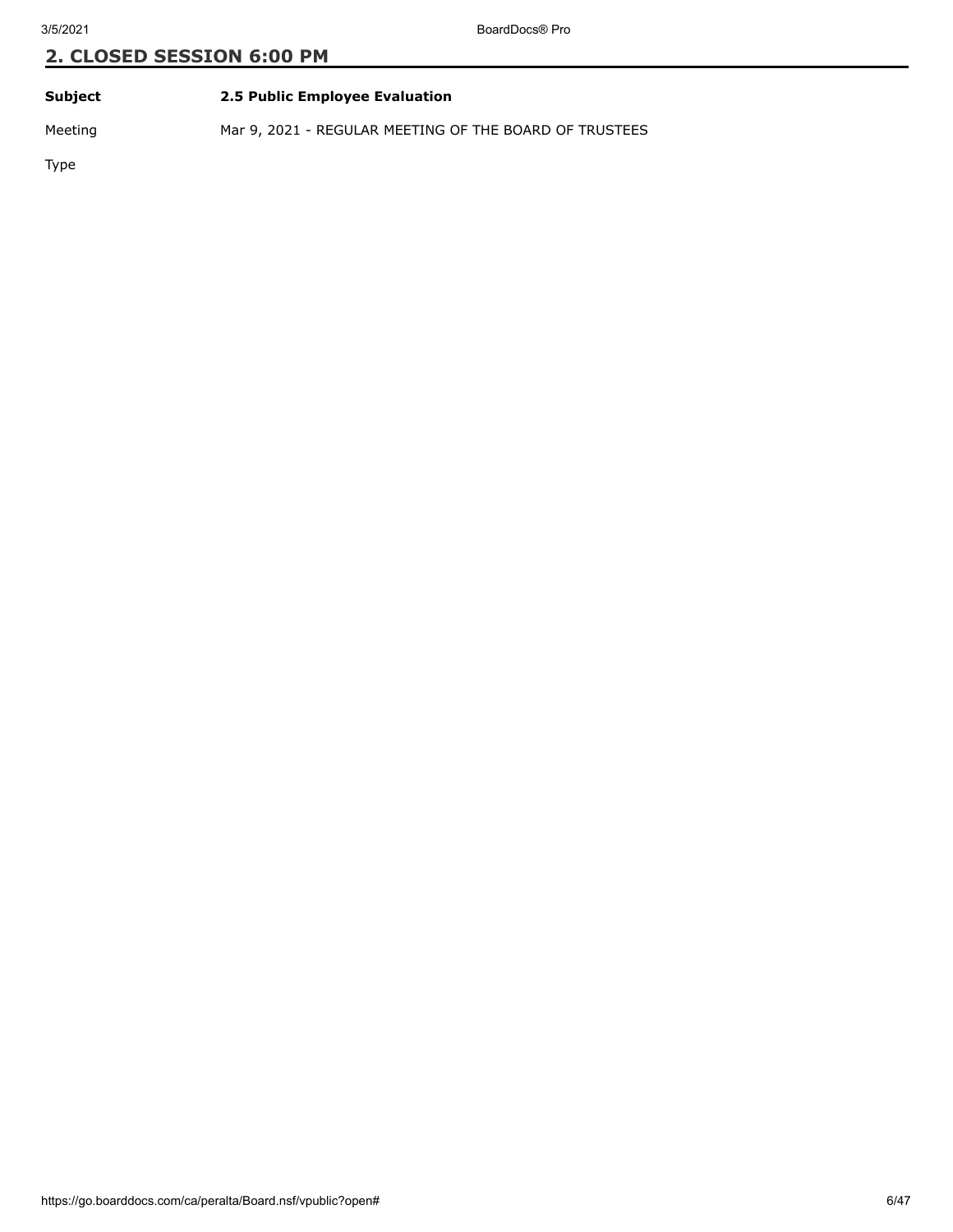| <b>Subject</b> | 2.6 Conference with Legal Counsel, Multiple Cases: (Government Code § 54956.9) - (15<br>minutes) |
|----------------|--------------------------------------------------------------------------------------------------|
|                |                                                                                                  |

Meeting Mar 9, 2021 - REGULAR MEETING OF THE BOARD OF TRUSTEES

Type Information

Conference with Legal Counsel, Anticipated/Potential Litigation (54956.9(b)-(c)) (3 cases).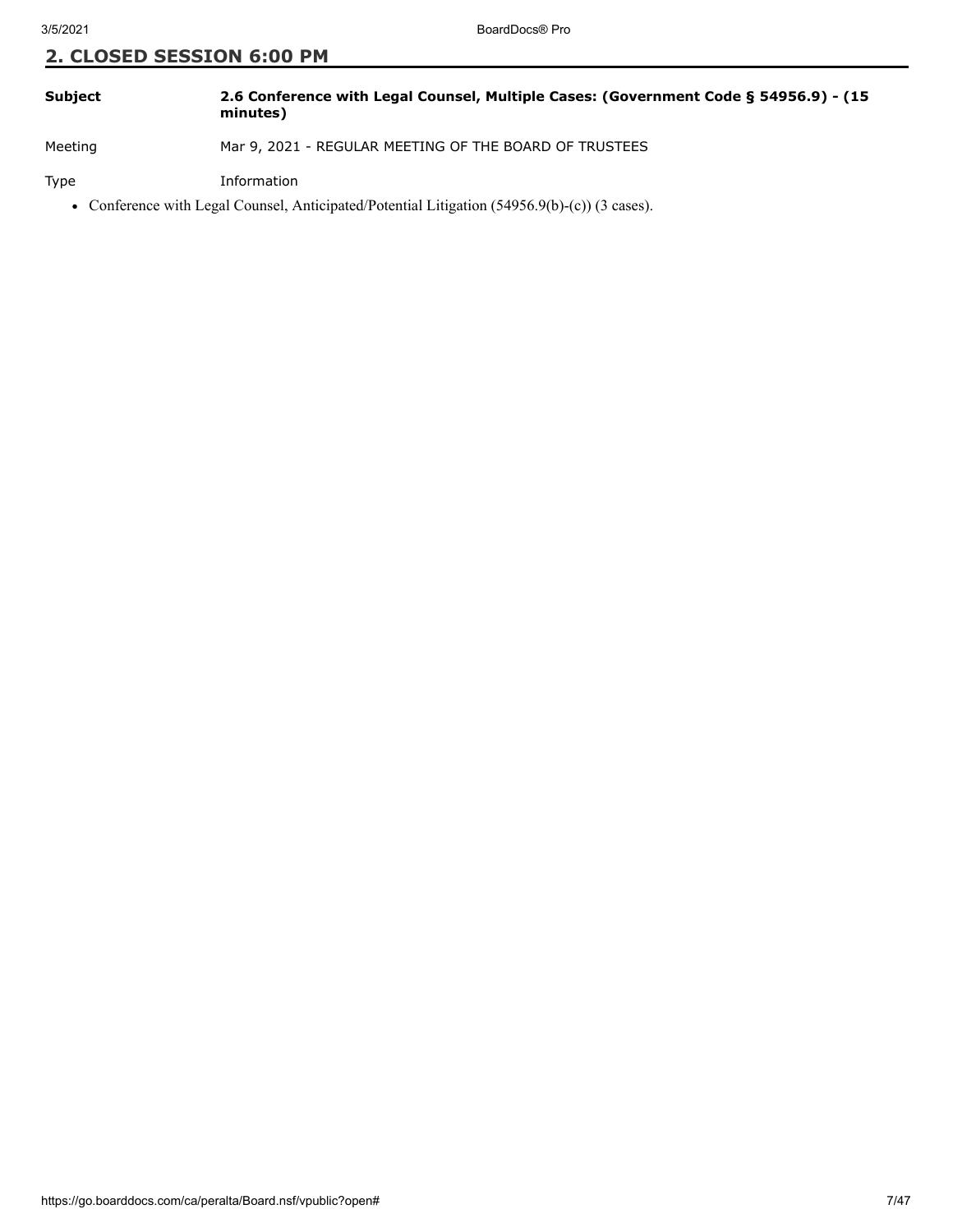| Subject | 3.1 Call to Order                                      |
|---------|--------------------------------------------------------|
| Meeting | Mar 9, 2021 - REGULAR MEETING OF THE BOARD OF TRUSTEES |
| Type    | Procedural                                             |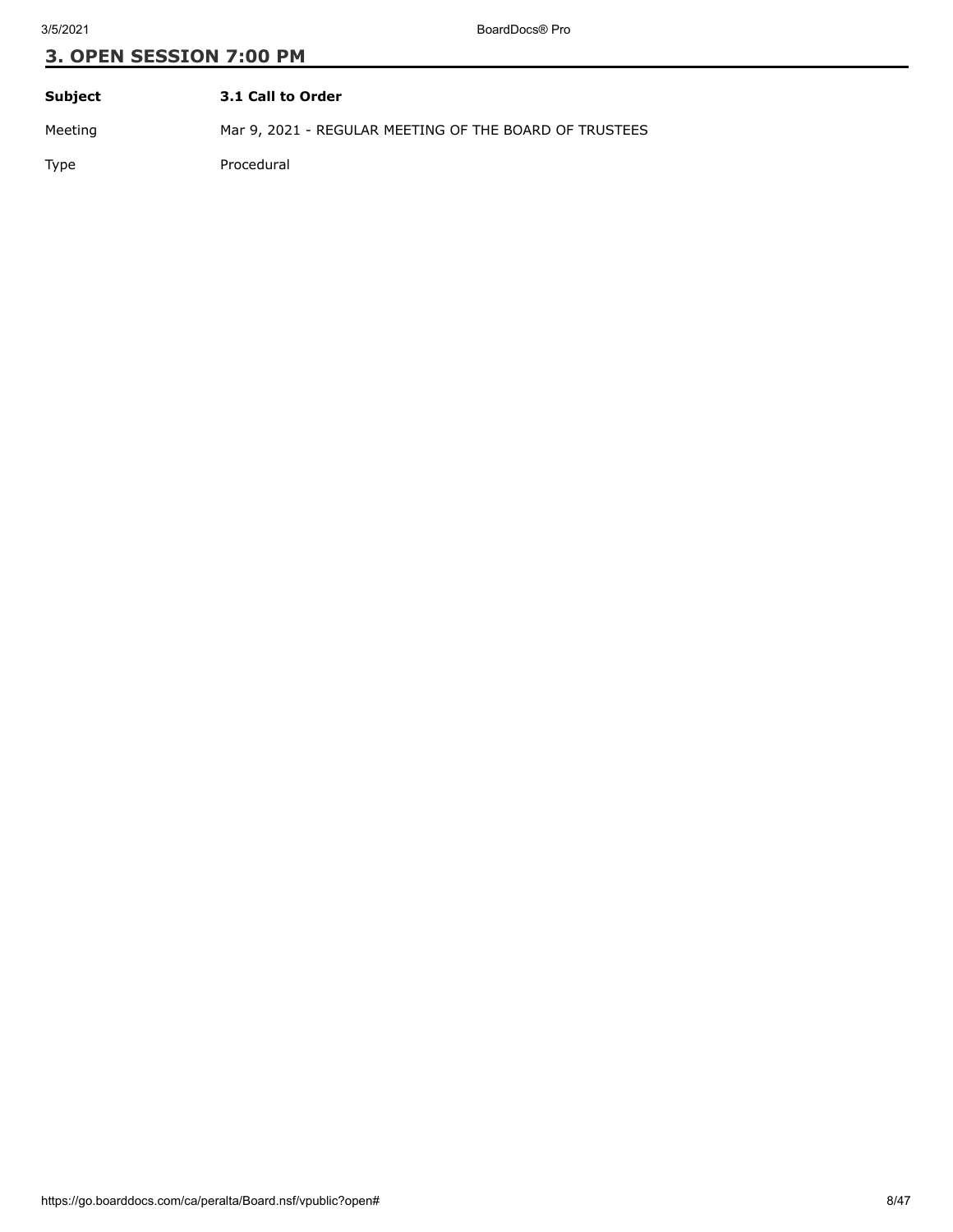| Subject | 3.2 Pledge of Allegiance                               |
|---------|--------------------------------------------------------|
| Meeting | Mar 9, 2021 - REGULAR MEETING OF THE BOARD OF TRUSTEES |
| Type    | Procedural                                             |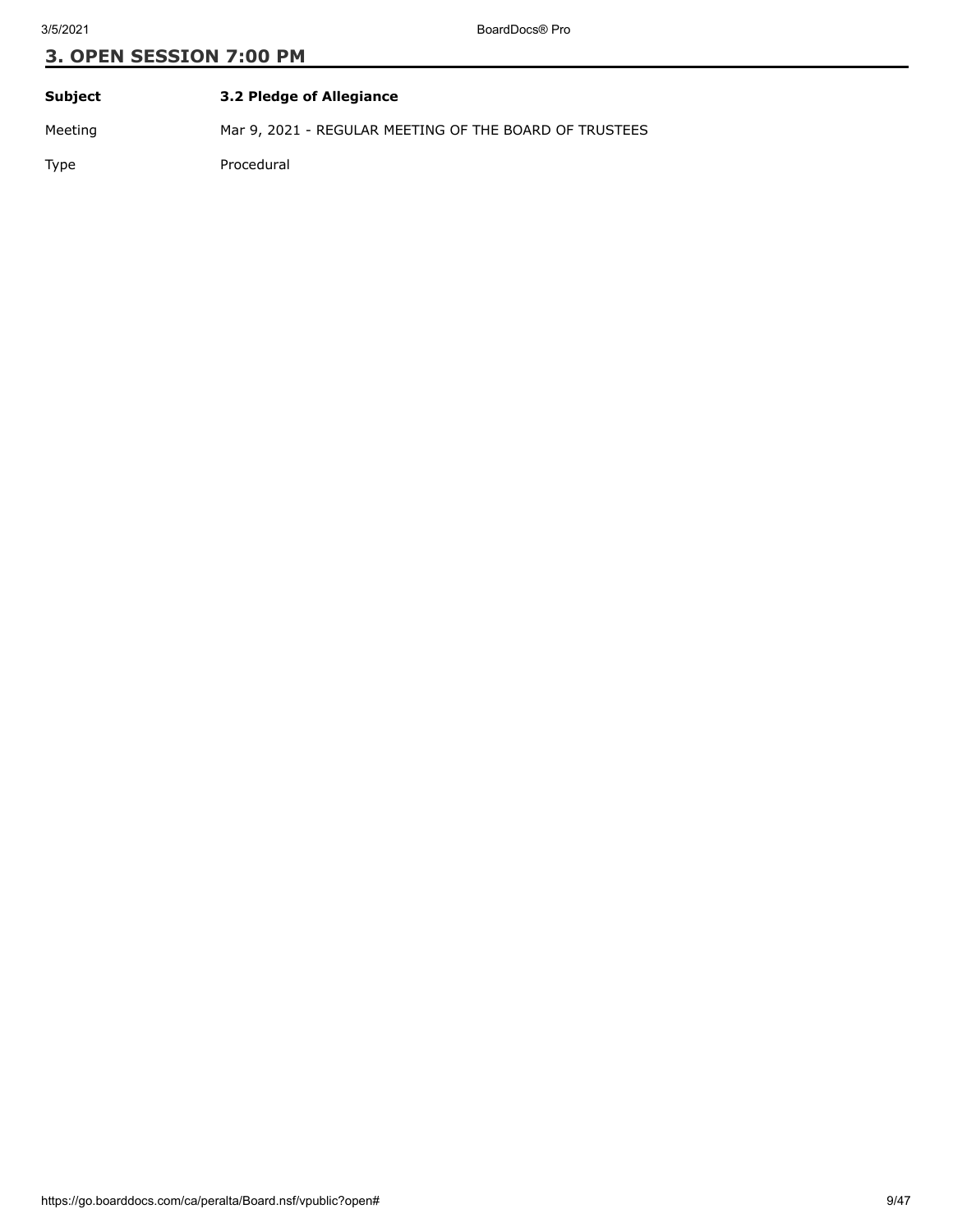| Subject | 3.3 Roll Call                                          |
|---------|--------------------------------------------------------|
| Meeting | Mar 9, 2021 - REGULAR MEETING OF THE BOARD OF TRUSTEES |
| Type    | Procedural                                             |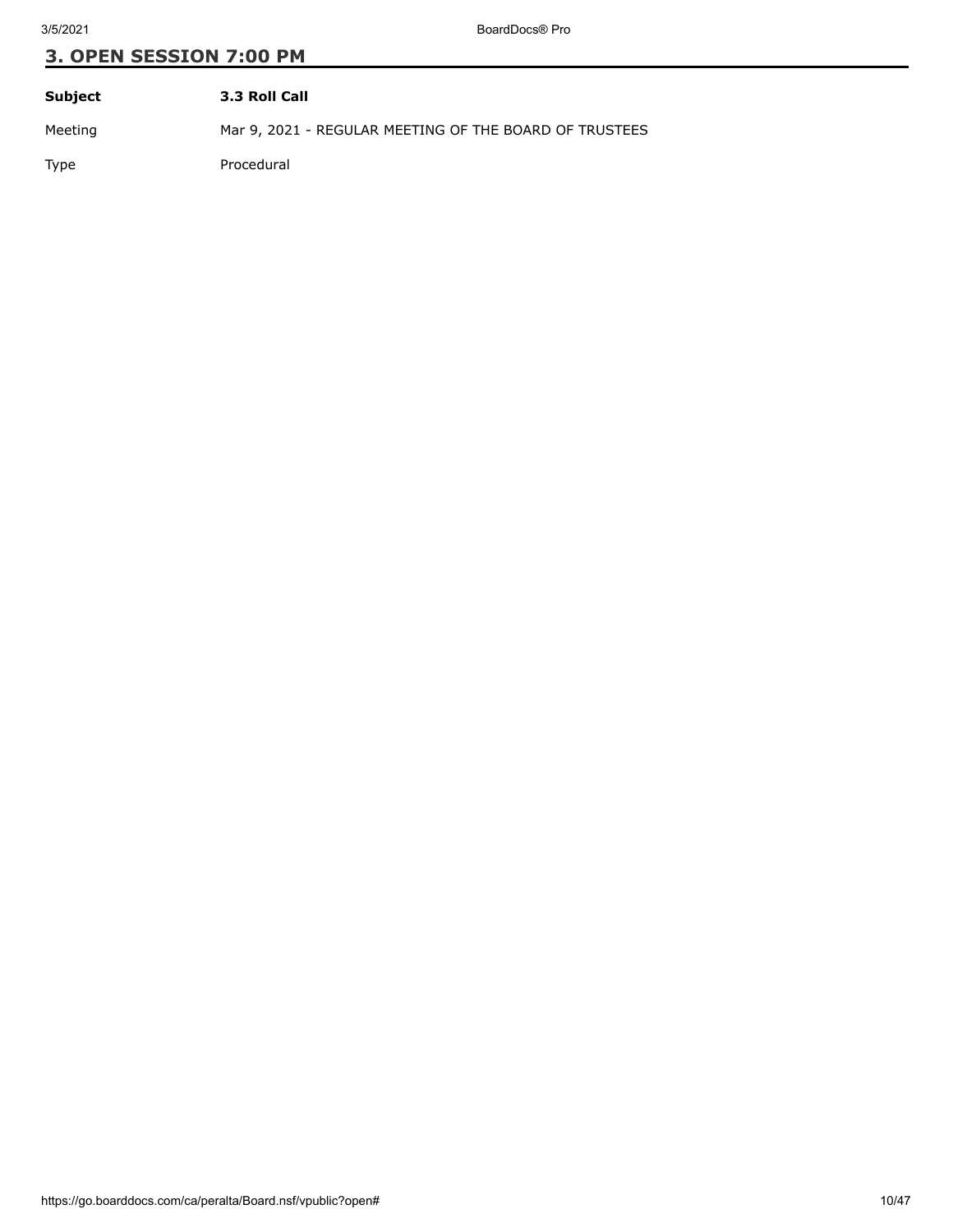## **Subject 3.4 Affirmation of the Statement of Cooperation**

Meeting Mar 9, 2021 - REGULAR MEETING OF THE BOARD OF TRUSTEES

Type Procedural

We the Peralta Community College District Board of Trustees commit to the following in our efforts to help students reach their educational goals:

- 1. We agree to listen and seek to understand others and opposing viewpoints with the expectation of good intentions and a deep commitment to the District's students.
- 2. We commit to being prepared for each meeting and to work within our established communication protocols when we seek additional information. Members will review the agenda in advance of each meeting and adhere to Board Policy 2340 for adding items to the agenda.
- 3. We have reviewed the Board's Code of Ethics and commit to reviewing it annually at our organizational meeting to remind ourselves of the behavior we are to exhibit and the guidelines we are to follow in our role.
- 4. If the Code of Ethics is violated, we commit to follow the process stated in the Code and will first address concerns informally to settle disagreements one-on-one between and among members before moving to the formal process.
- 5. We agree that from time to time, the Chair will remind members of appropriate behavior and may call for a recess or redirect members if they stray from the topic of discussion.
- 6. We collectively recognize that it is within the duties and authority of the Chair to render decisions or take actions to keep our meetings on track in adherence to Board policy.
- 7. We will strive to fulfill the vision we established for ourselves.
- 8. We will model the behavior we want others to exhibit.

#### File Attachments

[PCCD Cooperation Statement.final fully signed.pdf \(427 KB\)](https://go.boarddocs.com/ca/peralta/Board.nsf/files/BYSTBY7243E9/$file/PCCD%20Cooperation%20Statement.final%20fully%20signed.pdf)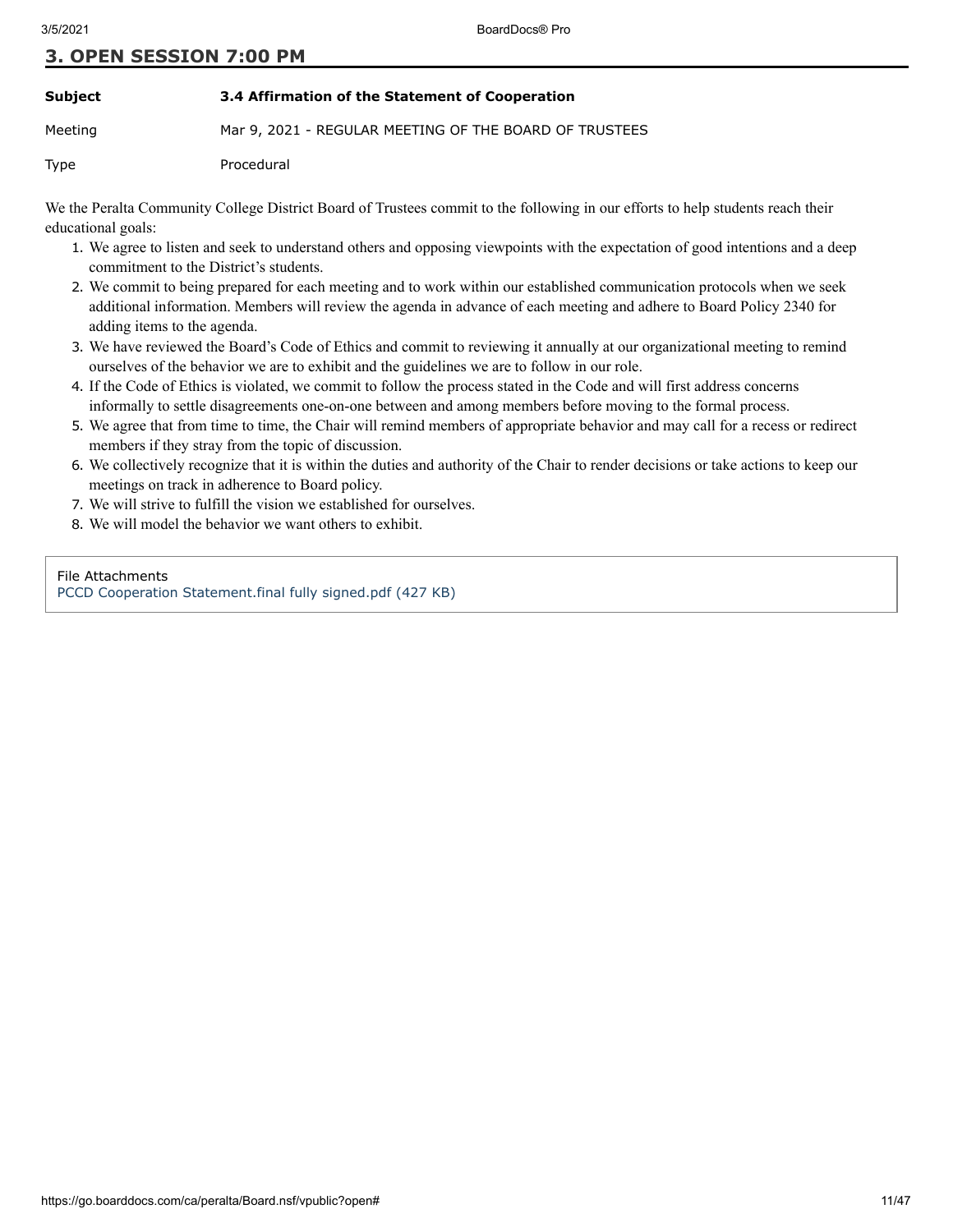| Subject     | 3.5 Report of Action Taken in Closed Session           |
|-------------|--------------------------------------------------------|
| Meeting     | Mar 9, 2021 - REGULAR MEETING OF THE BOARD OF TRUSTEES |
| <b>Type</b> | Information                                            |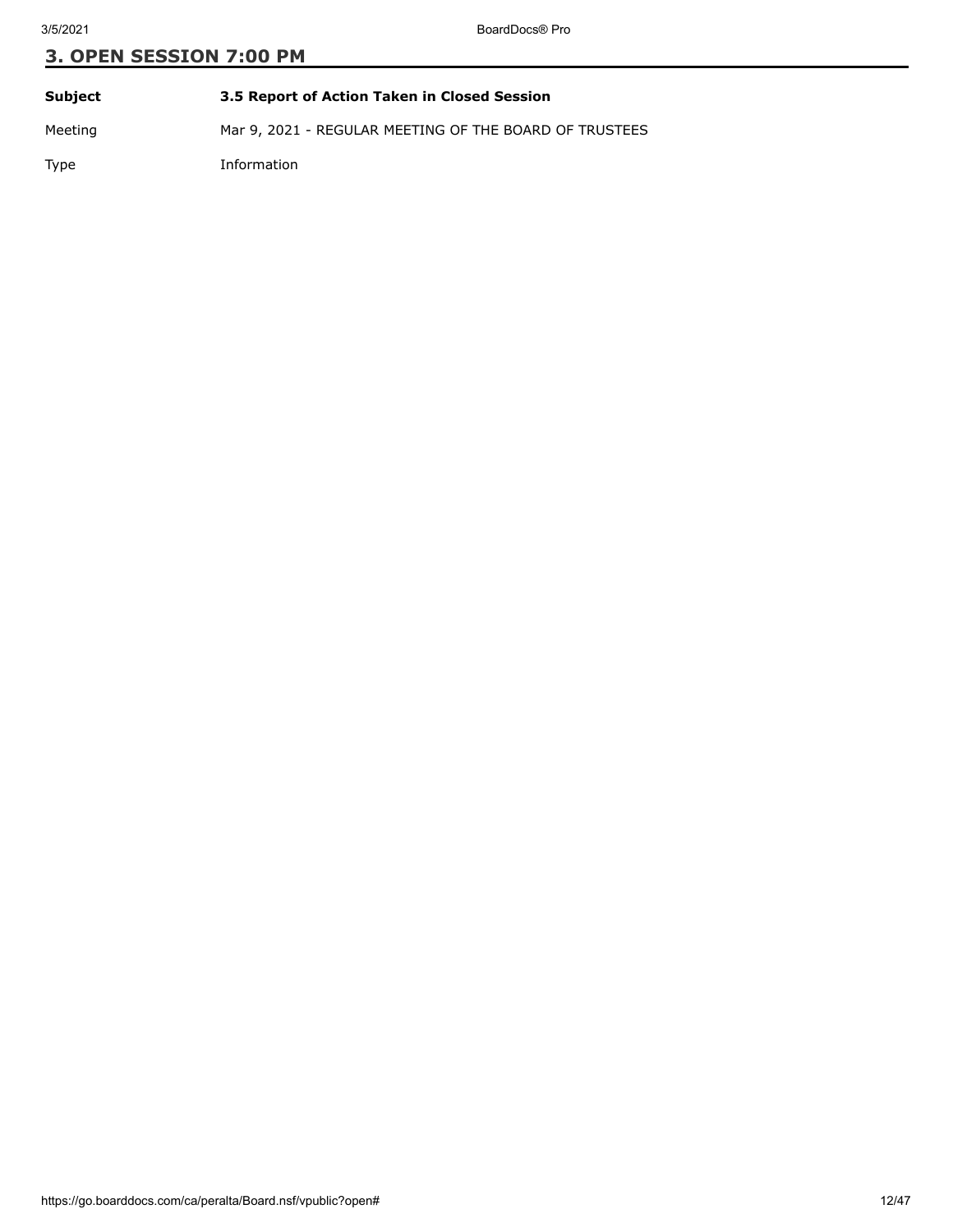| Subject | 3.6 Approval of the Agenda                             |
|---------|--------------------------------------------------------|
| Meeting | Mar 9, 2021 - REGULAR MEETING OF THE BOARD OF TRUSTEES |
| Type    | Action                                                 |

https://go.boarddocs.com/ca/peralta/Board.nsf/vpublic?open# 13/47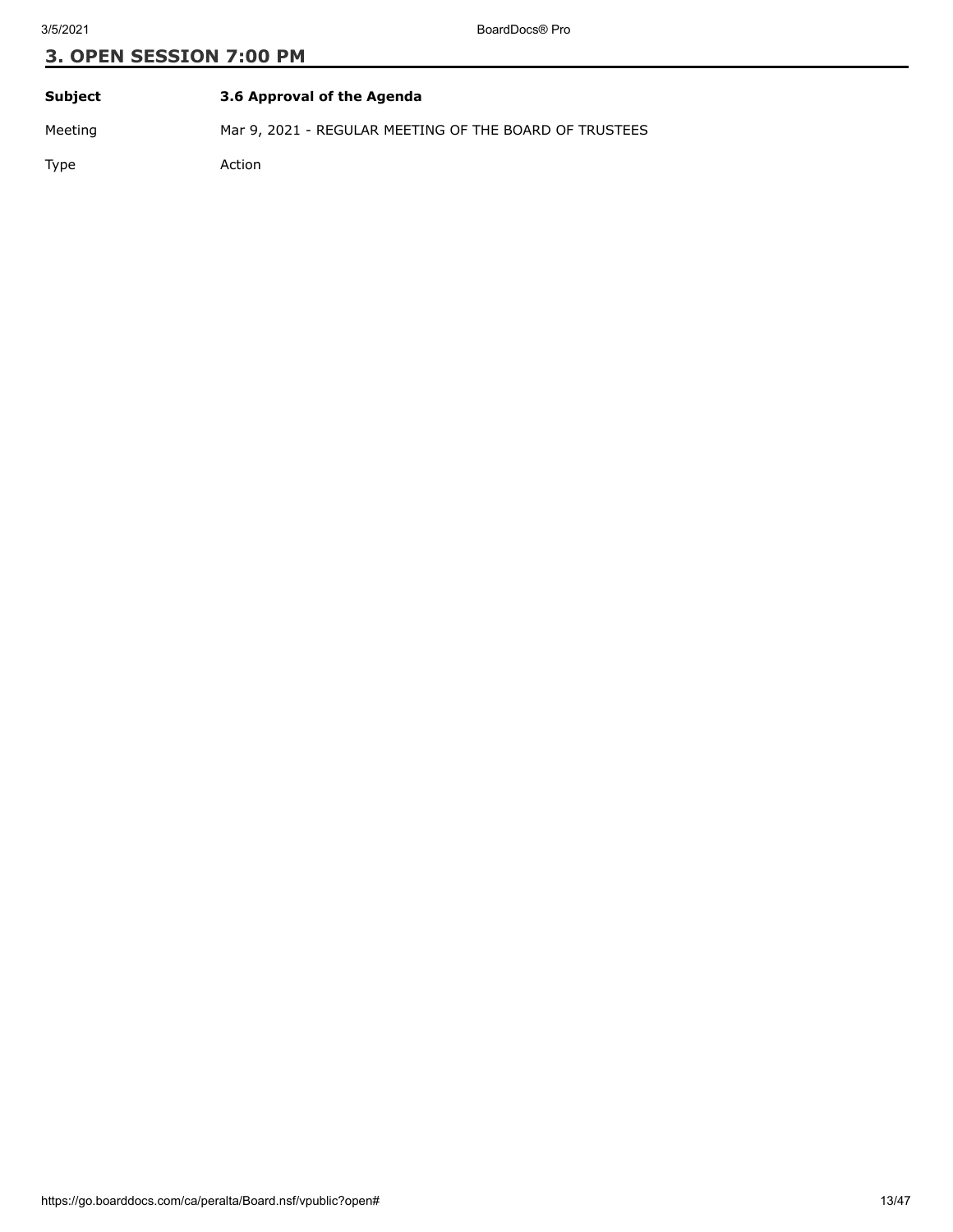| <b>Subject</b>        | 3.7 Approval of the Minutes                            |
|-----------------------|--------------------------------------------------------|
| Meeting               | Mar 9, 2021 - REGULAR MEETING OF THE BOARD OF TRUSTEES |
| Type                  | Action, Minutes                                        |
| <b>Preferred Date</b> | Mar 09, 2021                                           |
| Absolute Date         | Mar 09, 2021                                           |
| Fiscal Impact         | No                                                     |
| <b>Budgeted</b>       | No                                                     |
|                       |                                                        |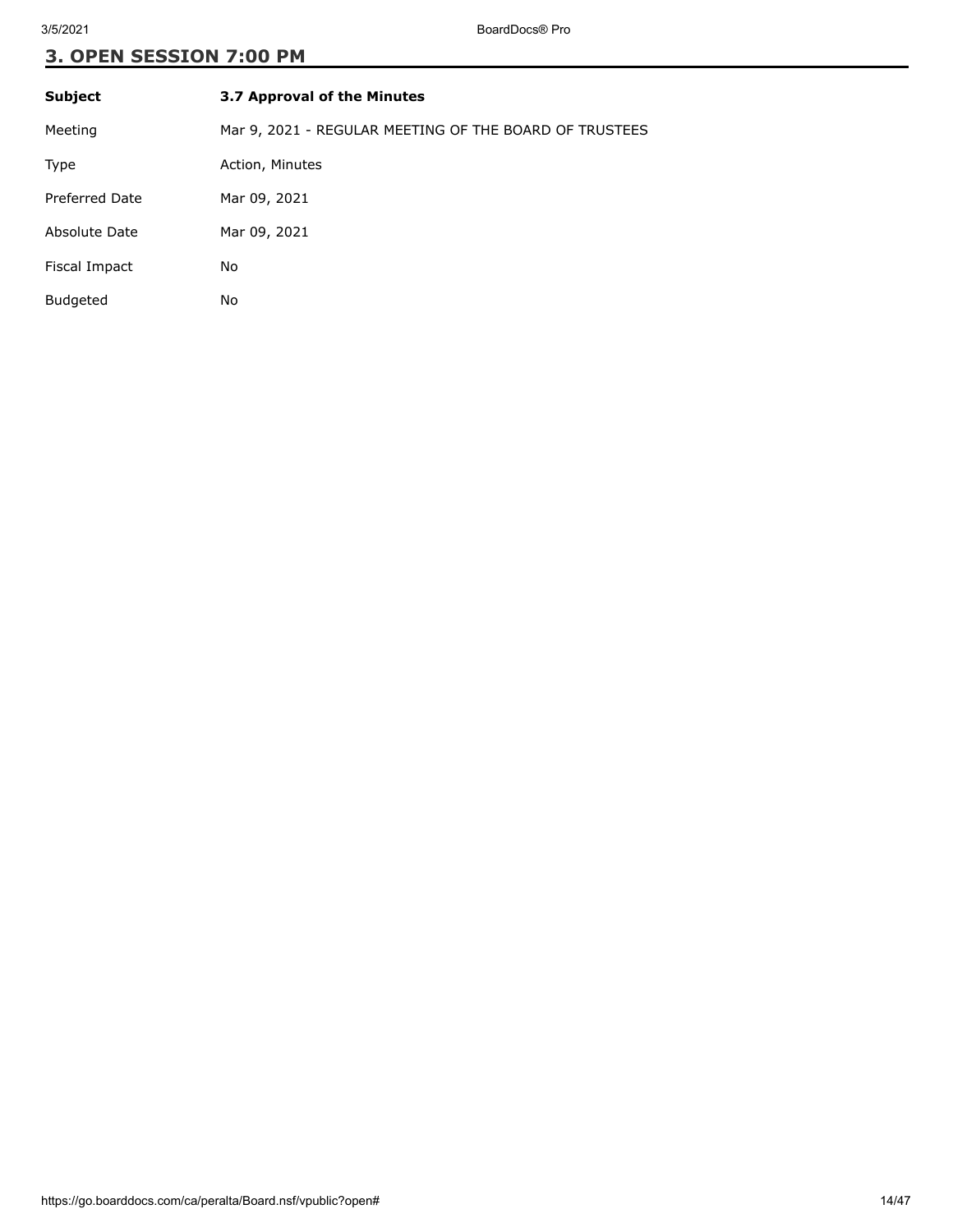| <b>Subject</b> | 3.8 Associated Student Government Reports (5 minutes)  |
|----------------|--------------------------------------------------------|
| Meeting        | Mar 9, 2021 - REGULAR MEETING OF THE BOARD OF TRUSTEES |
| Type           | Information                                            |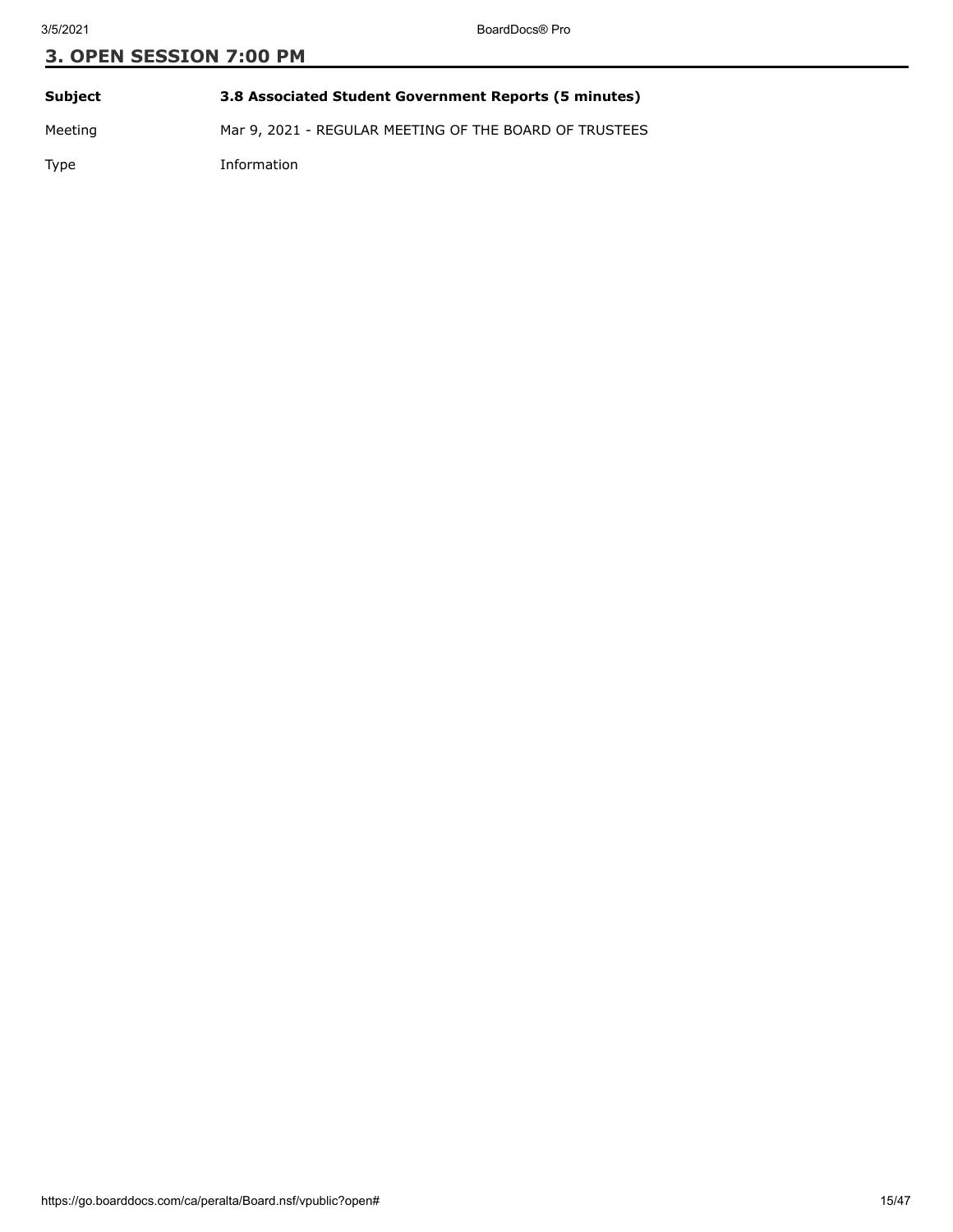| Subject | 3.9 Peralta Classified Senate Report (5 minutes)       |
|---------|--------------------------------------------------------|
| Meeting | Mar 9, 2021 - REGULAR MEETING OF THE BOARD OF TRUSTEES |

Type Information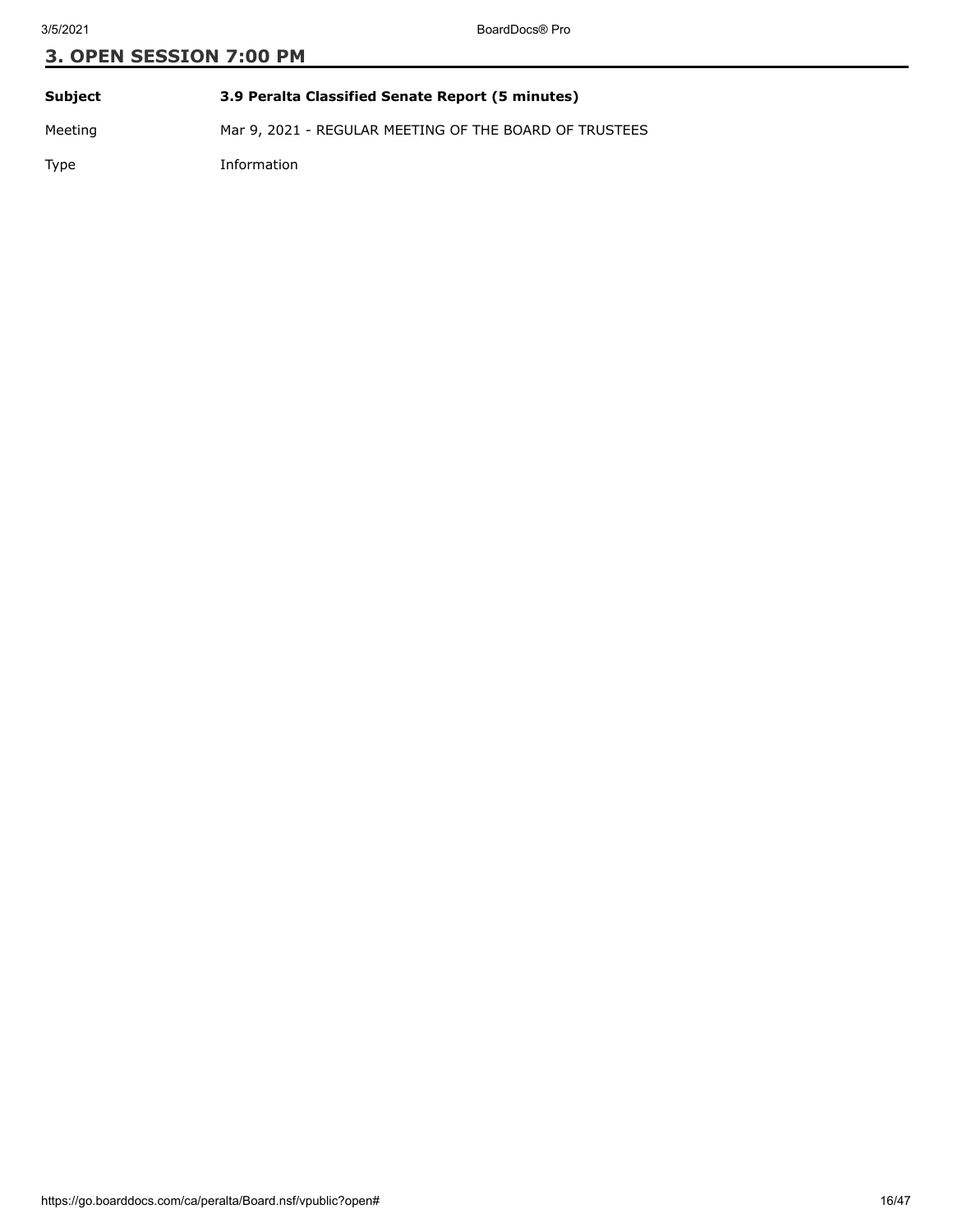| Subject | 3.10 District Academic Senate Report (5 minutes)       |
|---------|--------------------------------------------------------|
| Meeting | Mar 9, 2021 - REGULAR MEETING OF THE BOARD OF TRUSTEES |

Type Information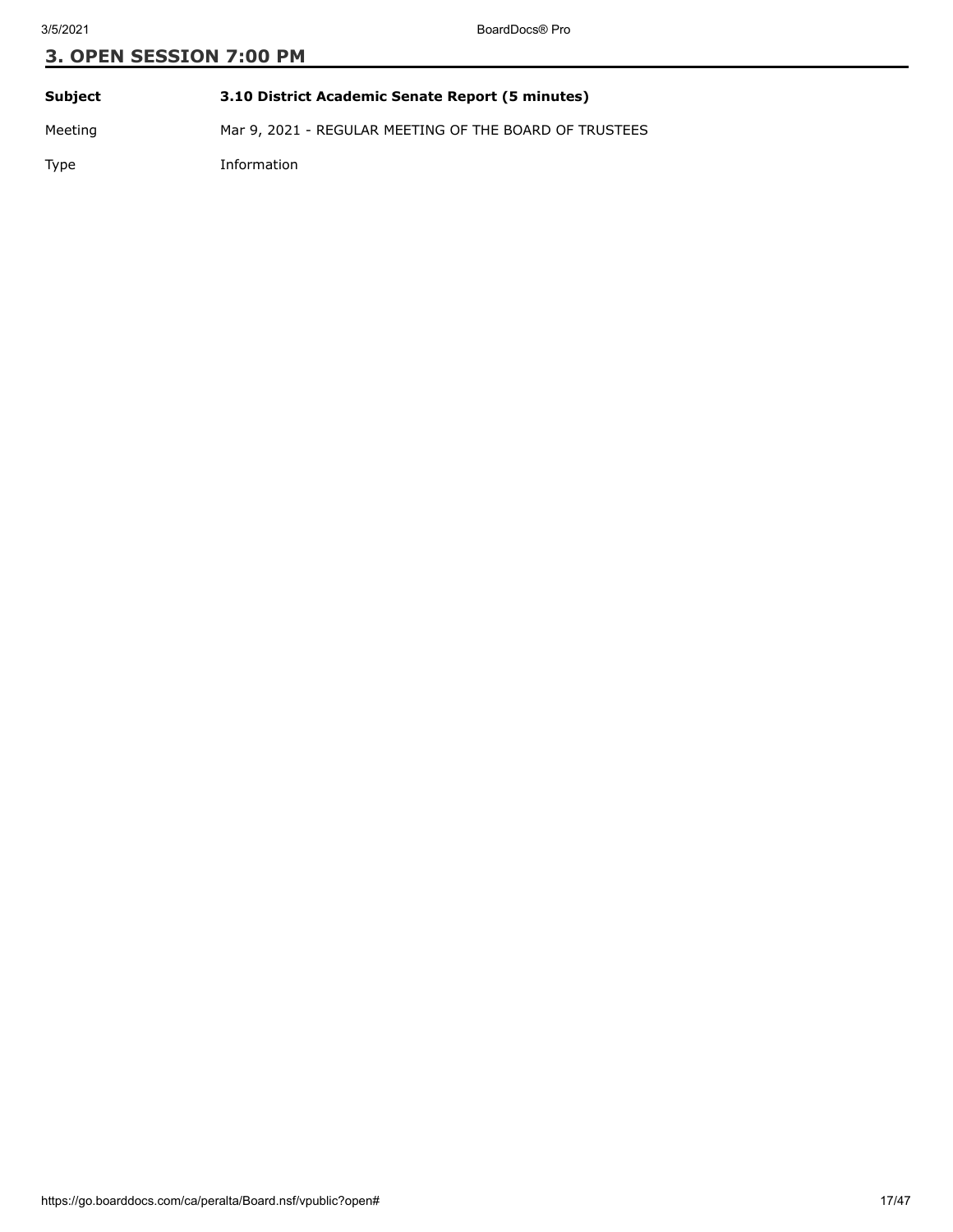# **Subject 3.11 Public Communication (up to 45 minutes)**

Meeting Mar 9, 2021 - REGULAR MEETING OF THE BOARD OF TRUSTEES

Type Information

At this time, the Board of Trustees will listen to communication from the public on matters that are not on the agenda and are within the Board's jurisdiction. Under provisions of the Brown Act, the Board and District staff are prohibited from discussing or taking action on oral requests that are not part of the agenda, but may respond briefly. A maximum of 15 minutes (up to 3 minutes per individual) will be provided for speakers under this agenda section, at the Board President's discretion. A speaker's card must be completed to request to address the Board. Requests to speak which cannot be honored within the time limit will be scheduled for subsequent meetings in the order received. Persons addressing items included on the agenda will be heard at the time the item is considered, and comments on tangential issues not directly related to the item may be ruled out of order. Cards must be received prior to the Board's consideration of the item and are honored in the order the cards are received. A speaker may yield time to another speaker up to a limit of 6 additional minutes, with no more than 5 speakers on the issue, where both have completed a speaker's card, and the yielder must identify him/herself to the Board. Speakers are asked to submit any materials to the Board Clerk and shall not approach the dais during meetings. (Please line-up when your name is called.) Further direction is provided in Board Policy and Administrative Procedure 2345 Public Participation at Board Meetings.

**<http://web.peralta.edu/trustees/board-policies/>**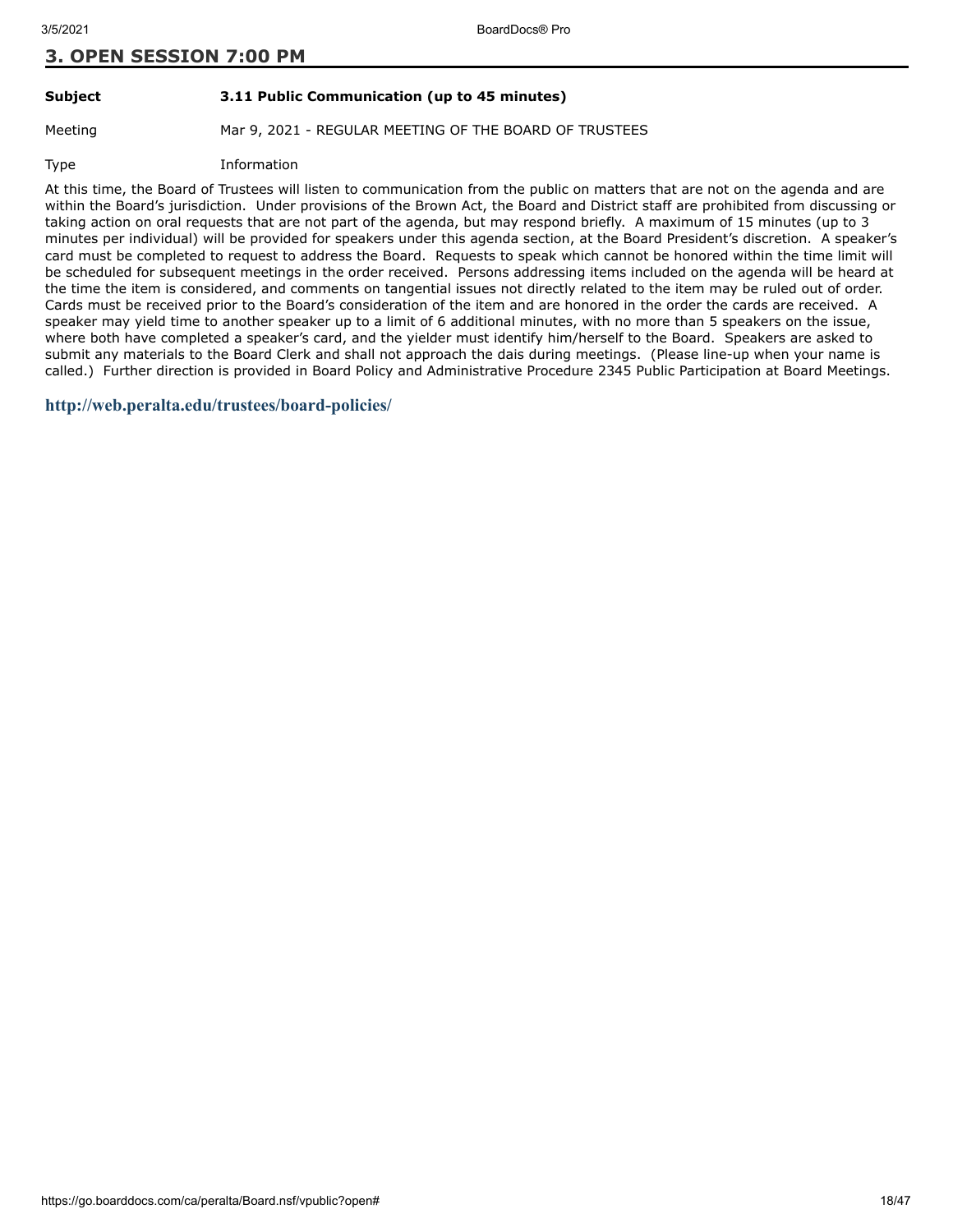# **Subject 3.12 Chancellor's Reports (10 minutes)**

Meeting Mar 9, 2021 - REGULAR MEETING OF THE BOARD OF TRUSTEES

Type Information

• College Updates

File Attachments

[BCC Board Report - March 9th Newsletter.pdf \(1,515 KB\)](https://go.boarddocs.com/ca/peralta/Board.nsf/files/BYS8F61E0BE4/$file/BCC%20Board%20Report%20-%20March%209th%20Newsletter.pdf) [3.9.21 Merritt College BOT Report.pdf \(1,660 KB\)](https://go.boarddocs.com/ca/peralta/Board.nsf/files/BYS8F81E0CAB/$file/3.9.21%20Merritt%20College%20BOT%20Report.pdf) [Board Report COA March 9 2021.pdf \(395 KB\)](https://go.boarddocs.com/ca/peralta/Board.nsf/files/BYSN9U5C8838/$file/Board%20Report%20COA%20March%209%202021.pdf) [Laney College BOT 3.9.21-updated.pdf \(952 KB\)](https://go.boarddocs.com/ca/peralta/Board.nsf/files/BYTAWL29AF16/$file/Laney%20College%20BOT%203.9.21-updated.pdf)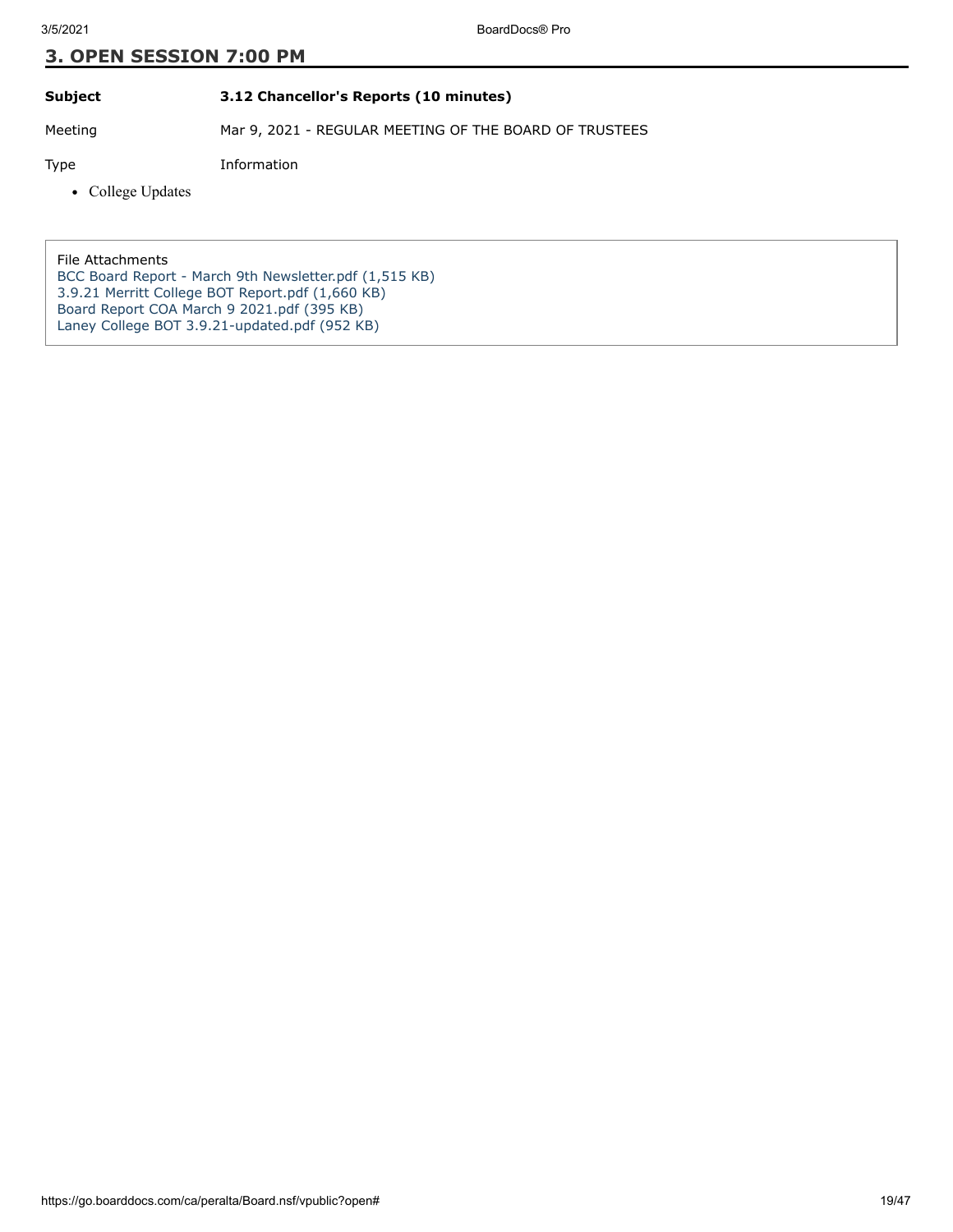**4. INFORMATION**

| <b>Subject</b>                                    | 4.1 First Reading on Proposed Board Policy BP 4220. Presenter: Interim Chancellor Carla<br>Walter (2 minutes) |
|---------------------------------------------------|---------------------------------------------------------------------------------------------------------------|
| Meeting                                           | Mar 9, 2021 - REGULAR MEETING OF THE BOARD OF TRUSTEES                                                        |
| <b>Type</b>                                       | Information                                                                                                   |
| Goals                                             | D: Strengthen Accountability, Innovation and Collaboration                                                    |
| <b>TO: Peralta Board of Trustees</b>              |                                                                                                               |
| <b>FROM: Dr. Carla Walter, Interim Chancellor</b> |                                                                                                               |

## **PREPARED BY: Maisha Jameson, Board Clerk**

## **BACKGROUND/ANALYSIS:**

The Board will conduct a first reading of Board Policy BP4220. The following policy is being presented for review and will return to a future Board meeting for approval and adoption.

**BP 4220 - Standards of Scholarship (**This policy was last updated 2019.)

File Attachments [BP 4220 Standards of Scholarship.pdf \(278 KB\)](https://go.boarddocs.com/ca/peralta/Board.nsf/files/BYQ8ER1DFBF4/$file/BP%204220%20Standards%20of%20Scholarship.pdf)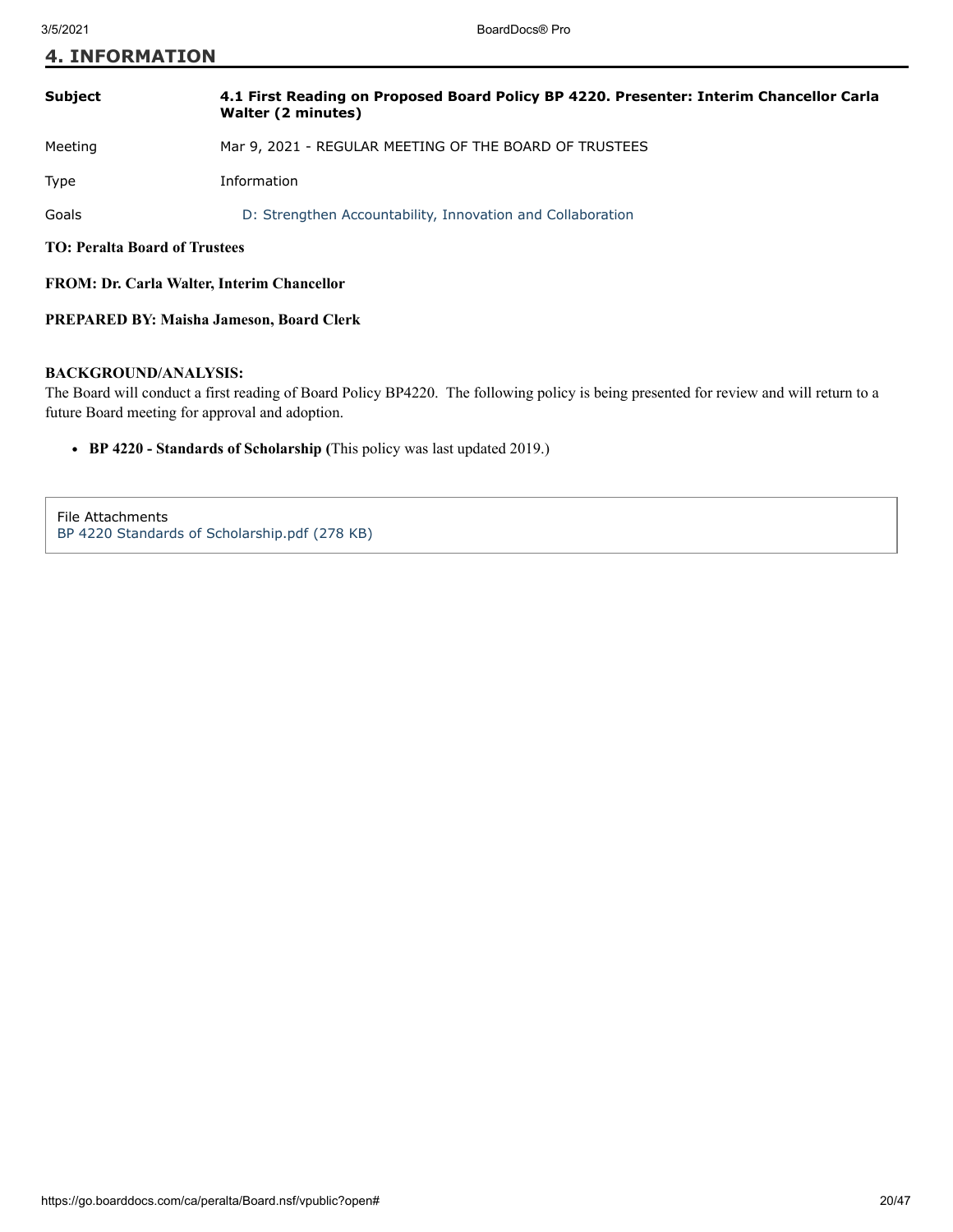# **5. CONSENT CALENDAR - CHANCELLOR'S OFFICE**

| <b>Subject</b>                       | 5.1 Consider Ratification of Monthly Contract Report in Accordance with Administrative<br>Policy 6340. Presenter: Interim Chancellor Carla Walter |  |
|--------------------------------------|---------------------------------------------------------------------------------------------------------------------------------------------------|--|
| Meeting                              | Mar 9, 2021 - REGULAR MEETING OF THE BOARD OF TRUSTEES                                                                                            |  |
| Type                                 | Action (Consent)                                                                                                                                  |  |
| <b>Preferred Date</b>                | Mar 09, 2021                                                                                                                                      |  |
| Absolute Date                        | Mar 09, 2021                                                                                                                                      |  |
| Fiscal Impact                        | No.                                                                                                                                               |  |
| <b>TO: Peralta Board of Trustees</b> |                                                                                                                                                   |  |

# **FROM: Dr. Carla Walter, Interim Chancellor**

#### **PREPARED BY: Brandi Howard, Contracts & Legal Affairs Coordinator**

## **BACKGROUND/ANALYSIS:**

Seeking Ratification of the Monthly Report of Contracts for the period of February 11, 2021, through February 24, 2021. In accordance with Administrative Policy 6340, all contracts and amendments regardless of dollar amount must be ratified by the Board of Trustees within 60 days, if not approved.

# **DELIVERABLES/SCOPE OF WORK:**

Scope of Work and budget source for each contract can be found in the monthly report.

## **EVALUATION AND RECOMMENDED ACTION:**

The Interim Chancellor recommends approval.

File Attachments [BOT Ratification Report 3.9.2021.pdf \(132 KB\)](https://go.boarddocs.com/ca/peralta/Board.nsf/files/BYQ3EQ068ABD/$file/BOT%20Ratification%20Report%203.9.2021.pdf)

*All matters listed under the Consent Calendar are considered by the Board of Trustees to be routine or sufficiently supported by back-up information as to not require additional discussion. Consent Calendar items will be enacted by one motion. There will be no separate discussion on these items prior to the time the Board votes on them, unless a Board member requests that a specific item be removed from the Consent Calendar for action and a separate vote. Public comment on Consent Calendar items from anyone completing a card will be heard prior to the Board's vote on the Consent Calendar. All Board approved contracts are subject to final negotiation and execution by the Chancellor.*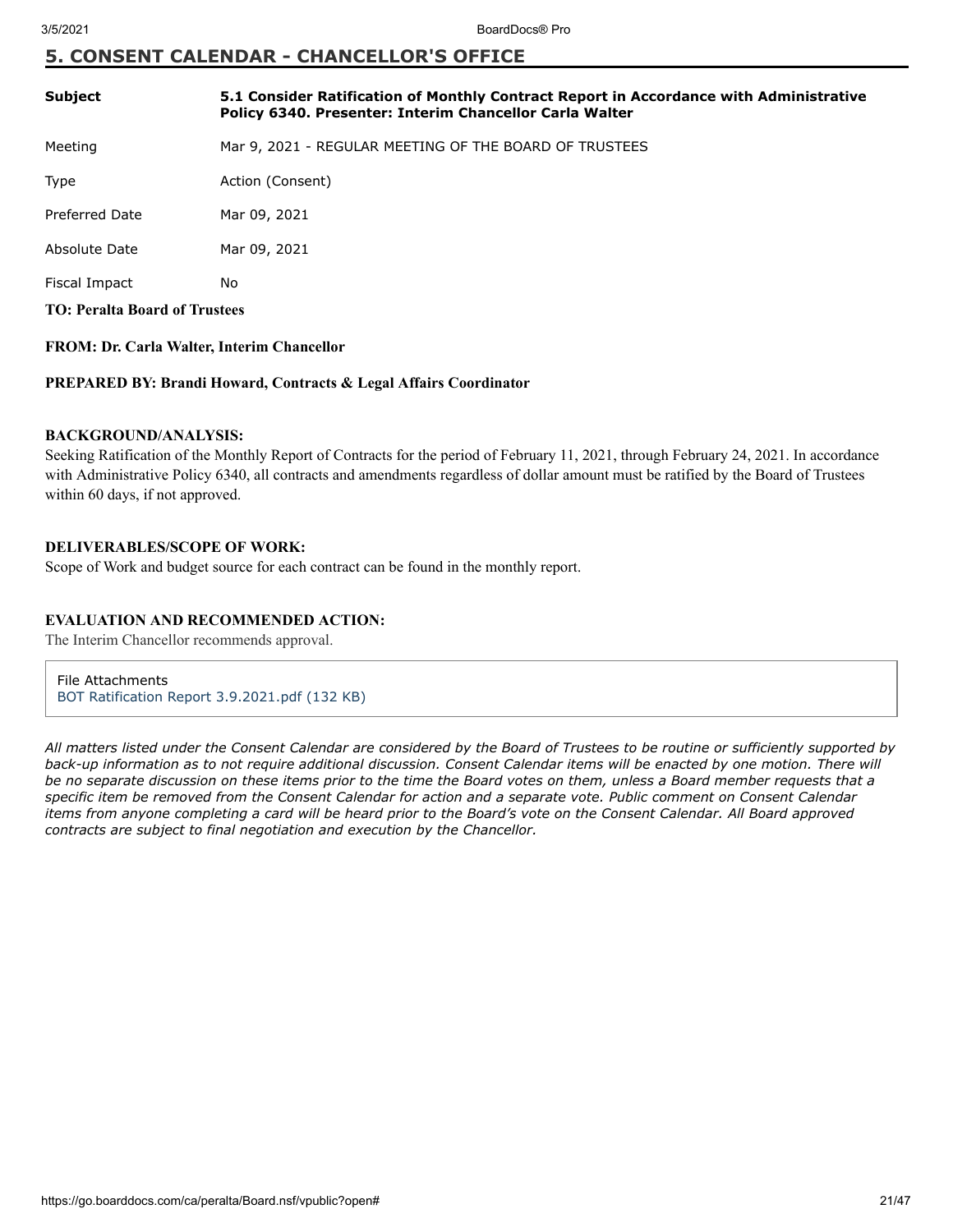# **5. CONSENT CALENDAR - CHANCELLOR'S OFFICE**

| <b>Subject</b>                                                                                    | 5.2 Consider Ratification of an Addendum to the Independent Contractor Agreement for<br>HSV Consulting in the Amount of \$23,800. Interim Chancellor Carla Walter |  |
|---------------------------------------------------------------------------------------------------|-------------------------------------------------------------------------------------------------------------------------------------------------------------------|--|
| Meeting                                                                                           | Mar 9, 2021 - REGULAR MEETING OF THE BOARD OF TRUSTEES                                                                                                            |  |
| Type                                                                                              | Action (Consent)                                                                                                                                                  |  |
| <b>Preferred Date</b>                                                                             | Mar 09, 2021                                                                                                                                                      |  |
| Absolute Date                                                                                     | Mar 09, 2021                                                                                                                                                      |  |
| Fiscal Impact                                                                                     | Yes                                                                                                                                                               |  |
| Dollar Amount                                                                                     | \$23,800.00                                                                                                                                                       |  |
| <b>Budgeted</b>                                                                                   | Yes                                                                                                                                                               |  |
| <b>Budget Source</b>                                                                              | General Fund 1-01-113-5105-1-660600-0000-00                                                                                                                       |  |
| <b>TO: Peralta Board of Trustees</b>                                                              |                                                                                                                                                                   |  |
| FROM: Carla Walter, Interim Chancellor                                                            |                                                                                                                                                                   |  |
| PREPARED BY: Maisha Jameson, Board Clerk                                                          |                                                                                                                                                                   |  |
| <b>BACKGROUND/ANALYSIS:</b><br>Vendor's Name: HSV Consulting (for services of Dr. Helen Benjamin) |                                                                                                                                                                   |  |

| <b>Description</b>                                               | Amount   | <b>Board Approval Date</b>                        |
|------------------------------------------------------------------|----------|---------------------------------------------------|
| Independent Contractor/Consultant Services<br>Contract $\#X$     | \$38,000 | N/A (Board Approval Not Required)                 |
| Independent Contractor/Consultant Services<br>Contract $\#14060$ | \$8750   | N/A (Board Approval Not Required)                 |
| Addendum #1 to increase amount of contract<br>#14060             | \$23,800 | Needs Board approval at the March 9, 2021 Meeting |
| <b>TOTAL</b>                                                     | \$70,550 |                                                   |

# **DELIVERABLES/SCOPE OF WORK:**

Under this Helen Benjamin, dba HSV Consulting will continue to provide legal services to the District regarding related to improving Board effectiveness. The scope of work additions include Board Retreat facilitation, PCCD Chancellor support, improving Board effectiveness in order to align with the request of the State Chancellor's September 20-21, 2020 "Fiscal Health Process and Peralta Community College District Update", and for and additional consultation as needed.

# **ANTICIPATED COMPLETION DATE:**

June 30, 2021

# **EVALUATION AND RECOMMENDED ACTION:**

The Board President and Interim Chancellor recommend ratification.

File Attachments

[Updated \\$23,800 - Addendum to HSV Consulting ICC for Helen Benjamin's Services - signed.pdf \(2,026 KB\)](https://go.boarddocs.com/ca/peralta/Board.nsf/files/BYU2FY020995/$file/Updated%20%2423%2C800%20-%20Addendum%20to%20HSV%20Consulting%20ICC%20for%20Helen%20Benjamin)

*All matters listed under the Consent Calendar are considered by the Board of Trustees to be routine or sufficiently supported by back-up information as to not require additional discussion. Consent Calendar items will be enacted by one motion. There will be no separate discussion on these items prior to the time the Board votes on them, unless a Board member requests that a specific item be removed from the Consent Calendar for action and a separate vote. Public comment on Consent Calendar*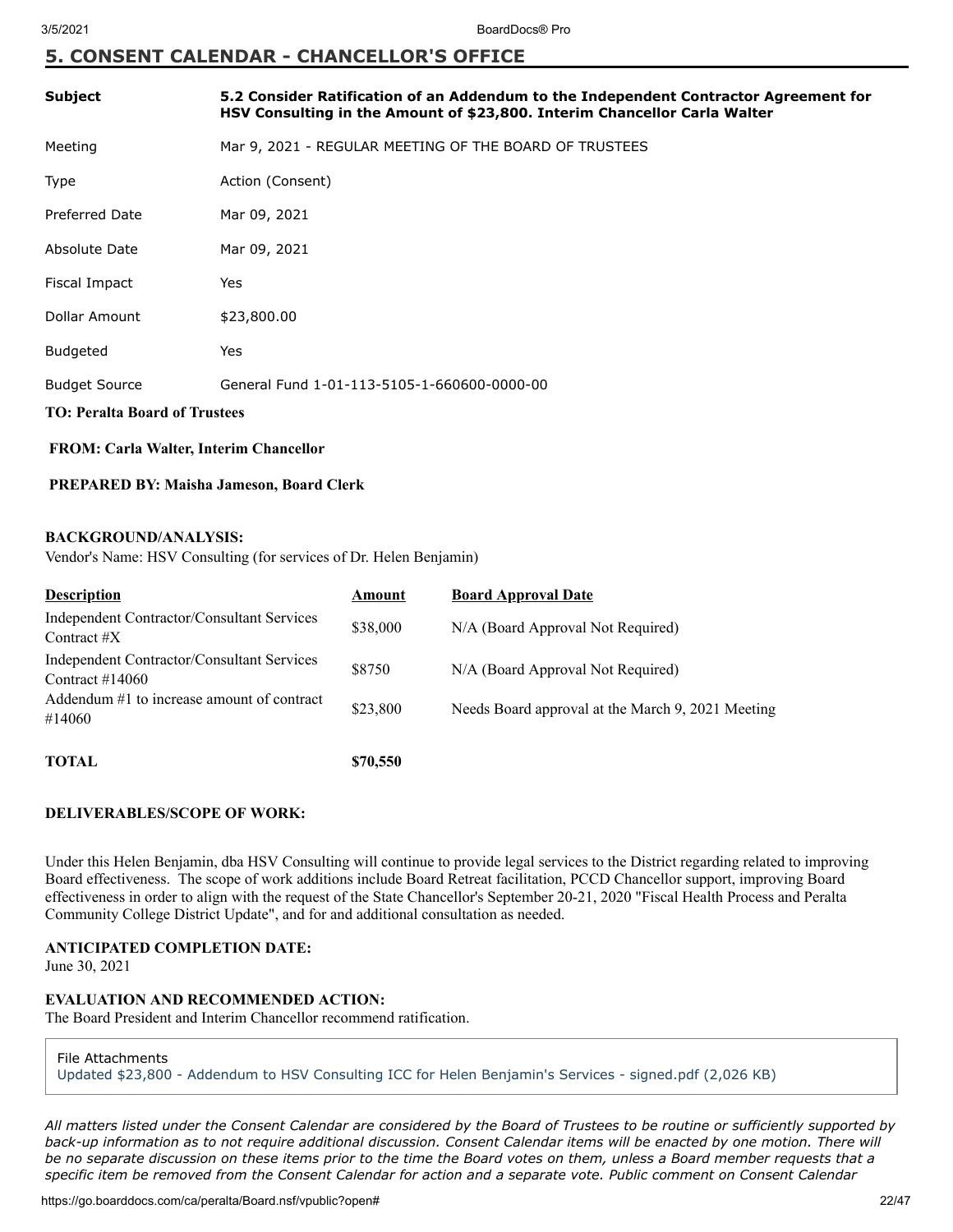3/5/2021 BoardDocs® Pro

*items from anyone completing a card will be heard prior to the Board's vote on the Consent Calendar. All Board approved contracts are subject to final negotiation and execution by the Chancellor.*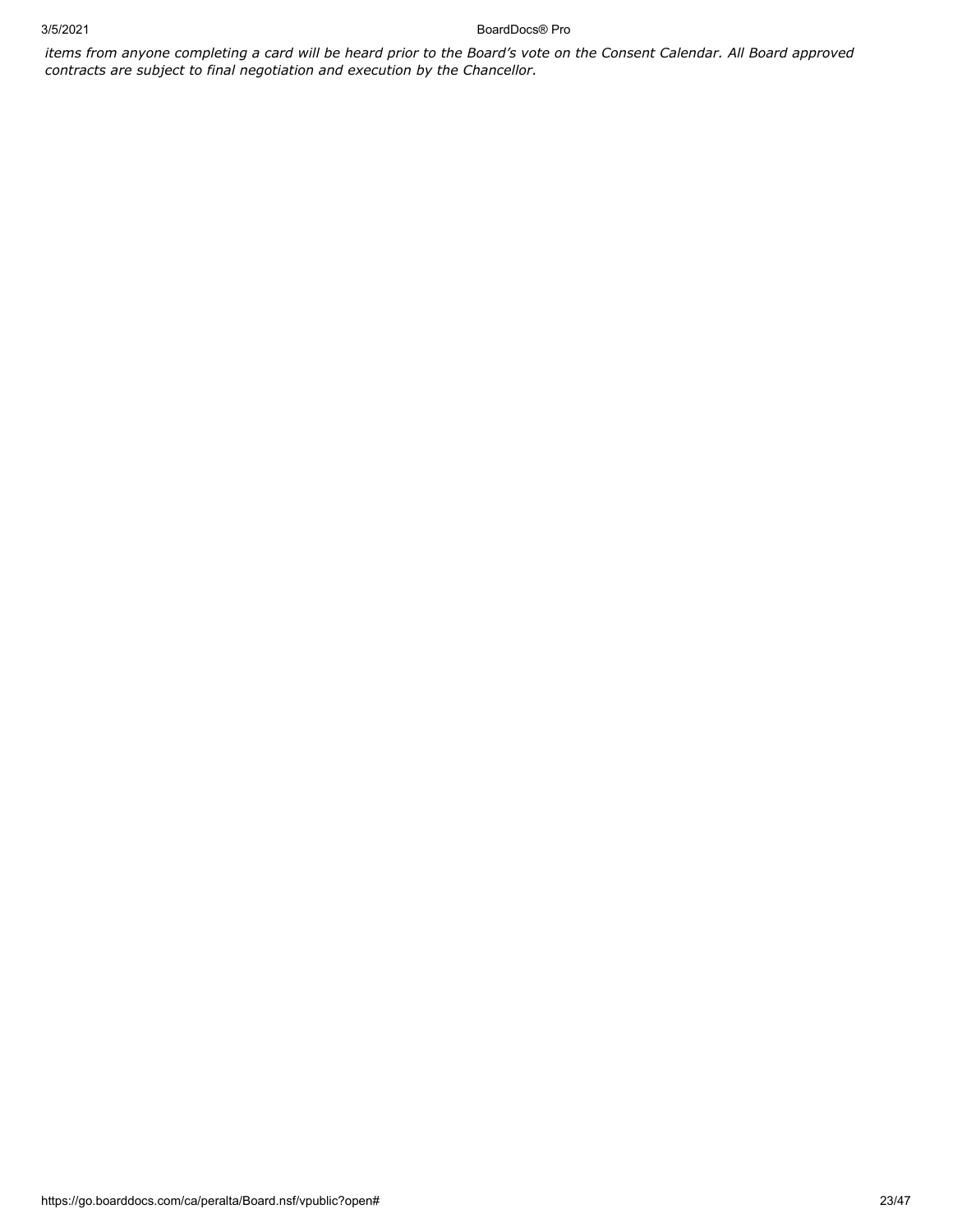# **6. CONSENT CALENDAR - ACADEMIC AFFAIRS**

| <b>Subject</b>                       | 6.1 Consider Approval of Tenure Recommendations and Continued Probationary Status<br>for 2021-22 Academic Year. Presenter: Vice Chancellor Siri Brown |  |
|--------------------------------------|-------------------------------------------------------------------------------------------------------------------------------------------------------|--|
| Meeting                              | Mar 9, 2021 - REGULAR MEETING OF THE BOARD OF TRUSTEES                                                                                                |  |
| Type                                 | Action (Consent)                                                                                                                                      |  |
| <b>Preferred Date</b>                | Mar 09, 2021                                                                                                                                          |  |
| Absolute Date                        | Mar 09, 2021                                                                                                                                          |  |
| Fiscal Impact                        | No                                                                                                                                                    |  |
| Budgeted                             | No                                                                                                                                                    |  |
| <b>TO: Peralta Board of Trustees</b> |                                                                                                                                                       |  |

**FROM: Siri Brown, Vice Chancellor of Academic Affairs**

#### **PREPARED BY: Laura Leon-Maurice, Executive Assistant, Academic Affairs**

#### **BACKGROUND/ANALYSIS:**

The Tenure Review Committees (TRCs) of the District have essentially completed their 2020-2021 cycle of evaluations and their recommendations have been forwarded to and reviewed by the Tenure Review Certification Committees (composed of the Vice Presidents of Instruction and the Faculty Academic Senate Presidents). The College Certification Committees have certified that the TRC for each candidate has followed the required procedures and timetables, and applied the expected standards, of evaluation for Tenure Review. Additionally, the College Presidents have made their recommendations, with these explanations in cases where their recommendation differs from that of the TRC.

# **DELIVERABLES/SCOPE OF WORK:**

The (6) tenure candidates who have successfully completed their four-year tenure review process are as follows: COA (3)

| Park, Byung Kyu    | Physics               | Tenure |
|--------------------|-----------------------|--------|
| Kaeser, Richard    | <b>Mathematics</b>    | Tenure |
| Taylor, John       | Diesel Mechanics      | Tenure |
| BCC(3)             |                       |        |
| Alejandra Oseguera | <b>EOPS Counselor</b> | Tenure |
| Fatima Shah        | Counselor             | Tenure |
| Michael Orkin      | Mathematics           | Tenure |

It is recommended that the Board formally authorize the status of Tenured Faculty Member to the above (6) faculty members, effective the beginning of the 2021-22 academic year, and that the District employ said tenured employees as regular employees for all subsequent academic years.

Attached is a listing of the (43) tenure track faculty for whom the recommendation is that the District enter into a contract to continue the faculty member in probationary status for the 2021-22 academic year. It is recommended that the Board formally authorize said contracts to those (43) faculty members listed.

## **Berkeley City College (6)**

| Mark Rinker      | Mathematics             | 4th |
|------------------|-------------------------|-----|
| Lisa Cralle      | Art                     | 4th |
| Elissa Jaw       | <b>EOPS Counselor</b>   | 4th |
| Benjamin J Allen | <b>Computer Science</b> | 3rd |
| Peter DuBois     | <b>Business</b>         | 3rd |
| Ken-Randy Yang   | Biology                 | 2nd |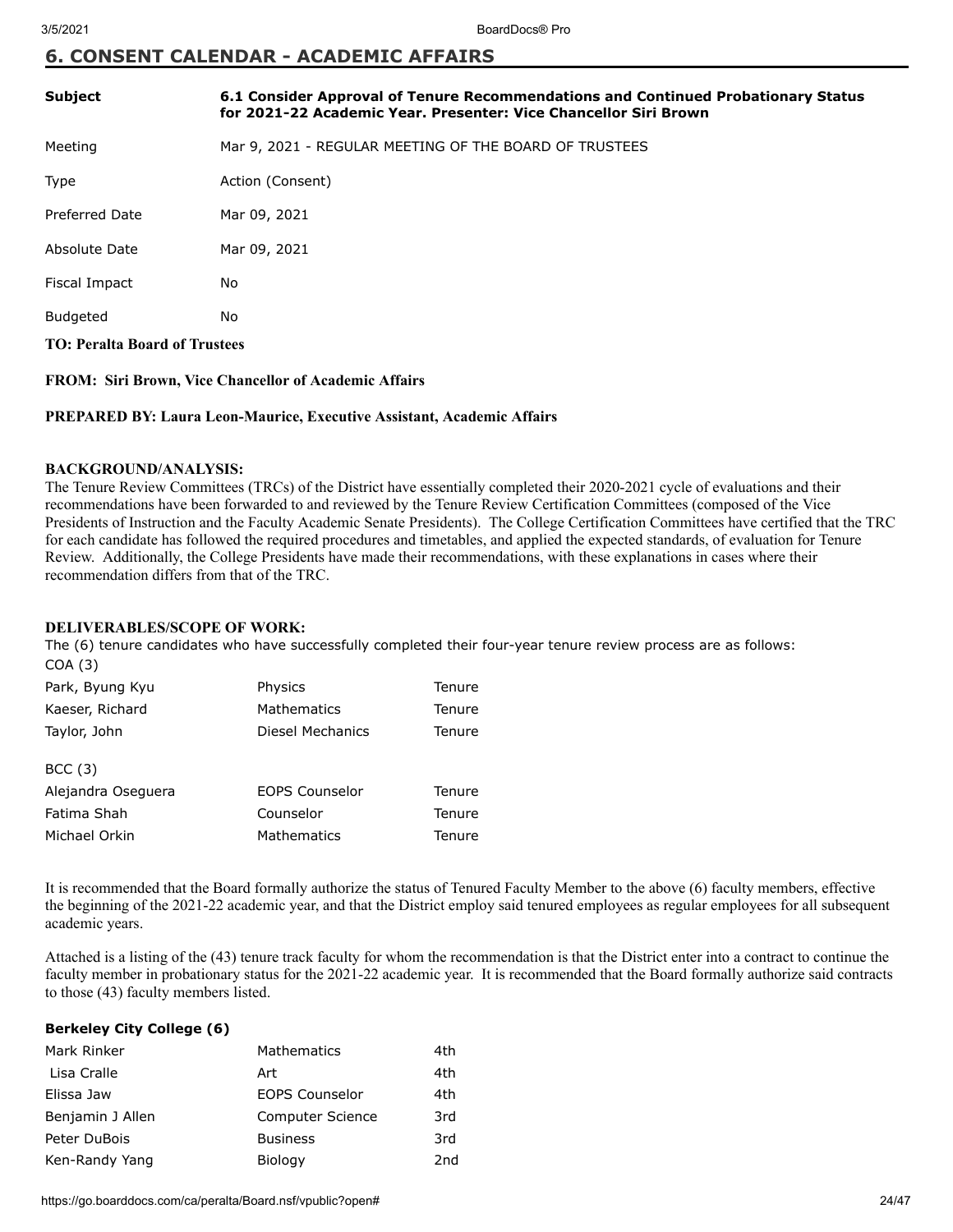# **College of Alameda (6)**

| Lisa Sawadogo       | Mental Health Specialist    | 4th |
|---------------------|-----------------------------|-----|
| Elham S Chishty     | Psychology                  | 4th |
| Jody Campbell       | African Amer Studies        | 4th |
| <b>Blair Norton</b> | Diel Mechanics              | 4th |
| George Cruz         | <b>Aviation Maintenance</b> | 3rd |
| Cynthia Haro        | <b>Counselor SSSP</b>       | 2nd |

# **Laney College (19)**

| Elizabeth Cowan             | English                  | 4th             |
|-----------------------------|--------------------------|-----------------|
| Elizabeth Wadell            | <b>ESOL</b>              | 4th             |
| Irfan Ortak                 | <b>CIS</b>               | 4th             |
| Adam Balogh                 | Machine Technology       | 4th             |
| Dana Grisby                 | African American Studies | 4th             |
| Nikolay Shaposhnikov        | Mathematics              | 4th             |
| Bangjun Wu                  | <b>Business</b>          | 4th             |
| Robert Crowley              | Kinesiology              | 4th             |
| Victor Siu                  | Music                    | 3rd             |
| Liliana Moncada             | Counselor                | 3rd             |
| Nathan Failing              | <b>Counselor DSPS</b>    | 3rd             |
| Matthew A Wolpe             | Carpentry                | 2nd             |
| Mary Bassett                | Art                      | 2nd             |
| David Chavez                | <b>Culinary Arts</b>     | 2nd             |
| Danitza Lopez               | <b>ESOL</b>              | 2 <sub>nd</sub> |
| Kyla Oh                     | Mathematics              | 2nd             |
| Aune, Peder                 | Machine Technology       | 2nd             |
| Maricela Zambrano           | <b>EOPS Counselor</b>    | 2nd             |
| Sappho Su                   | <b>Vocational Tech</b>   | 1st             |
| <b>Merritt College (12)</b> |                          |                 |
| Rebecca Westlake Uhlman     | Mathematics              | 4th             |
| <b>Ron Moss</b>             | <b>COSER</b>             | 4th.            |
| John Rodriguez              | Biology                  | 4th             |
| Danae Martinez              | African American Studies | 4th             |

| Danae Martinez        | African American Studies 4th |                 |
|-----------------------|------------------------------|-----------------|
| Alejandro Garcia      | History/M/Lat                | 3rd             |
| Sun Young Ban         | Mathematics                  | 3rd             |
| Adoria Williams       | Librarian                    | 2 <sub>nd</sub> |
| Joe L Zermeno         | Biology                      | 2nd             |
| Janine D Nkosi        | Sociology                    | 2nd             |
| Mitra Mofidi          | Counselor                    | 2nd             |
| Michelle St. Germaine | Child Development            | 2nd             |
| Sara Alturk           | Counselor                    | 2nd             |

# **ANTICIPATED COMPLETION DATE:**

June 30, 2021

# **EVALUATION AND RECOMMENDED ACTION:**

The Vice Chancellor of Academic Affairs and the Interim Chancellor recommend approval.

*All matters listed under the Consent Calendar are considered by the Board of Trustees to be routine or sufficiently supported by* back-up information as to not require additional discussion. Consent Calendar items will be enacted by one motion. There will *be no separate discussion on these items prior to the time the Board votes on them, unless a Board member requests that a specific item be removed from the Consent Calendar for action and a separate vote. Public comment on Consent Calendar*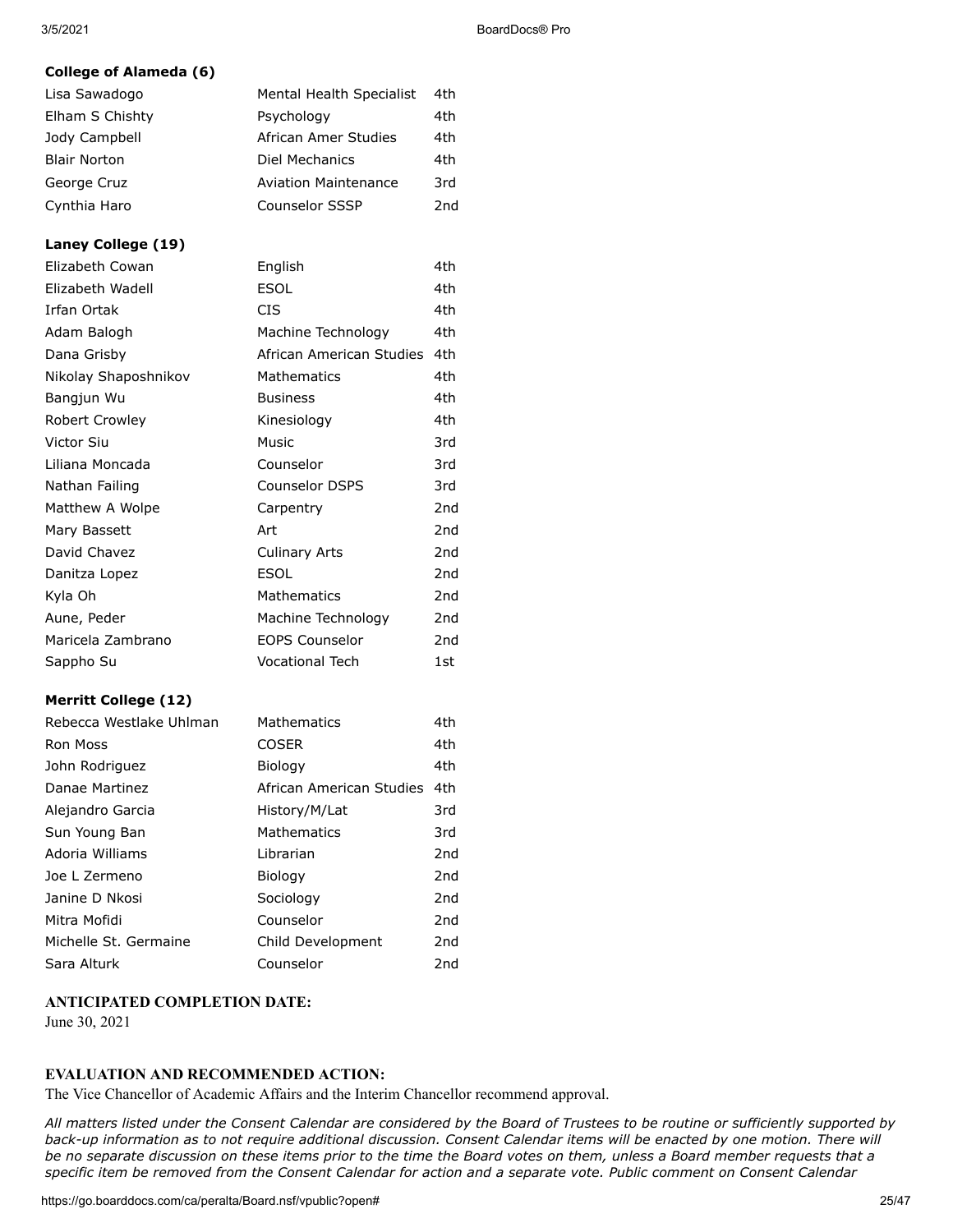3/5/2021 BoardDocs® Pro

*items from anyone completing a card will be heard prior to the Board's vote on the Consent Calendar. All Board approved contracts are subject to final negotiation and execution by the Chancellor.*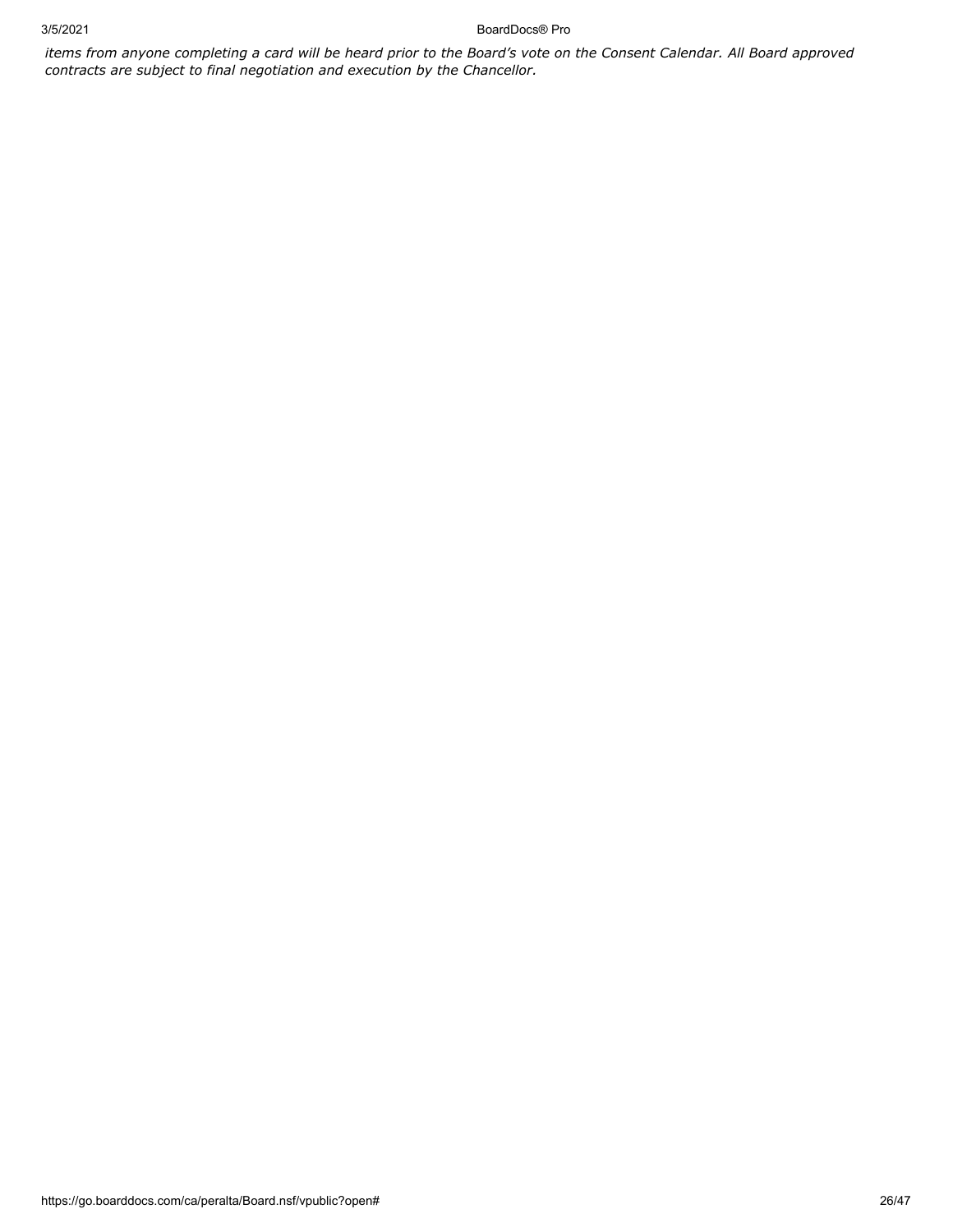# **6. CONSENT CALENDAR - ACADEMIC AFFAIRS**

| <b>Subject</b>                       | 6.2 Consider Approval of Resolution # 20/21-22 Approving an Agreement Incorporating<br>Piggyback Contract for the Career America, LLC dba OCE lot for the College of Alameda's<br>purchase of the OCEIot Chatbot for Enrollment Management. Presenter: President<br><b>Nathaniel Jones.</b> |  |  |
|--------------------------------------|---------------------------------------------------------------------------------------------------------------------------------------------------------------------------------------------------------------------------------------------------------------------------------------------|--|--|
| Meeting                              | Mar 9, 2021 - REGULAR MEETING OF THE BOARD OF TRUSTEES                                                                                                                                                                                                                                      |  |  |
| <b>Type</b>                          | Action (Consent)                                                                                                                                                                                                                                                                            |  |  |
| <b>Preferred Date</b>                | Feb 23, 2021                                                                                                                                                                                                                                                                                |  |  |
| Absolute Date                        | Mar 09, 2021                                                                                                                                                                                                                                                                                |  |  |
| Fiscal Impact                        | Yes                                                                                                                                                                                                                                                                                         |  |  |
| Dollar Amount                        | \$17,854.00                                                                                                                                                                                                                                                                                 |  |  |
| <b>Budgeted</b>                      | Yes                                                                                                                                                                                                                                                                                         |  |  |
| <b>Budget Source</b>                 | 2-11-241-5105-1-645000-1932-00 (CARES Funds)                                                                                                                                                                                                                                                |  |  |
| <b>TO: Peralta Board of Trustees</b> |                                                                                                                                                                                                                                                                                             |  |  |

## **FROM: Dr. Nathaniel Jones, President, College of Alameda**

# **PREPARED BY: Angie Harris, Director, Financial Aid & Teddy Washington, Executive Assistant, COA President's Office**

## **BACKGROUND/ANALYSIS:**

We know that students require access, outside our normal working hours, to more in-depth information that we cannot always include on our website. The chatbot will provide this access. We have communicated with other community colleges using this system. They have indicated an improvement in student satisfaction because of the level of access to information and thoroughness of answers that the chatbot provides. It has also assisted staff because they are able to allocate time to other tasks.

The College of Alameda (CoA) is entering into a contract with the vendor Career America, LLC dba OCElot "piggybacks" a master service agreement between OCElot and Foundation for California Community Colleges described below. CoA and OCELOT have a multi-year agreement for 4-years which will provide a \$5,000 savings. Funding has been secured with this vendor for 1-year; however, CoA will need Board approval for years 2, 3, and 4 since funding is not secured for those years. If the contract is canceled due to CoA's inability to secure funding for years 2, 3 or 4, the \$5,000 savings offered by the vendor will be payable as an early termination fee. The funds requested are for the first year and the agreement will need budget approval each subsequent year.

OCElot provides the desired services to "participating agencies" (any and all public agencies, public and private school districts and public and private colleges or universities) under a master services agreement between Vendor and the Foundation for California Community Colleges ("FCCC"), dated April 15, 2020 and effective through April 14, 2023 (the "FCCC MSA").

The FCCC is an auxiliary organization and public agency operating pursuant to the Education Code and in conformity with regulations adopted by the Board of Governors of the California Community Colleges. FCCC, as the largest national purchasing consortium for colleges and universities, leverages its buying power to make available, at competitive prices, equipment, and services to colleges and universities nationwide.

Public Contract Code Section 20661 is an exception to the public bidding requirements of California law ("piggybacking"), authorizing California community colleges to enter into contracts awarded by the Chancellor of the California Community Colleges so long as the cost to the community college is better than that which the college could obtain through its own competitive bid process or otherwise through direct negotiation with a vendor.

COA staff has researched the costs and terms of the FCCC MSA and believes that the price of the services under the FCCC MSA and the contract with OCElot are reasonable and that it would be in the best interests of the District to utilize the FCCC MSA to purchase the services from OCElot.

## **DELIVERABLES/SCOPE OF WORK:**

The OCElot chatbot product will give students the ability to access the financial aid office and other offices within student services for 24 hours and 7 days a week. This chatbot will enhance our customer service efforts while we are operating remotely are providing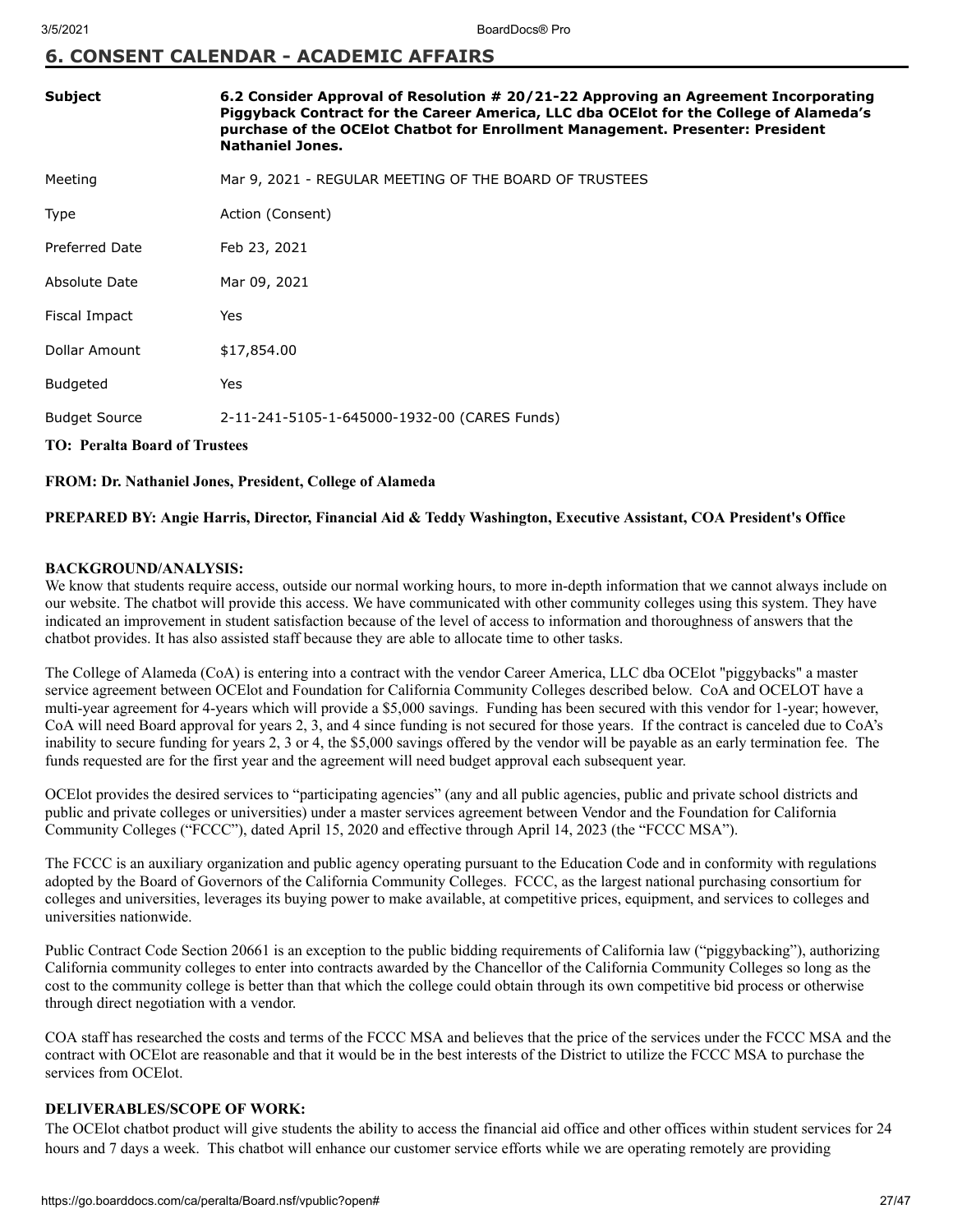services virtually, and it is also a service that is needed once we return to campus. It will address the diverse demographic of students and their need for different ways to communicate with us.

| <b>Vendor</b>            | <b>Location</b>                    | <b>Amount</b>                                                                                                                   | <b>Contract End</b><br>Date    | <b>Board Approval</b>                    |                            |
|--------------------------|------------------------------------|---------------------------------------------------------------------------------------------------------------------------------|--------------------------------|------------------------------------------|----------------------------|
| ICC#139327<br>ICC#139327 | Merritt College<br>Merritt College | \$24,250<br>\$9,250                                                                                                             | June 30, 2021<br>June 30, 2021 |                                          |                            |
| ICC#2-140860             | College of<br>Alameda              | $$12,854 +$<br>\$5000 if the<br>contract is<br>canceled due<br>to inability to<br>secure funding<br>for years $2, 3$<br>and $4$ | Year 1: 6/30/21                | pending approval<br>February 23,<br>2021 | <b>ANTICIPATED</b>         |
|                          | <b>Total</b>                       | \$51,354                                                                                                                        |                                |                                          | <b>COMPLETION</b><br>DATE: |

January 31, 2022

# **EVALUATION AND RECOMMENDED ACTION:**

The College of Alameda has evaluated the deliverables for OCELOT and found them to be satisfactory.

The President of the College of Alameda and the Interim Chancellor recommend approval.

File Attachments [Cover Memo OCELOT 2.23.21 \(1\).docx \(28 KB\)](https://go.boarddocs.com/ca/peralta/Board.nsf/files/BYAMSA5C9A18/$file/Cover%20Memo%20OCELOT%202.23.21%20(1).docx) [Resolution Authorizing OCElot chatbot products and services purchase under FCCC Contract cln 20210209\[3\] \(1\).pdf \(4,757](https://go.boarddocs.com/ca/peralta/Board.nsf/files/BYAMSE5C9EF5/$file/Resolution%20Authorizing%20OCElot%20chatbot%20products%20and%20services%20purchase%20under%20FCCC%20Contract%20cln%2020210209%5B3%5D%20(1).pdf) KB) [Peralta CCD Independent Contract 2.11.2021 \(1\).pdf \(523 KB\)](https://go.boarddocs.com/ca/peralta/Board.nsf/files/BYANG85FD38A/$file/Peralta%20CCD%20Independent%20Contract%202.11.2021%20(1).pdf) [MARC for Ocelot \(Urgent for March BOT agenda\) - signed.pdf \(681 KB\)](https://go.boarddocs.com/ca/peralta/Board.nsf/files/BYQ8HW1E734F/$file/MARC%20for%20Ocelot%20(Urgent%20for%20March%20BOT%20agenda)%20-%20signed.pdf)

*All matters listed under the Consent Calendar are considered by the Board of Trustees to be routine or sufficiently supported by back-up information as to not require additional discussion. Consent Calendar items will be enacted by one motion. There will be no separate discussion on these items prior to the time the Board votes on them, unless a Board member requests that a specific item be removed from the Consent Calendar for action and a separate vote. Public comment on Consent Calendar items from anyone completing a card will be heard prior to the Board's vote on the Consent Calendar. All Board approved contracts are subject to final negotiation and execution by the Chancellor.*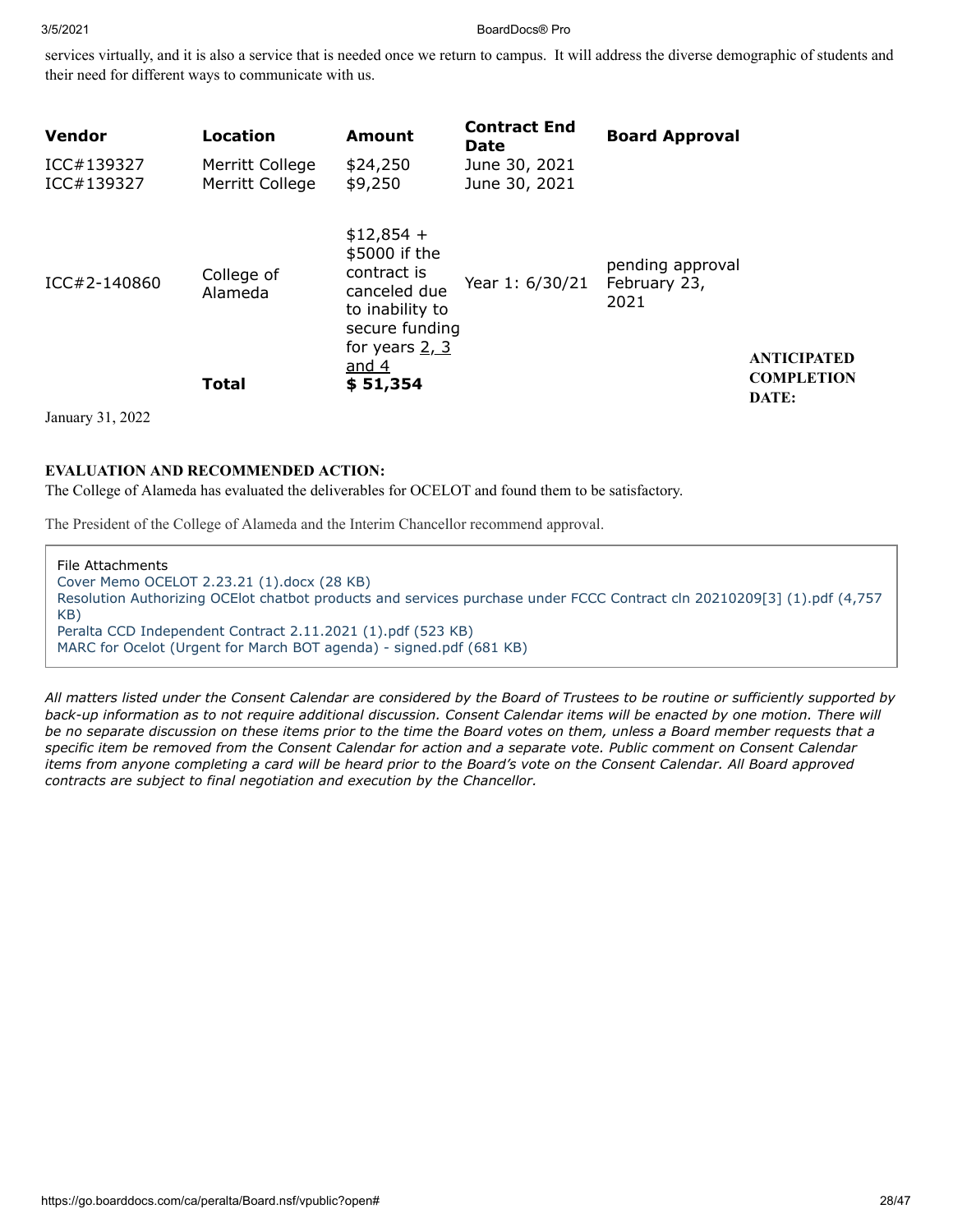# **6. CONSENT CALENDAR - ACADEMIC AFFAIRS**

| <b>Subject</b>                       | 6.3 Consider Approval of Contract Education Agreement between Beijing Maoda<br>International Education (UnivPlus) and College of Alameda via International Ed in the<br>Amount of \$109,280. Presenter: Director of International Education Thomas Torres-Gil |  |  |  |
|--------------------------------------|---------------------------------------------------------------------------------------------------------------------------------------------------------------------------------------------------------------------------------------------------------------|--|--|--|
| Meeting                              | Mar 9, 2021 - REGULAR MEETING OF THE BOARD OF TRUSTEES                                                                                                                                                                                                        |  |  |  |
| Type                                 | Action                                                                                                                                                                                                                                                        |  |  |  |
| Preferred Date                       | Mar 09, 2021                                                                                                                                                                                                                                                  |  |  |  |
| Absolute Date                        | Mar 09, 2021                                                                                                                                                                                                                                                  |  |  |  |
| Fiscal Impact                        | Yes                                                                                                                                                                                                                                                           |  |  |  |
| Dollar Amount                        | \$109,280.00                                                                                                                                                                                                                                                  |  |  |  |
| <b>Budgeted</b>                      | Yes                                                                                                                                                                                                                                                           |  |  |  |
| <b>Budget Source</b>                 | Beijing Maoda International Education, Revenue Generating                                                                                                                                                                                                     |  |  |  |
| <b>TO: Peralta Board of Trustees</b> |                                                                                                                                                                                                                                                               |  |  |  |

#### **FROM: Thomas Torres-Gil, Director of International Education**

## **PREPARED BY: Thomas Torres-Gil, Director of International Education**

#### **BACKGROUND/ANALYSIS:**

One of the Office of International Education's functions is to promote and coordinate the delivery of Contract Education between providers outside the U.S. and the Peralta Colleges. Contract Education is available to outside companies and providers who are purchasing specific courses for a fee. Fees cover all faculty, administrative, and other costs and are distributed between the college and the OIE. Contract Education is also a recruitment tool for the OIE as students in these programs are considering applying to study as F-1 international students at the Peralta Colleges in future terms.

Beijing Maoda International Education, located in China, has agreed to purchase at least five courses - but currently plans to purchase eight - from College of Alameda that are to be delivered this summer 2021. Beijing Maoda International Education is recruiting students to attend these courses. Many students who participate are expected to apply and attend in person in a future semester, health and global conditions permitting.

## **DELIVERABLES/SCOPE OF WORK:**

Beijing Maoda International Education will purchase courses from the College of Alameda. Beijing Maoda is responsible for recruiting students, providing students with materials and items required to successfully complete courses, adhering to deadlines, submitting payment for courses, and providing additional support as necessary.

Office of International Education will coordinate with Beijing Maoda International Education on the selection of specific courses, provide syllabi, ensure enrollment in PeopleSoft, and serve as a liaison between College of Alameda and Beijing Maoda International Education's on course and faculty selection, internal budget processes, and provide support to ensure the success of the program.

College of Alameda will review and determine the viability of courses, select faculty, and complete internal processes such as creating classes and ensuring faculty payments. COA will be providing contract education courses for Beijing Maoda International Education for a fee.

# **ANTICIPATED COMPLETION DATE:**

July 28, 2021

## **EVALUATION AND RECOMMENDED ACTION:**

The Office of International Education, VC of Academic Affairs, President of COA, and Interim Chancellor recommend approval.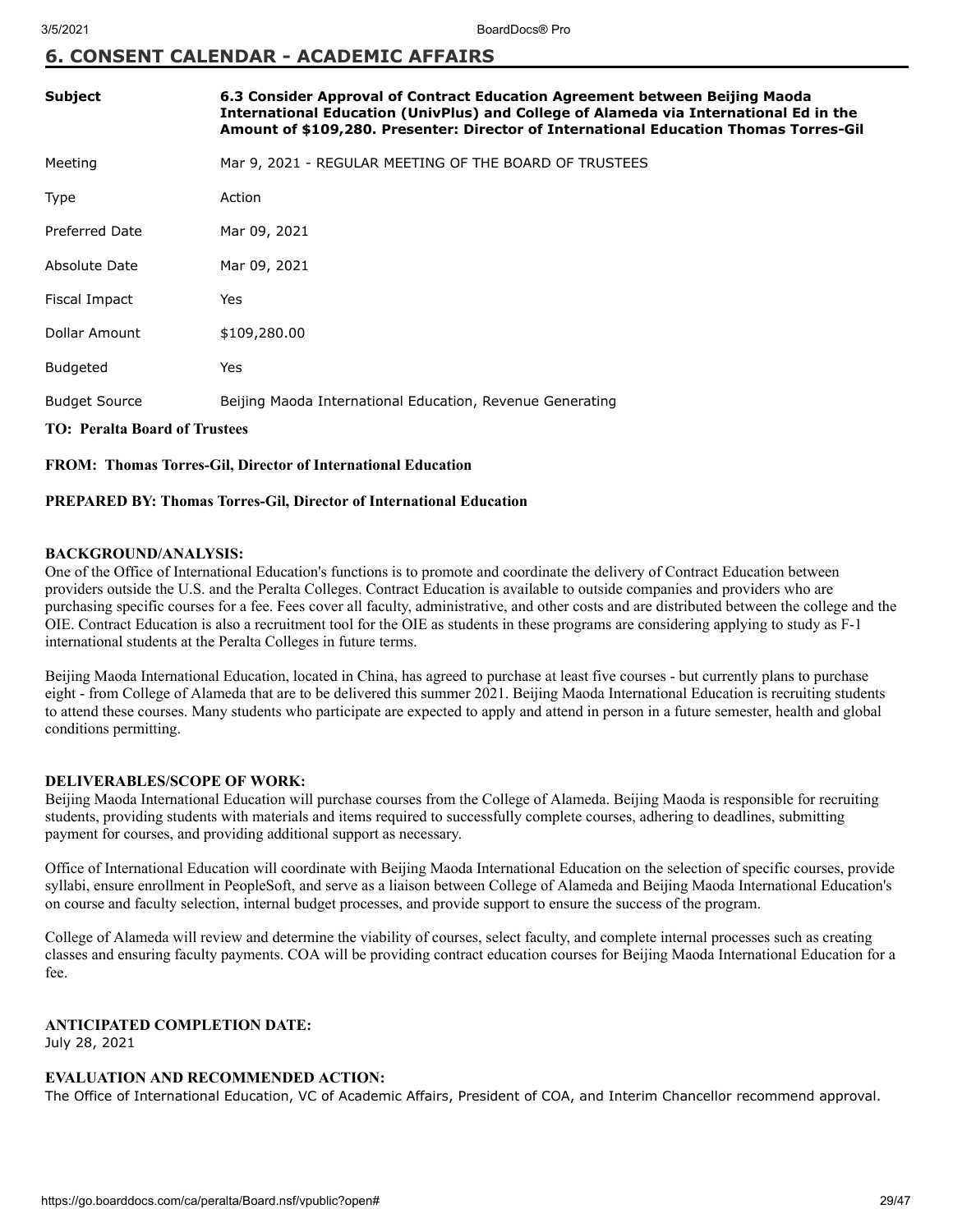# **6. CONSENT CALENDAR - ACADEMIC AFFAIRS**

| Subject                              | 6.4 Consider Approval of Contract Education Agreement between Nanjing TJYX and<br>College of Alameda via International Ed in the Amount of \$138,297. Presenter: Director<br>of International Education Thomas Torres-Gil |  |  |  |
|--------------------------------------|---------------------------------------------------------------------------------------------------------------------------------------------------------------------------------------------------------------------------|--|--|--|
| Meeting                              | Mar 9, 2021 - REGULAR MEETING OF THE BOARD OF TRUSTEES                                                                                                                                                                    |  |  |  |
| Type                                 | Action                                                                                                                                                                                                                    |  |  |  |
| <b>Preferred Date</b>                | Mar 09, 2021                                                                                                                                                                                                              |  |  |  |
| Absolute Date                        | Mar 09, 2021                                                                                                                                                                                                              |  |  |  |
| Fiscal Impact                        | Yes                                                                                                                                                                                                                       |  |  |  |
| Dollar Amount                        | \$138,297.00                                                                                                                                                                                                              |  |  |  |
| <b>Budgeted</b>                      | Yes                                                                                                                                                                                                                       |  |  |  |
| <b>Budget Source</b>                 | Funded by Nanjing TJYX, Revenue Generating                                                                                                                                                                                |  |  |  |
| <b>TO: Peralta Board of Trustees</b> |                                                                                                                                                                                                                           |  |  |  |

**FROM: Thomas Torres-Gil, Director of International Education**

## **PREPARED BY: Thomas Torres-Gil, Director of International Education**

#### **BACKGROUND/ANALYSIS:**

One of the Office of International Education's functions is to promote and coordinate the delivery of Contract Education between providers outside the U.S. and the Peralta Colleges. Contract Education is available to outside companies and providers who are purchasing specific courses for a fee. Fees cover all faculty, administrative, and other costs and are distributed between the college and the OIE. Contract Education is also a recruitment tool for the OIE as students in these programs are considering applying to study as F-1 international students at the Peralta Colleges in future terms.

Nanjing TJYX, located in China, is seeking to purchase eight courses from the College of Alameda that are to be delivered this spring 2021. Nanjing TJYX is recruiting students to attend these courses. Many students who participate are expected to apply and attend in person in a future semester, health and global conditions permitting. Nanjing TJYX recently purchased Contract Education from COA in the fall 2020 semester.

## **DELIVERABLES/SCOPE OF WORK:**

Nanjing TJYX will purchase courses from the College of Alameda. They are responsible for recruiting students, providing students with materials and items required to successfully complete courses, adhering to deadlines, submitting payment for courses, and providing additional support as necessary.

Office of International Education will coordinate with Nanjing TJYX on the selection of specific courses, provide syllabi, ensure enrollment in PeopleSoft, and serve as a liaison between College of Alameda and Beijing Maoda International Education's on course and faculty selection, internal budget processes, and provide support to ensure the success of the program.

College of Alameda will review and determine the viability of courses, select faculty, and complete internal processes such as creating classes and ensuring faculty payments. COA will be providing contract education courses for Nanjing TJYX for a fee.

# **ANTICIPATED COMPLETION DATE:**

June 4, 2021

# **EVALUATION AND RECOMMENDED ACTION:**

The Office of International Education, VC of Academic Affairs, President of COA, and Interim Chancellor recommend approval.

File Attachments [Contract Education - Nanjing TJYX and COA 2-24-21.pdf \(288 KB\)](https://go.boarddocs.com/ca/peralta/Board.nsf/files/BYJS5S703B87/$file/Contract%20Education%20-%20Nanjing%20TJYX%20and%20COA%202-24-21.pdf)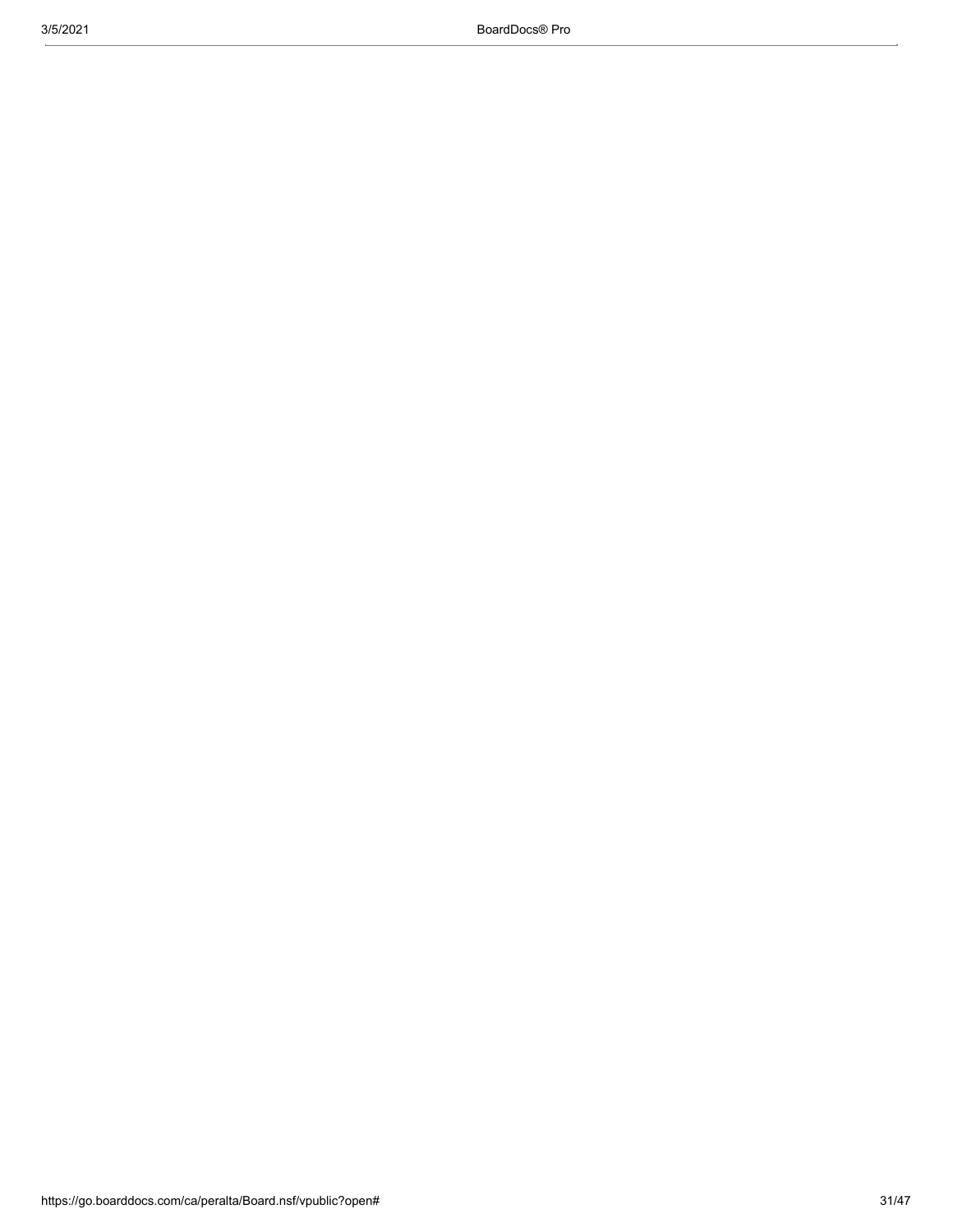# **7. CONSENT CALENDAR - FINANCE**

| <b>Subject</b>                   | 7.1 Consider Approval of the Budget Development Calendar for Fiscal Year 2021-22.<br><b>Presenter: Interim Vice Chancellor Adil Ahmed</b> |  |  |  |
|----------------------------------|-------------------------------------------------------------------------------------------------------------------------------------------|--|--|--|
| Meeting                          | Mar 9, 2021 - REGULAR MEETING OF THE BOARD OF TRUSTEES                                                                                    |  |  |  |
| Type                             | Action (Consent)                                                                                                                          |  |  |  |
| <b>Preferred Date</b>            | Mar 09, 2021                                                                                                                              |  |  |  |
| Absolute Date                    | Mar 09, 2021                                                                                                                              |  |  |  |
| Fiscal Impact                    | No                                                                                                                                        |  |  |  |
| <b>Budgeted</b>                  | No                                                                                                                                        |  |  |  |
| <b>Budget Source</b>             | N/A                                                                                                                                       |  |  |  |
| <b>TO: The Board of Trustees</b> |                                                                                                                                           |  |  |  |

## **FROM: Adil Ahmed, Interim Vice Chancellor for Finance & Administration**

#### **PREPARED BY: Adil Ahmed, Interim Vice Chancellor for Finance & Administration**

#### **BACKGROUND/ANALYSIS:**

The District seeks approval of the Fiscal Year 2021-22 Budget Development Calendar. Previously it was referred to as the Planning and Budget Integration Model Annual Integrated Planning Calendar under Board Policy 6250.

The Planning and Budgeting Council approved it on February 19, 2021, and the Participatory Governance Council approved it on February 26, 2021.

The budget planning calendar has been created in accordance with Board Policy 6250 and Administrative Procedure 6250, has gone through and approved by the shared governance process and is now being presented to the Board of Trustees for review and approval.

#### **EVALUATION AND RECOMMENDED ACTION:**

The Interim Vice Chancellor of Finance & Administration and the Interim Chancellor recommend approval.

File Attachments [FY 2021-22 Budget Development Calendar 10222020-4 rev 02192021.pdf \(132 KB\)](https://go.boarddocs.com/ca/peralta/Board.nsf/files/BYHM5959819C/$file/FY%202021-22%20Budget%20Development%20Calendar%2010222020-4%20rev%2002192021.pdf)

*All matters listed under the Consent Calendar are considered by the Board of Trustees to be routine or sufficiently supported by back-up information as to not require additional discussion. Consent Calendar items will be enacted by one motion. There will be no separate discussion on these items prior to the time the Board votes on them, unless a Board member requests that a specific item be removed from the Consent Calendar for action and a separate vote. Public comment on Consent Calendar items from anyone completing a card will be heard prior to the Board's vote on the Consent Calendar. All Board approved contracts are subject to final negotiation and execution by the Chancellor.*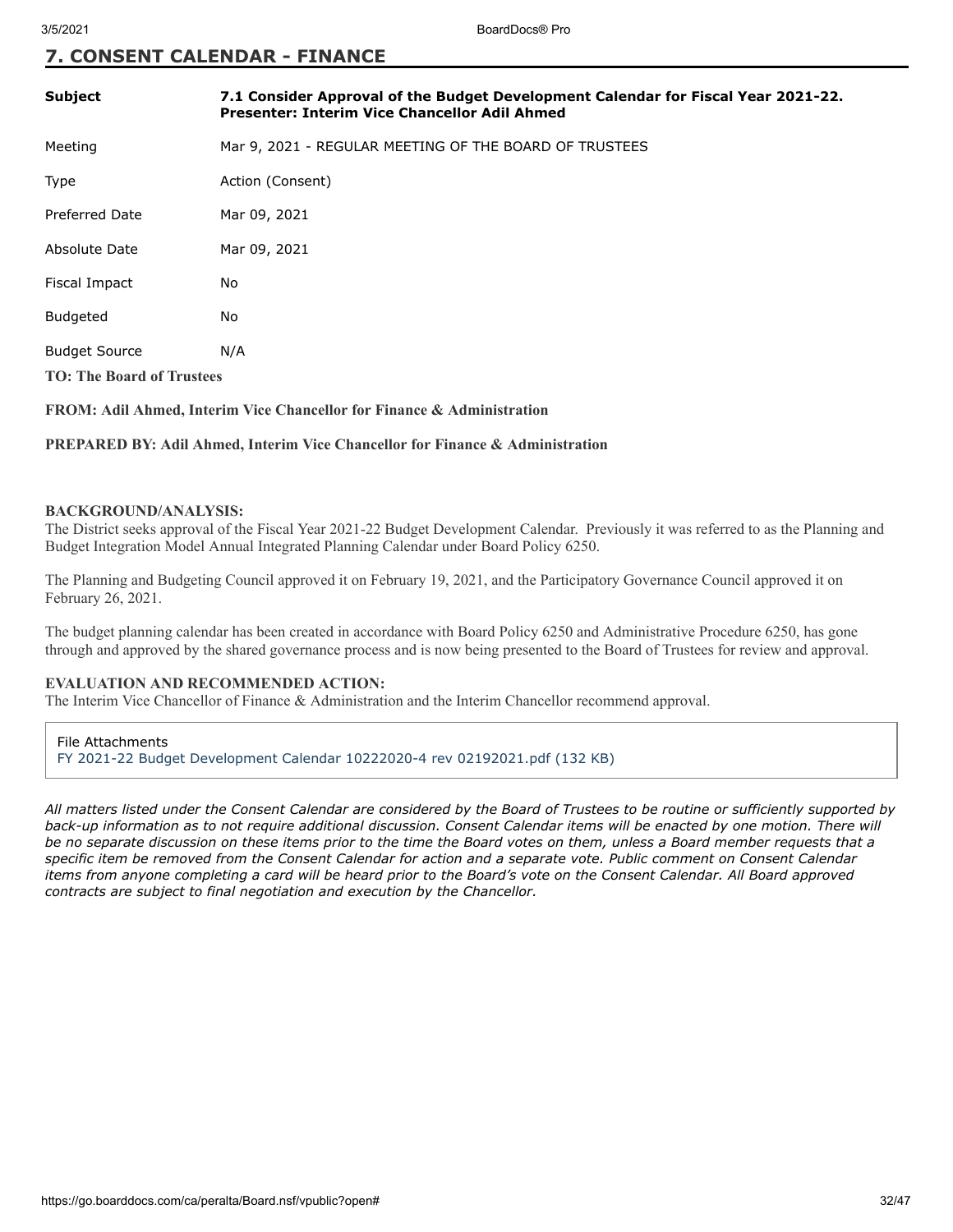# **7. CONSENT CALENDAR - FINANCE**

| <b>Subject</b>                       | 7.2 Consider approval of the 2020/21 GANN Appropriations Limit. Presenter: Interim<br><b>Vice Chancellor Adil Ahmed</b> |  |  |  |
|--------------------------------------|-------------------------------------------------------------------------------------------------------------------------|--|--|--|
| Meeting                              | Mar 9, 2021 - REGULAR MEETING OF THE BOARD OF TRUSTEES                                                                  |  |  |  |
| <b>Type</b>                          | Action (Consent)                                                                                                        |  |  |  |
| <b>Preferred Date</b>                | Mar 09, 2021                                                                                                            |  |  |  |
| Absolute Date                        | Mar 09, 2021                                                                                                            |  |  |  |
| Fiscal Impact                        | No                                                                                                                      |  |  |  |
| <b>Budgeted</b>                      | No                                                                                                                      |  |  |  |
| <b>Budget Source</b>                 | N/A                                                                                                                     |  |  |  |
| <b>TO: Peralta Board of Trustees</b> |                                                                                                                         |  |  |  |

**FROM: Adil Ahmed, Interim Vice Chancellor for Finance & Administration**

#### **PREPARED BY: Marla Williams-Powell, Interim Executive Fiscal Director**

#### **BACKGROUND/ANALYSIS:**

The District GANN Appropriation Limit for the community college districts is determined by data reported through the 311 submissions and is calculated using the following criteria:

- Prior year appropriation limit
- The current year price factor
- Population factor (actual FTES from prior 2 years)

State appropriations subjected to the GANN Limit are then calculated for the new year.

The difference between the District Annual GANN Appropriation Limit and the State appropriation subjected to the Limit is then reported to the State Department of Finance per the following regulatory requirements:

Pursuant to Article XIII-B of the California Constitution and Government Code Section 7900, all community college districts are required to compute an annual appropriation limit. The appropriation limit is adjusted annually for changes in the price index, population, and other applicable factors.

Government Code section 7910 requires community college districts to annually secure the approval of their local governing boards of the proposed Appropriations Limit. If a district anticipates exceeding its Appropriations limit, the district must notify the California Department of Finance within 45 days of the approval by the local governing board. This notification allows DOF to transfer surplus State Appropriation Limit authority from the State to the Community College, as provided in Government Code 7901.1(c).

## **DELIVERABLES/SCOPE OF WORK:**

Increase the 2020-21 Appropriation Limit by \$11,264,042 pursuant to California Government Code Section 7902.1.

# **ANTICIPATED COMPLETION DATE:**

# **EVALUATION AND RECOMMENDED ACTION:**

Approve 2020/21 GANN Appropriation Limit as calculated on the attached worksheet in accordance with Government Code 7910.

The Interim Vice Chancellor of Finance & Administration and the Interim Chancellor recommend approval.

File Attachments [GANN Data - Annual Budget and Financial Report \(CCFS-311\).pdf \(112 KB\)](https://go.boarddocs.com/ca/peralta/Board.nsf/files/BYHM7X599F53/$file/GANN%20Data%20-%20Annual%20Budget%20and%20Financial%20Report%20(CCFS-311).pdf)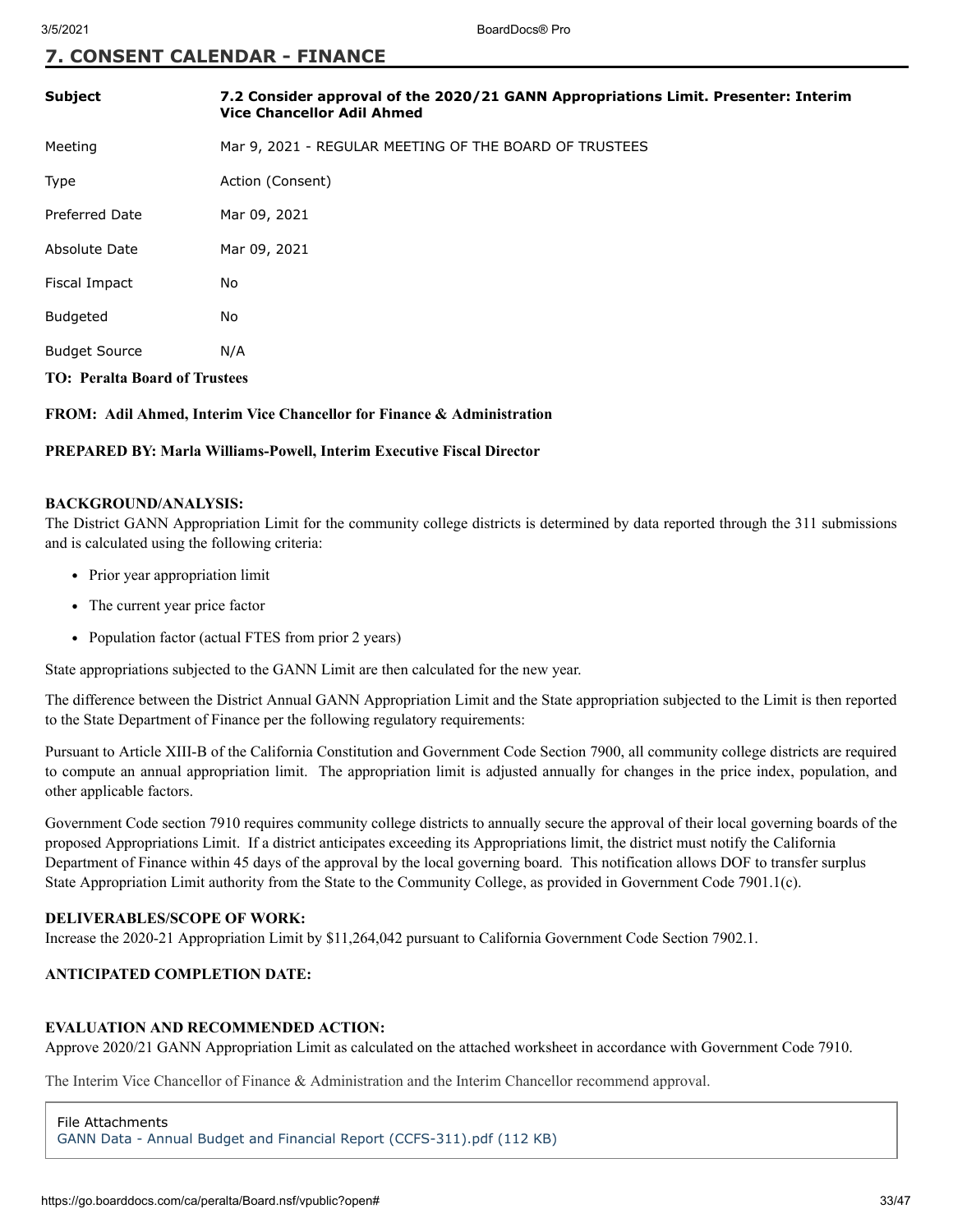#### 3/5/2021 BoardDocs® Pro

*All matters listed under the Consent Calendar are considered by the Board of Trustees to be routine or sufficiently supported by back-up information as to not require additional discussion. Consent Calendar items will be enacted by one motion. There will be no separate discussion on these items prior to the time the Board votes on them, unless a Board member requests that a specific item be removed from the Consent Calendar for action and a separate vote. Public comment on Consent Calendar items from anyone completing a card will be heard prior to the Board's vote on the Consent Calendar. All Board approved contracts are subject to final negotiation and execution by the Chancellor.*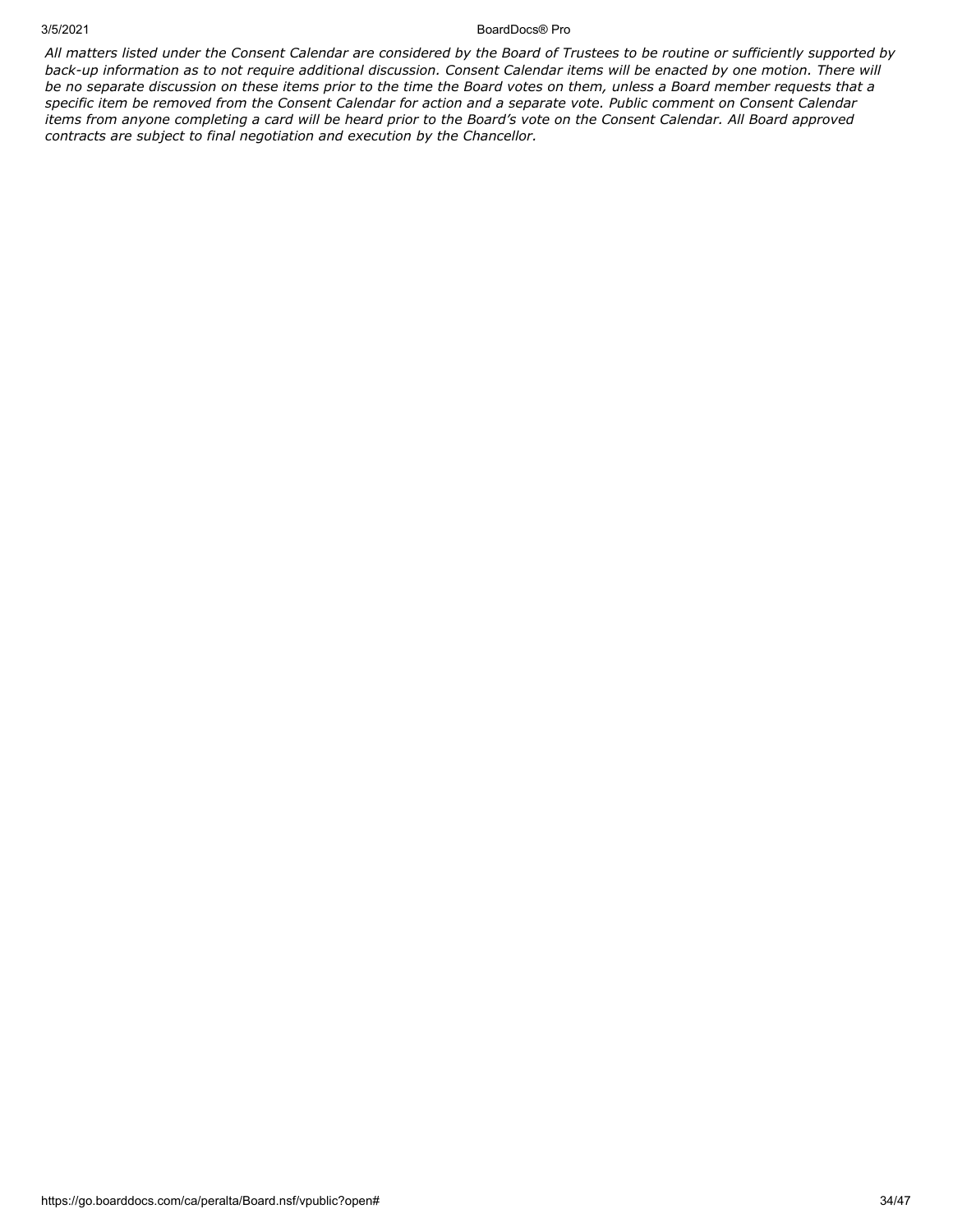# **7. CONSENT CALENDAR - FINANCE**

| <b>Subject</b>                       | 7.3 Consider Approval of Resolution #20/21-21 for the Education Protection Account<br>Funding and Expenditures for FY 2020-21. Presenter: Interim Vice Chancellor Adil Ahmed |  |  |
|--------------------------------------|------------------------------------------------------------------------------------------------------------------------------------------------------------------------------|--|--|
| Meeting                              | Mar 9, 2021 - REGULAR MEETING OF THE BOARD OF TRUSTEES                                                                                                                       |  |  |
| Type                                 | Action (Consent)                                                                                                                                                             |  |  |
| <b>Preferred Date</b>                | Mar 09, 2021                                                                                                                                                                 |  |  |
| Absolute Date                        | Mar 09, 2021                                                                                                                                                                 |  |  |
| Fiscal Impact                        | No                                                                                                                                                                           |  |  |
| <b>TO: Peralta Board of Trustees</b> |                                                                                                                                                                              |  |  |

## **FROM: Dr. Carla Walter, Interim Chancellor**

#### **PREPARED BY: Adil Ahmed, Interim Vice Chancellor for Finance & Administration**

#### **Background/Analysis:**

Proposition 30, The Schools and Local Public Safety Protection Act of 2012 passed in November 2012. This proposition temporarily raises the sales and uses tax to provide continuing funding for local school districts and community colleges. The funding is set aside by the State in the Education Protection Account (EPA) as part of the State's General Fund. Each local district has sole authority to determine how the moneys received from the EPA are spent providing that the governing board makes these spending determinations in open session of a public meeting of the governing board. Each entity receiving funds must annually publish on its Internet website an accounting of how much money was received from the EPA and how that money was spent. Additionally, the expenditures of the fund must be part of the district's annual independent audit. The Act specifically prohibits the expenditure of EPA funds for administrative salaries and benefits or any other administrative or classified costs.

Under Proposition 55, these funds will be used only for instructional costs to ensure education funds get to the classroom.

It is estimated that Peralta CCD will receive \$17,224,174 of Education Protection Account proceeds. The Inteirm Vice Chancellor is recommending that these funds be used for non-administrative Instructional Activities. It is recommended that the Board consider and approve the attached EPA Resolution and EPA Expenditure Report.

# [Voter Information Guide - 2012 Election](https://repository.uchastings.edu/cgi/viewcontent.cgi?article=2319&context=ca_ballot_props) [Wikipedia on Prop 30](https://en.wikipedia.org/wiki/2012_California_Proposition_30)

#### **Evaluation and Recommended Action:**

It is recommended that the Board of Trustees approve Resolution # 20/21-21 for the use of the estimated \$17,224,174 of Education Protection Account proceeds resulting from the passage of Proposition 30 to partially fund instructional salaries and benefits.

The Interim Vice Chancellor of Finance & Administration and the Interim Chancellor recommend approval.

File Attachments [EPA Resolution 2021-21 03092021.pdf \(147 KB\)](https://go.boarddocs.com/ca/peralta/Board.nsf/files/BYK32C04BB06/$file/EPA%20Resolution%202021-21%2003092021.pdf) [2020-21-EPA-q2-dec2020.pdf \(42 KB\)](https://go.boarddocs.com/ca/peralta/Board.nsf/files/BYK32E04BC09/$file/2020-21-EPA-q2-dec2020.pdf)

*All matters listed under the Consent Calendar are considered by the Board of Trustees to be routine or sufficiently supported by back-up information as to not require additional discussion. Consent Calendar items will be enacted by one motion. There will be no separate discussion on these items prior to the time the Board votes on them, unless a Board member requests that a specific item be removed from the Consent Calendar for action and a separate vote. Public comment on Consent Calendar items from anyone completing a card will be heard prior to the Board's vote on the Consent Calendar. All Board approved contracts are subject to final negotiation and execution by the Chancellor.*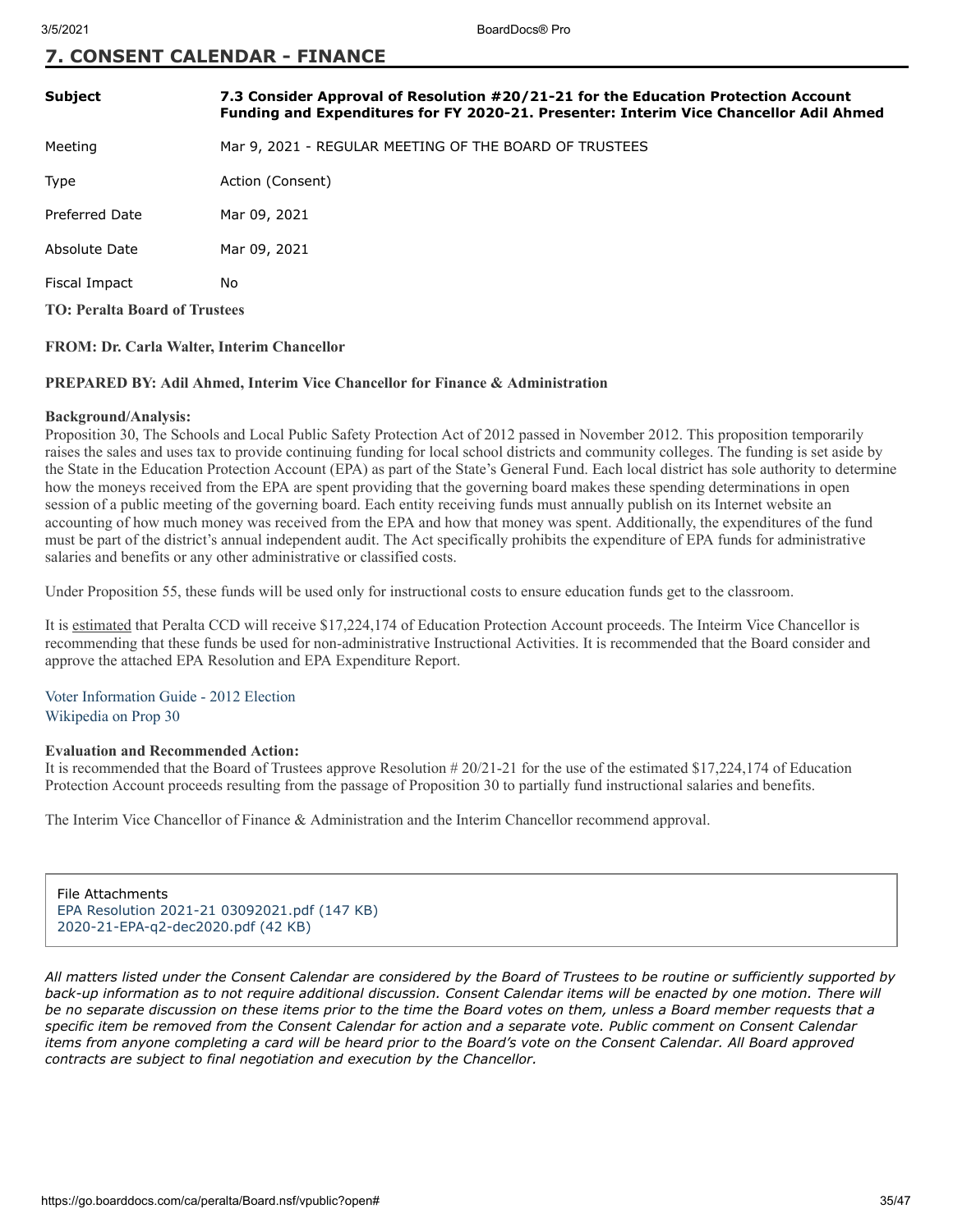# **8. CONSENT CALENDAR - HUMAN RESOURCES**

| <b>Subject</b>                       | 8.1 Consider Approval to Extend Management Contracts Ending on June 30, 2021.<br><b>Presenter: Acting Vice Chancellor Ronald McKinley</b> |  |
|--------------------------------------|-------------------------------------------------------------------------------------------------------------------------------------------|--|
| Meeting                              | Mar 9, 2021 - REGULAR MEETING OF THE BOARD OF TRUSTEES                                                                                    |  |
| Type                                 | Action (Consent)                                                                                                                          |  |
| Preferred Date                       | Mar 09, 2021                                                                                                                              |  |
| Absolute Date                        | Mar 09, 2021                                                                                                                              |  |
| Fiscal Impact                        | Yes                                                                                                                                       |  |
| <b>Budgeted</b>                      | Yes                                                                                                                                       |  |
| <b>TO: Peralta Board of Trustees</b> |                                                                                                                                           |  |

**FROM: Dr. Ronald McKinley, Acting Vice Chancellor for Human Resources & Employee Relations**

**PREPARED BY: Socorro Taylor, Executive Assistant, Human Resources & Employee Relations**

## **BACKGROUND/ANALYSIS:**

The District is seeking approval to extend/renew the following management contracts ending on June 30, 2021:

| Last Name        | <b>First Name</b> | Job Title                                              | Location               | Administrator In Charge               |
|------------------|-------------------|--------------------------------------------------------|------------------------|---------------------------------------|
| Nguyen           | Khoa John         | Director of Student Activities<br>& Campus Life        | Berkeley City College  | President Angelica Garcia             |
| <b>Benavides</b> | Dominique         | Director of College Research<br>& Planning             | College of Alameda     | President Nathaniel Jones             |
| <b>Brown</b>     | Siri              | Vice Chancellor of Academic<br>Affairs                 | District Office        | <b>Chancellor Walter</b>              |
| Gonzalez         | Ann               | Manager of Special Projects                            | District Office        | Vice Chancellor Siri Brown            |
| Johnson          | Shemila           | Consortium Director (NACAE) District Office            |                        | Vice Chancellor Siri Brown            |
| Odembo           | Harizon           | <b>Benefits Manager</b>                                | District Office        | Acting Vice Chancellor Ronald McKinle |
| Smith            | Atheria           | Director of Facilities Planning<br>& Development       | District Office        | Interim Chancellor Carla Walter       |
| Fields           | Mark              | Dean of Academic & Student<br>Affairs                  | Laney College          | President Rudy Besikof                |
| Lewis            | Mildred           | Dean of Academic & Student<br>Affairs                  | Laney College          | President Rudy Besikof                |
| Holloway         | Jason             | Dean of Workforce<br>Development & Applied<br>Sciences | Merritt College        | President David Johnson               |
| Pellegrin        | Nathan            | Director of College Research<br>& Planning             | <b>Merritt College</b> | President David Johnson               |

# **EVALUATION AND RECOMMENDED ACTION:**

The Acting Vice Chancellor McKinley and the Interim Chancellor recommend approval.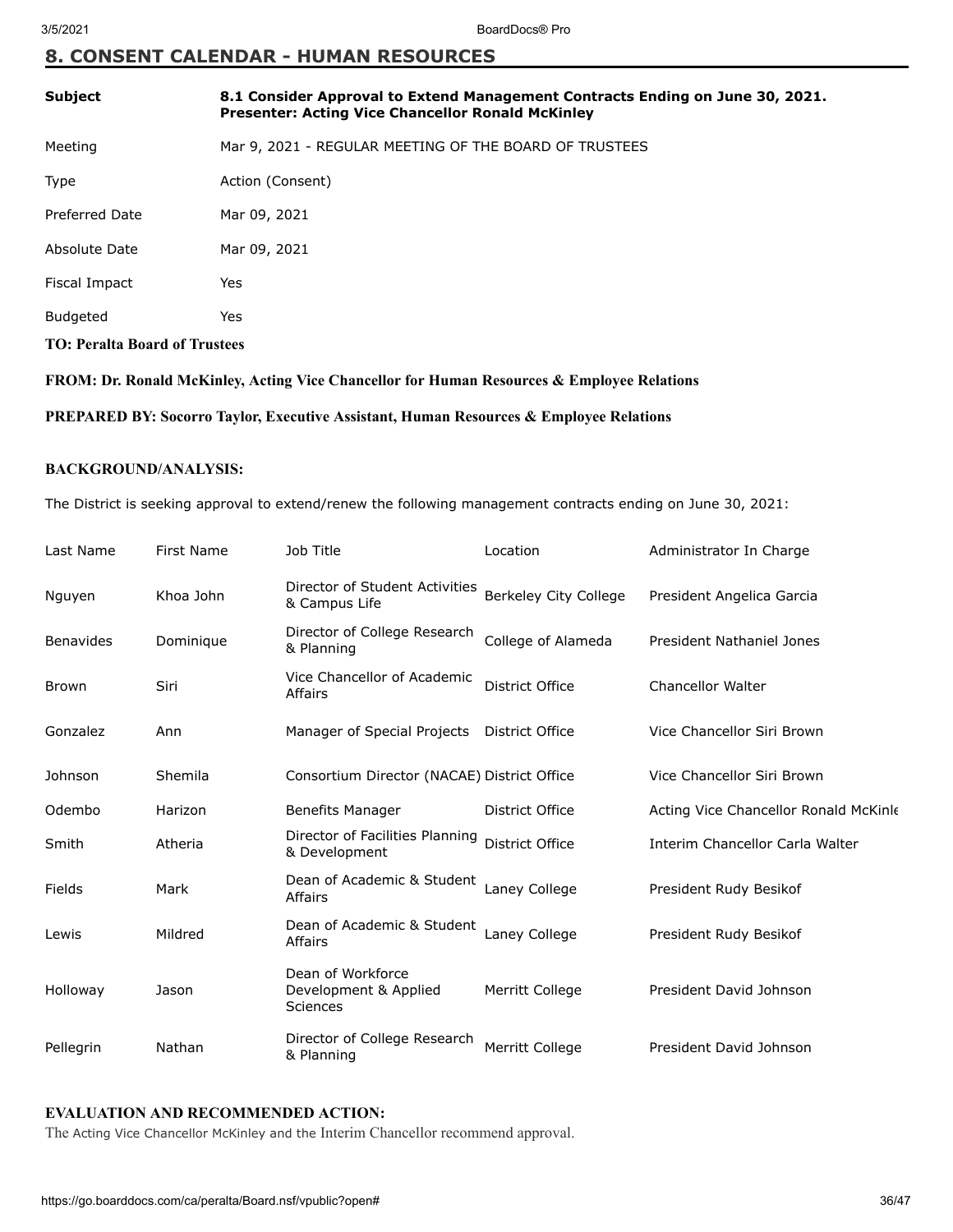#### 3/5/2021 BoardDocs® Pro

*All matters listed under the Consent Calendar are considered by the Board of Trustees to be routine or sufficiently supported by back-up information as to not require additional discussion. Consent Calendar items will be enacted by one motion. There will be no separate discussion on these items prior to the time the Board votes on them, unless a Board member requests that a specific item be removed from the Consent Calendar for action and a separate vote. Public comment on Consent Calendar items from anyone completing a card will be heard prior to the Board's vote on the Consent Calendar. All Board approved contracts are subject to final negotiation and execution by the Chancellor.*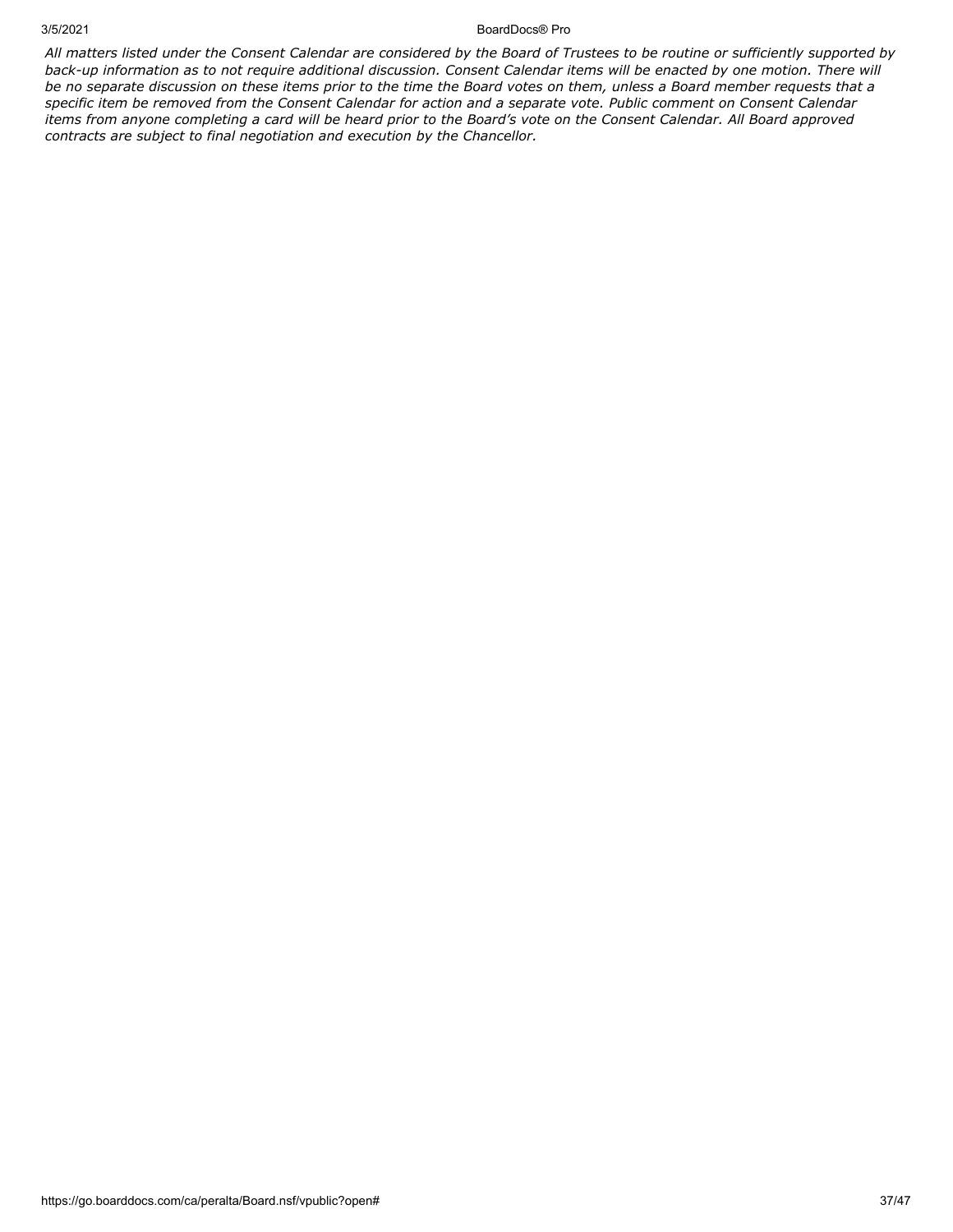**9. ACTION ITEMS**

| <b>Subject</b>                       | 9.1 Consider Acceptance of the Peralta Community College District's June 30, 2020<br>Annual Audit Reports - Presented by: Interim Vice Chancellor Adil Ahmed (15 minutes) |  |  |
|--------------------------------------|---------------------------------------------------------------------------------------------------------------------------------------------------------------------------|--|--|
| Meeting                              | Mar 9, 2021 - REGULAR MEETING OF THE BOARD OF TRUSTEES                                                                                                                    |  |  |
| <b>Type</b>                          | Action (Consent)                                                                                                                                                          |  |  |
| <b>Preferred Date</b>                | Mar 09, 2021                                                                                                                                                              |  |  |
| Absolute Date                        | Mar 09, 2021                                                                                                                                                              |  |  |
| Fiscal Impact                        | No                                                                                                                                                                        |  |  |
| <b>Budgeted</b>                      | No                                                                                                                                                                        |  |  |
| <b>Budget Source</b>                 | N/A                                                                                                                                                                       |  |  |
| <b>TO: Peralta Board of Trustees</b> |                                                                                                                                                                           |  |  |

**FROM: Adil Ahmed, Interim Vice Chancellor for Finance & Administration**

**PREPARED BY: Adil Ahmed, Interim Vice Chancellor for Finance & Administration**

# **BACKGROUND/ANALYSIS:(Please discuss this item. If a Vendor is Involved, please include the company name as well as the individual.)**

The June 30, 2020, annual audit report is being presented to the Board of Trustees for acceptance. This annual financial and compliance audit is a requirement under Education Code 84040 and provides for an examination of the District's annual financial statements to assess their fairness and reliability. The audit will be posted on the Budget and Finance website.

# **EVALUATION AND RECOMMENDED ACTION:**

Review and accept Peralta Community College District's June 30, 2020, Annual Audit Reports prepared by CLA. The Interim Vice Chancellor of Finance and Administration and the Interim Chancellor recommend acceptance.

File Attachments [PeraltaCCDMeasureAGRpt20.pdf \(283 KB\)](https://go.boarddocs.com/ca/peralta/Board.nsf/files/BYPUS57D6781/$file/PeraltaCCDMeasureAGRpt20.pdf) [PeraltaCCDParcelTaxBEPerformRpt20.pdf \(240 KB\)](https://go.boarddocs.com/ca/peralta/Board.nsf/files/BYPUS77D68AA/$file/PeraltaCCDParcelTaxBEPerformRpt20.pdf) [PeraltaCCDParcelTaxBERpt20.pdf \(274 KB\)](https://go.boarddocs.com/ca/peralta/Board.nsf/files/BYPUS97D6A64/$file/PeraltaCCDParcelTaxBERpt20.pdf) [PeraltaCCDGovLtr20.pdf \(202 KB\)](https://go.boarddocs.com/ca/peralta/Board.nsf/files/BYPUSB7D6BF9/$file/PeraltaCCDGovLtr20.pdf) [PeraltaCCDRpt20.pdf \(971 KB\)](https://go.boarddocs.com/ca/peralta/Board.nsf/files/BYPUSD7D6E0A/$file/PeraltaCCDRpt20.pdf)

*All matters listed under the Consent Calendar are considered by the Board of Trustees to be routine or sufficiently supported by back-up information as to not require additional discussion. Consent Calendar items will be enacted by one motion. There will be no separate discussion on these items prior to the time the Board votes on them, unless a Board member requests that a specific item be removed from the Consent Calendar for action and a separate vote. Public comment on Consent Calendar items from anyone completing a card will be heard prior to the Board's vote on the Consent Calendar. All Board approved contracts are subject to final negotiation and execution by the Chancellor.*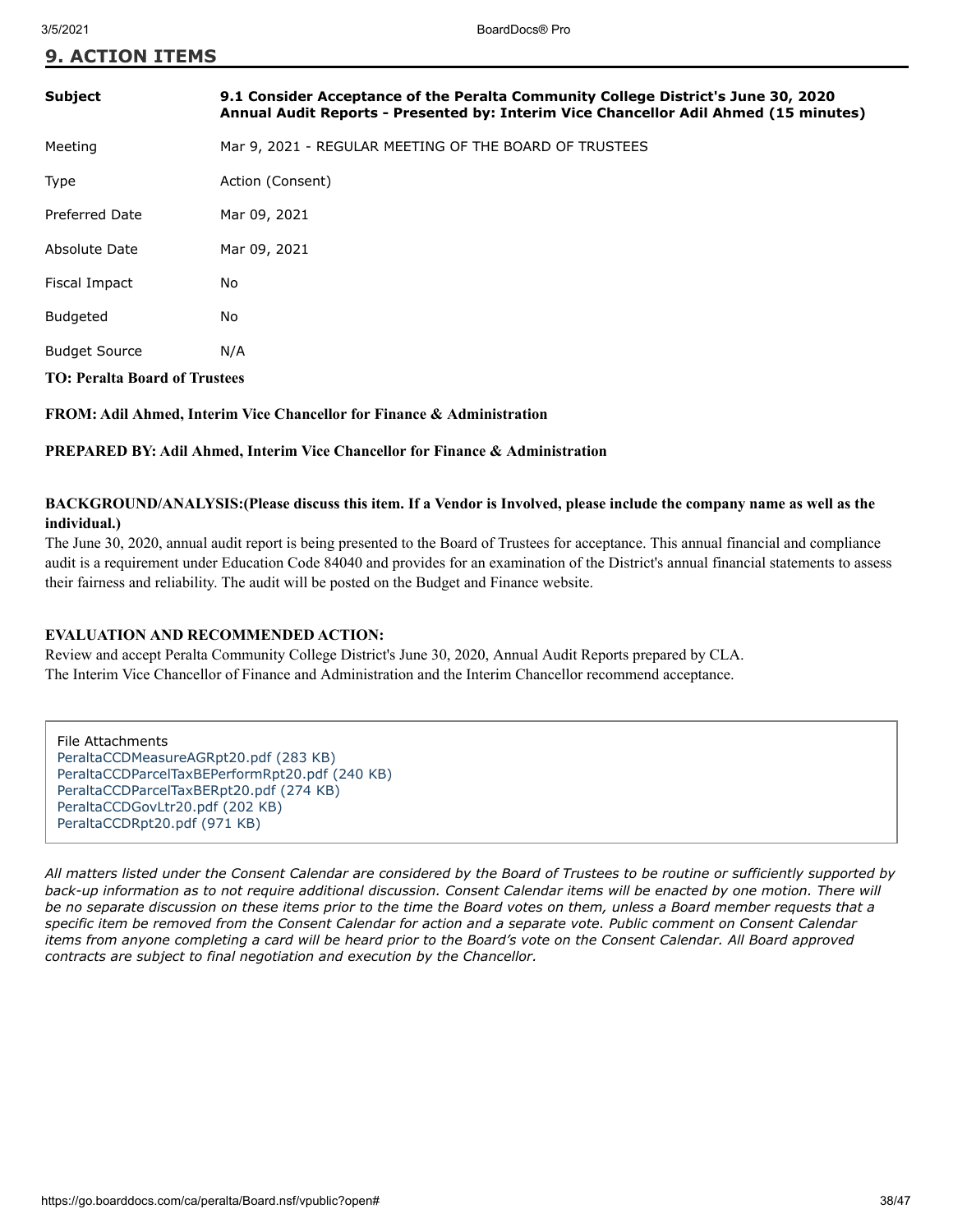**9. ACTION ITEMS**

| Subject                              | 9.2 Consider Adoption of Resolution No. 20/21-24 Supporting Award of the Design-Build<br>Agreement for the Laney College Title IX Locker Room Renovation Project to Rodan<br>Builders, Inc. Presenter: Acting Vice Chancellor Atheria Smith (5 minutes) |  |  |  |  |
|--------------------------------------|---------------------------------------------------------------------------------------------------------------------------------------------------------------------------------------------------------------------------------------------------------|--|--|--|--|
| Meeting                              | Mar 9, 2021 - REGULAR MEETING OF THE BOARD OF TRUSTEES                                                                                                                                                                                                  |  |  |  |  |
| Type                                 | Action                                                                                                                                                                                                                                                  |  |  |  |  |
| Preferred Date                       | Feb 09, 2021                                                                                                                                                                                                                                            |  |  |  |  |
| Absolute Date                        | Feb 09, 2021                                                                                                                                                                                                                                            |  |  |  |  |
| Dollar Amount                        | \$8,485,000.00                                                                                                                                                                                                                                          |  |  |  |  |
| <b>Budgeted</b>                      | Yes                                                                                                                                                                                                                                                     |  |  |  |  |
| <b>Budget Source</b>                 | Fund 63 Measure A and Fund 43 Measure G                                                                                                                                                                                                                 |  |  |  |  |
| <b>TO: Peralta Board of Trustees</b> |                                                                                                                                                                                                                                                         |  |  |  |  |

# **FROM: Atheria Smith, Acting Vice Chancellor, Department of General Services**

## **PREPARED BY: Jamille Teer, Facilities Project Coordinator, Department of General Services**

# **BACKGROUND/ANALYSIS:**

Education Code section 81703 provides that the community college district governing board shall issue a written decision supporting its contract award for a design-build project and stating in detail the basis of the award.

The Board is asked to consider adoption of Resolution No. 20/21-24 supporting the award of the Design-Build Agreement for the Laney College Title IX Locker Room Renovation Project ("Project") to Rodan Builders, Inc. ("Rodan"). Exhibit A to the Resolution details the basis for the award.

If the Board adopts the Resolution, the Board will be asked to consider approval of the Design-Build Agreement between the District and Rodan for the design and construction services for the Project under separate Action Item – Facilities. Additional background information and information regarding the Design-Build Agreement is provided under the Agenda Item Details for the separate Action Item.

# **EVALUATION AND RECOMMENDED ACTION:**

The Acting Vice Chancellor of DGS and the Interim Chancellor recommend the adoption of Resolution No. 20/21-24, supporting the award of the Design-Build Agreement for the Laney College Title IX Locker Room Renovation Project to Rodan Builders, Inc.

File Attachments [Resolution 20 21-24 Supporting Award of Design-Build Contract - Laney Locker Room\\_3675055\\_1\(DMS\).pdf \(75 KB\)](https://go.boarddocs.com/ca/peralta/Board.nsf/files/BYHMZL5B6CF4/$file/Resolution%2020%2021-24%20Supporting%20Award%20of%20Design-Build%20Contract%20-%20Laney%20Locker%20Room_3675055_1(DMS).pdf)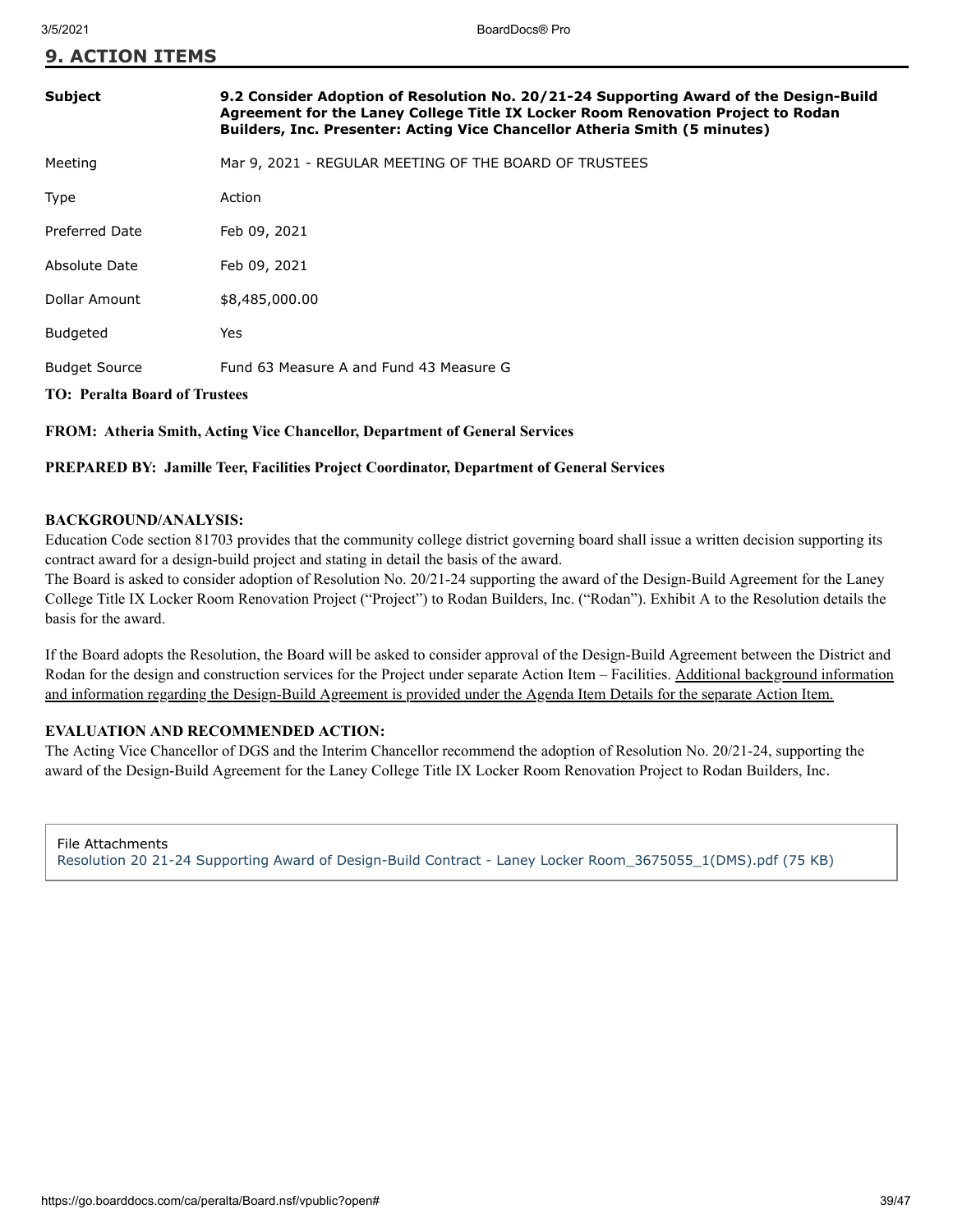| <b>9. ACTION ITEMS</b> |  |
|------------------------|--|
|------------------------|--|

# **Subject 9.3 Consider Approval of the Design-Build Agreement with Rodan Builders, Inc. for the Design and Construction Services for the Laney College Title IX Locker Room Renovation Project in the Amount of \$8,485,000.00. Presenter: Acting Vice Chancellor Atheria Smith (5 minutes)** Meeting Mar 9, 2021 - REGULAR MEETING OF THE BOARD OF TRUSTEES

| Type                 | Action                                  |
|----------------------|-----------------------------------------|
| Preferred Date       | Mar 09, 2021                            |
| Absolute Date        | Mar 09, 2021                            |
| Fiscal Impact        | Yes                                     |
| Dollar Amount        | \$8,485,000.00                          |
| Budgeted             | Yes                                     |
| <b>Budget Source</b> | Fund 63 Measure A and Fund 43 Measure G |

# **TO: Peralta Board of Trustees**

## **FROM: Atheria Smith, Acting Vice Chancellor, Department of General Services**

# **PREPARED BY: Swinerton CM**

# **BACKGROUND/ANALYSIS:**

The Board is asked to consider approval of the Design-Build Agreement between the Peralta Community College District ("District") and Rodan Builders, Inc. ("Rodan") for the design and construction services for the Laney College Title IX Locker Room Renovation Project ("Project"). SVA Architects, Inc. ("SVA") is a member of Rodan's design-build team and will serve as Architect of Record for the Project.

This scope of work includes the demolition of the existing 21,800 SF below grade Locker Room space and replacement with new facilities to support the Men's and Women's athletic programs and other campus programs. The scope of work will create a new activity hub for the Laney College campus and upgrade the facilities to address both Title IX compliance while providing infrastructure and accessibility upgrades.

On 06/26/2020, the District ran public advertisements soliciting Request for Qualifications (District RFQ/RFP 19-20/11) for the Title IX Locker Room Renovation Project. On 07/21/2020, the District received a total of ten submissions in response to the RFQ. The selection committee evaluated all ten submissions based on the criteria in the RFQ to determine the three highest-scoring proposals. On 9/10/2020, the District notified the three highest-scoring teams that they were shortlisted and would move on to the Request for Proposals "RFP" phase.

On 10/09/2020, the District released the Request for Proposal "RFP" documents to the three shortlisted teams from the RFQ phase. The RFP documents included detailed criteria documents prepared by Taylor Architects, a sample agreement, and multiple reference documents. On 12/04/2020, the District received three proposals in response to the RFP and, on 12/15/2020 and 12/17/2020, conducted individual interviews with the three teams. On 12/18/2020 and 12/21/2020, the selection committee met and evaluated all three teams based on the criteria in the RFP. Even though Rodan did not have the lowest price, it had the highest overall marks for all the criteria as scored by the selection committee.

A summary of the three (3) DBE proposals received:

| DBE                                             | <b>Stipulated Sum</b> |
|-------------------------------------------------|-----------------------|
| Rodan Builders-SVA Architects                   | \$8,485,000.00        |
| C. Overaa Construction - Gould Evans Architects | \$8,500,000.00        |
| Alten Construction- HY Architects               | \$7,997,903.00        |

This Stipulated Sum amount (\$8,485,000.00) includes the design and construction scope of work with a District-controlled Allowance for unforeseen conditions. Any unused portion of the Allowance will be returned to the District. The selected DBE is responsible for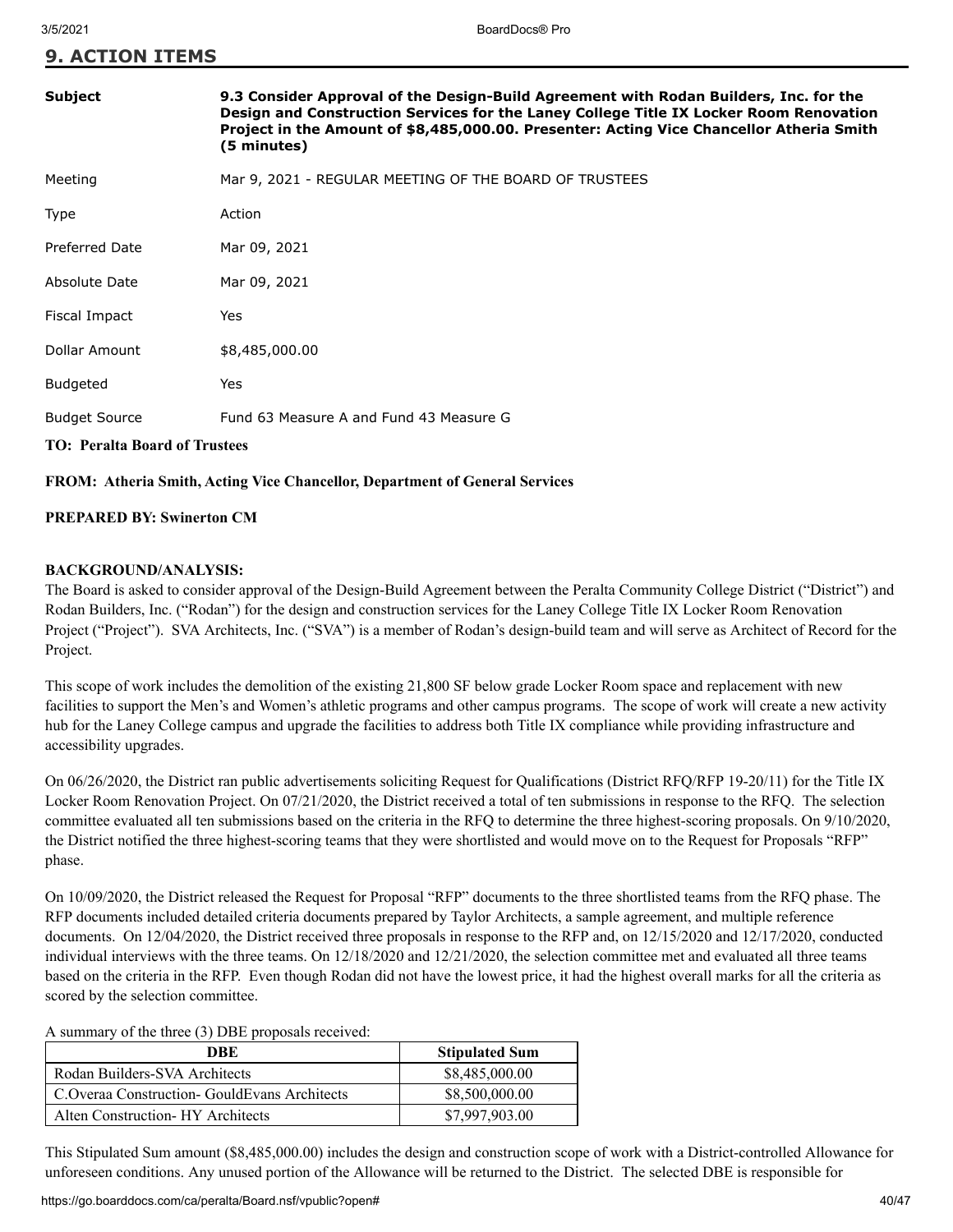completing the Project within the Stipulated Sum. Any re-design or re-bidding to stay within the Stipulated Sum shall be at no additional cost to the District unless circumstances identified in the contract occur.

| <b>LANEY College - Title IX Locker Room Renovation Project ACCOUNT CODES</b> |                                       |                                 |                        |                |                 |
|------------------------------------------------------------------------------|---------------------------------------|---------------------------------|------------------------|----------------|-----------------|
| Line                                                                         | Description                           | Account Code                    | Design-Build<br>Amount | Total          | $%$ of<br>Total |
|                                                                              | Design Build Entity<br>(includes AOR) | 01-43-391-6206-1-710000-2475-00 | \$8,485,000.00         | \$8,485,000.00 | 100.0%          |
|                                                                              |                                       |                                 |                        | \$8,485,000.00 | $100.0\%$       |

The project will be funded as follows:

As defined in the PCCD Request for Proposal, the two (2) unsuccessful DBEs submitting proposals for this project (C. Overaa Construction and Alten Construction) will each be paid a stipend of \$25,000.00. The stipend paid to the DBE teams provides the District with ownership of the intellectual property presented in the DBE proposals. Any design concepts/ideas presented by the DBE teams during the proposal process can be used and/or incorporated into the Locker Room Renovation Project design other or future District projects. The two (2) stipends are within the approved Design and Construction Authorization (DCA) for the Locker Room Renovation Project.

Contact Info: Rodan Builder 3486 Investment Blvd, Ste. B, Hayward, CA 94545 Contractors State License Board # 858119

# **DELIVERABLES/SCOPE OF WORK:**

The Rodan-SVA team will meet with the appropriate District staff and consultants to collaboratively develop the Design-Build Documents, which will be stamped/signed by SVA as the Project's Architects of Record. The Rodan-SVA team then must submit to DSA for approval of the design and comply with DSA regulations, including following those DSA-approved plans, during the construction of Title IX Locker Room Renovation Project.

# **ANTICIPATED COMPLETION DATE:**

Notice of Award to Rodan is anticipated to be issued on or about 02/24/21, and the Notice to Proceed is anticipated to be issued on or about 02/24/2021.

The substantial completion is anticipated to be 06/18/2022 and the final contract completion date is anticipated to be 07/28/2022.

# **EVALUATION AND RECOMMENDED ACTION:**

The Vice Chancellor of DGS and the Interim Chancellor recommend approval of the Design-Build Agreement with Rodan Builders for the design and construction services for the Laney College Title IX Locker Room Renovation Project \$8,485,000.00.

File Attachments

MARC\_Rodan Builders Agreement LaneyLockerRm\_MARC signed.pdf (14,878 KB)

[Rodan + SVA\\_Presentation\\_Laney College Title IX Locker Room Renovation.pdf \(18,923 KB\)](https://go.boarddocs.com/ca/peralta/Board.nsf/files/BYH87G7D426F/$file/Rodan%20%2B%20SVA_Presentation_Laney%20College%20Title%20IX%20Locker%20Room%20Renovation.pdf)

[Rodan + SVA\\_Laney College title IX Locker Room Renovation\\_RFP 19-10.11.pdf \(75,825 KB\)](https://go.boarddocs.com/ca/peralta/Board.nsf/files/BYH87P7D5268/$file/Rodan%20%2B%20SVA_Laney%20College%20title%20IX%20Locker%20Room%20Renovation_RFP%2019-10.11.pdf)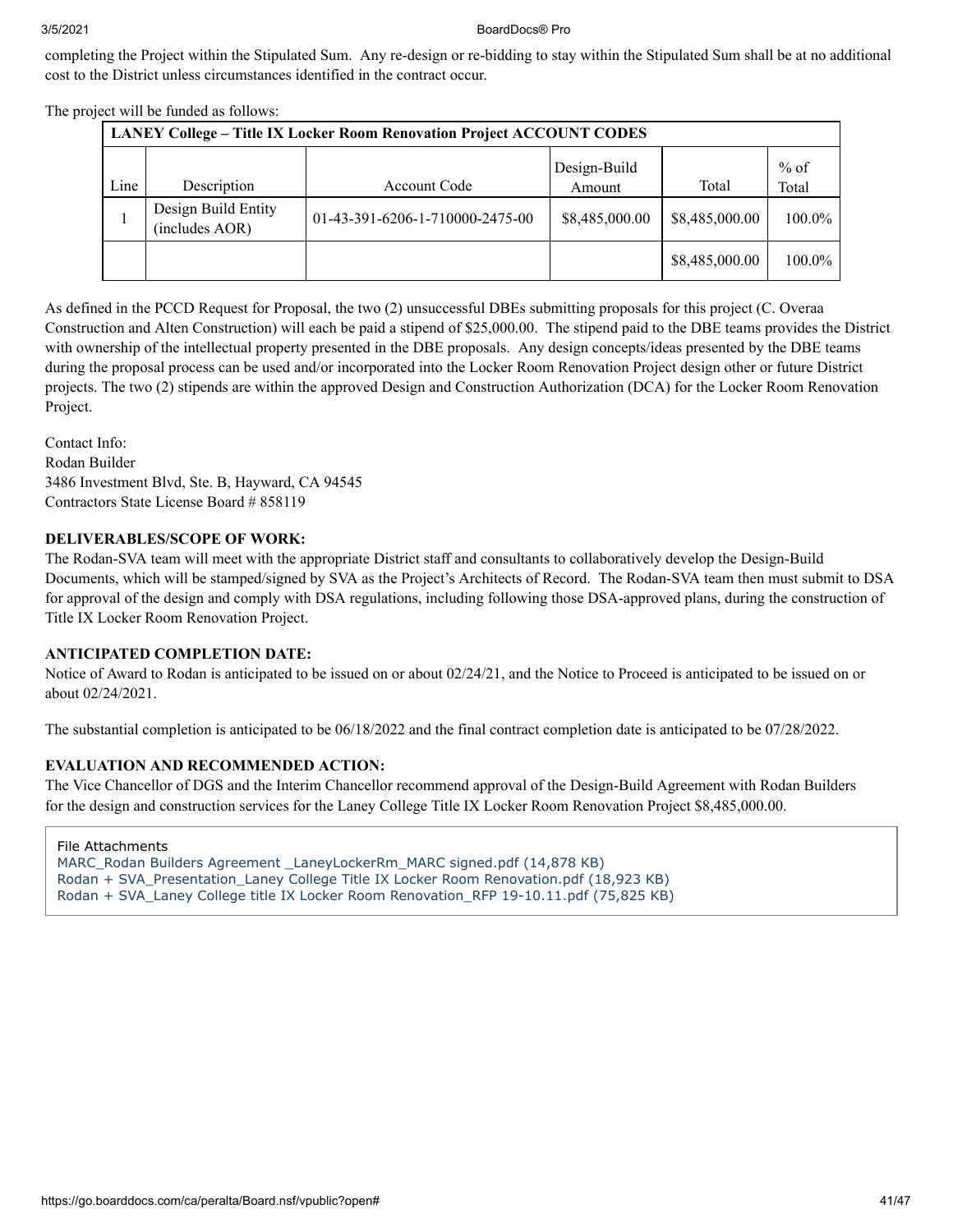# **9. ACTION ITEMS**

| <b>Subject</b>                                               | 9.4 Consider Approval of Classified Personnel Items. Presenter: Acting Vice Chancellor<br><b>Ronald McKinley (2 minutes)</b> |
|--------------------------------------------------------------|------------------------------------------------------------------------------------------------------------------------------|
| Meeting                                                      | Mar 9, 2021 - REGULAR MEETING OF THE BOARD OF TRUSTEES                                                                       |
| Type                                                         | Action                                                                                                                       |
| <b>Preferred Date</b>                                        | Mar 09, 2021                                                                                                                 |
| Absolute Date                                                | Mar 09, 2021                                                                                                                 |
| Fiscal Impact                                                | Yes                                                                                                                          |
| <b>Budgeted</b>                                              | Yes                                                                                                                          |
| <b>Budget Source</b><br><b>TO: Peralta Board of Trustees</b> | General Fund                                                                                                                 |

 **FROM: Dr. Ronald McKinley, Acting Vice Chancellor for Human Resources & Employee Relations**

 **PREPARED BY: Socorro Taylor, Executive Assistant, Department of Human Resources & Human Relations**

**BACKGROUND/ANALYSIS: (Please discuss this item. If a Vendor is Involved, please include the company name as well as the individual.)**

# **APPROVAL OF CLASSIFIED PERSONNEL ITEMS**

New employment; changes in assignment, compensation, and placement; leaves of absence; changes in staff allocation and classification of classified personnel; retirements, phase-in retirements and resignations; and short-term temporary classified positions.

# **A. CLASSIFIED EMPLOYMENT**

( $NP = New Position * = New Empire)$ )

**Name**

None

None

None

None

Jamila Saleh

Ratification of approval to hire Jamila Saleh effective March 1, 2021.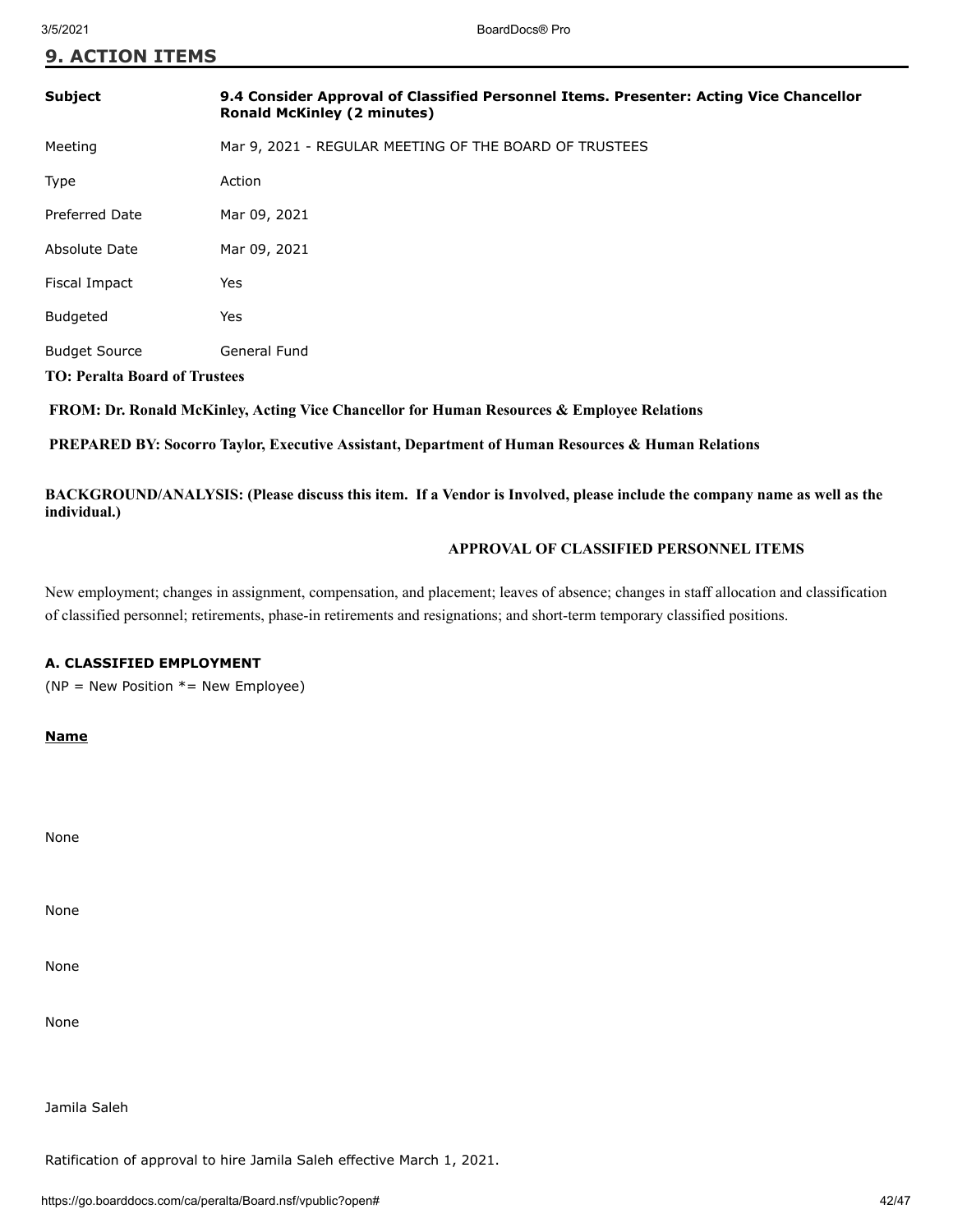## Phasasha Pharr

Recommendation to hire Phasasha Pharr effective March 12, 2021.

# Alejandra Cerda

Recommendation to hire Alejandra Cerda effective March 10, 2021.

# **B. PHASE-IN RETIREMENT**

None

# **C. LEAVE OF ABSENCE**

None

# **D. PUBLIC EMPLOYEE RETIREMENT AND RESIGNATION**

# **1. Retirement**

**Name**

| None           |  |  |  |
|----------------|--|--|--|
| None           |  |  |  |
| None           |  |  |  |
| None           |  |  |  |
| None           |  |  |  |
| 2. Resignation |  |  |  |
|                |  |  |  |
| None           |  |  |  |
| None           |  |  |  |
| None           |  |  |  |
| None           |  |  |  |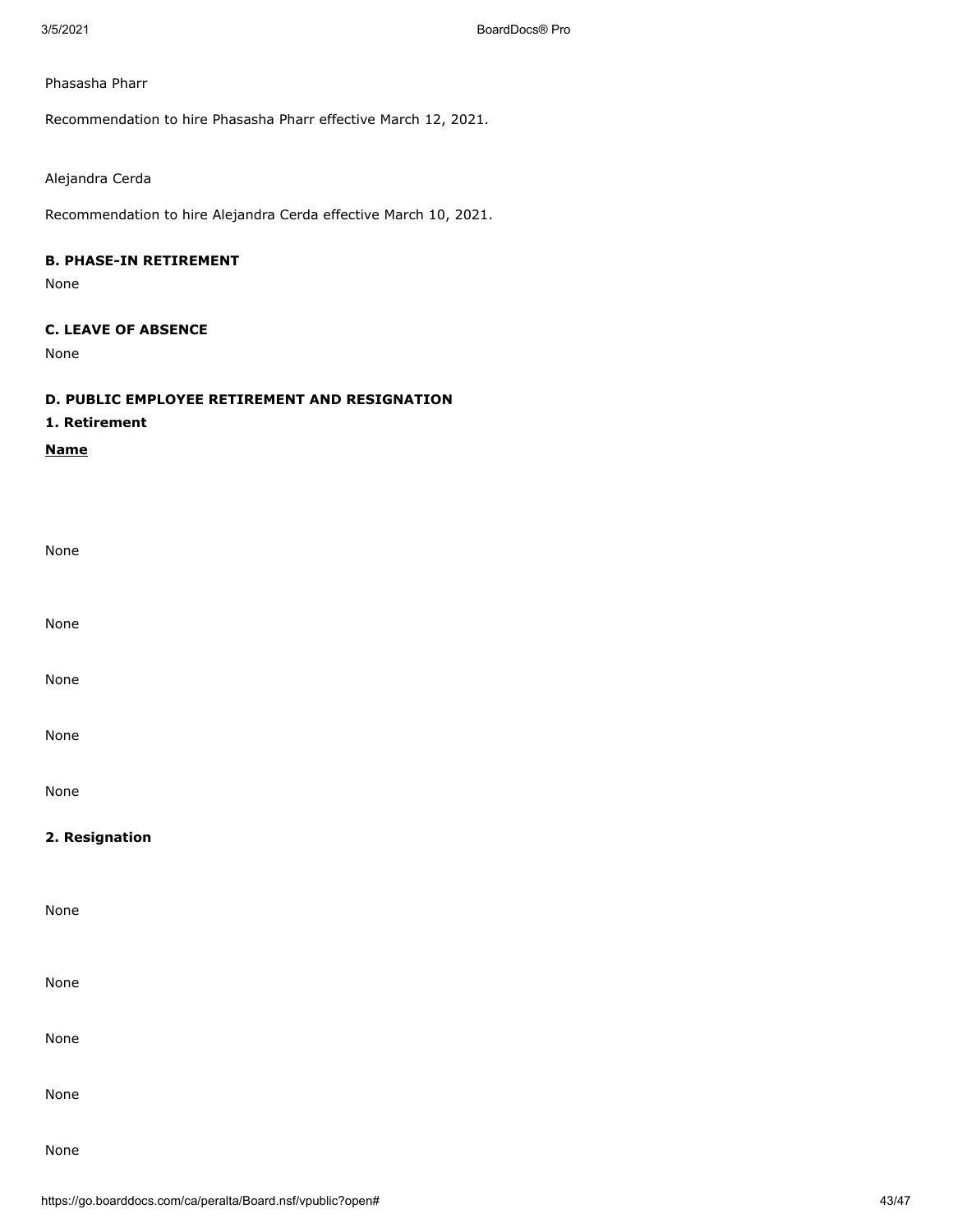3/5/2021 BoardDocs® Pro

# **E. SHORT-TERM NON-CONTINUING POSITIONS**

# **Name**

| None |  |  |  |
|------|--|--|--|
| None |  |  |  |
| None |  |  |  |
| None |  |  |  |
| None |  |  |  |

# **EVALUATION AND RECOMMENDED ACTION:**

The Acting Vice Chancellor of Human Resources and the Interim Chancellor recommend approval.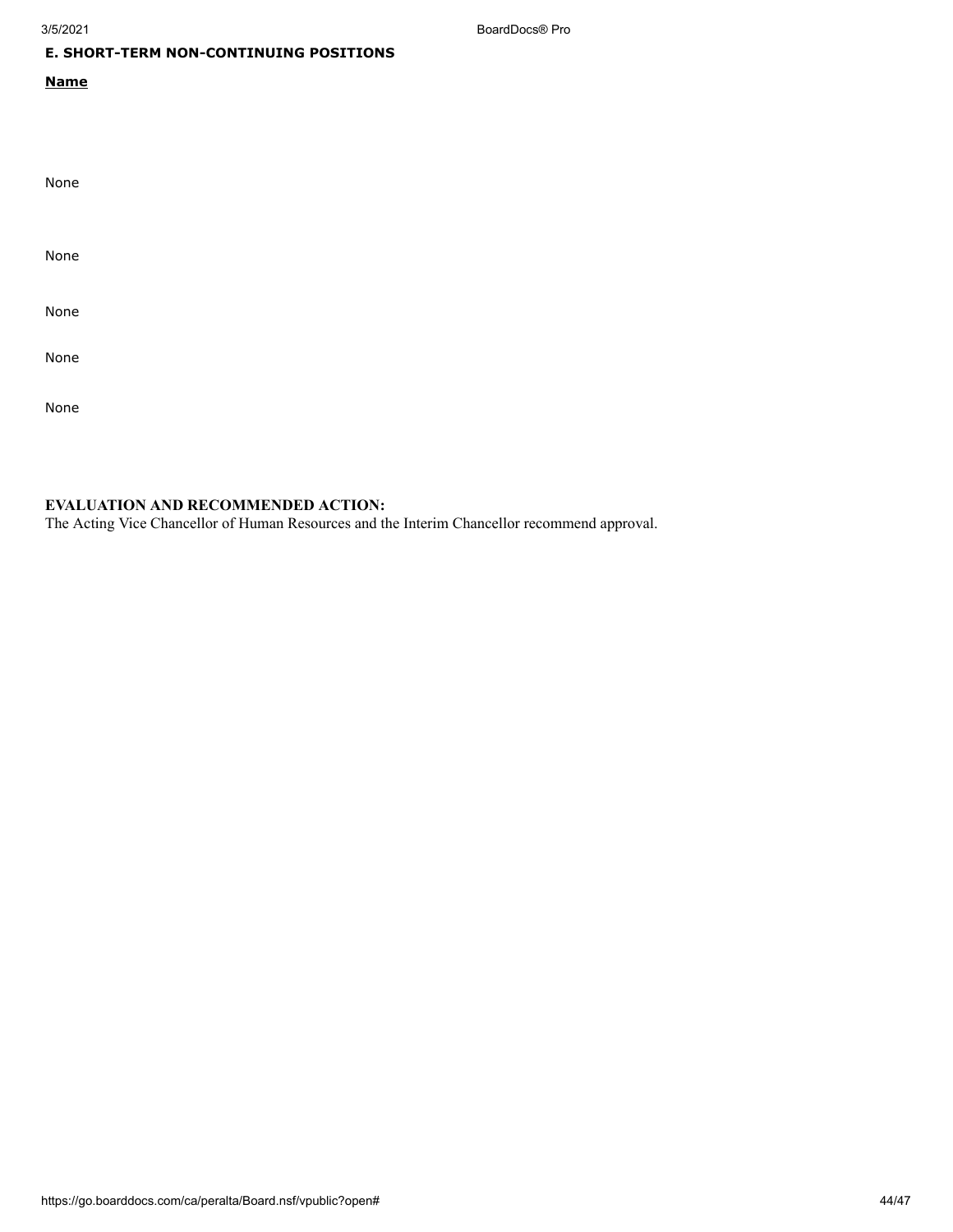**9. ACTION ITEMS**

| <b>Subject</b>                       | 9.5 Consider Approval of the Draft Chancellor's Profile to Commence the Search for the<br>Next Chancellor of Peralta Community College District. Presenter: Acting Vice Chancellor<br><b>Ronald McKinley (20 minutes)</b> |  |
|--------------------------------------|---------------------------------------------------------------------------------------------------------------------------------------------------------------------------------------------------------------------------|--|
| Meeting                              | Mar 9, 2021 - REGULAR MEETING OF THE BOARD OF TRUSTEES                                                                                                                                                                    |  |
| <b>Type</b>                          | Action                                                                                                                                                                                                                    |  |
| Preferred Date                       | Mar 09, 2021                                                                                                                                                                                                              |  |
| Absolute Date                        | Mar 09, 2021                                                                                                                                                                                                              |  |
| Fiscal Impact                        | No                                                                                                                                                                                                                        |  |
| <b>Budget Source</b>                 | N/A                                                                                                                                                                                                                       |  |
| <b>TO: Peralta Board of Trustees</b> |                                                                                                                                                                                                                           |  |
|                                      |                                                                                                                                                                                                                           |  |

 **FROM: Dr. Ronald McKinley, Acting Vice Chancellor for Human Resources & Employee Relations**

 **PREPARED BY: Socorro Taylor, Executive Assistant, Department of Human Resources & Human Relations**

# **BACKGROUND/ANALYSIS:**

In accordance with Board Policy 2431, and in order to obtain District-wide and broad community input and feedback to help develop the chancellor's profile or job description, several listening sessions were organized with Dr. Kim Bobby and Dr. Richard Wueste (AGB Search Consultants). These listening sessions were held separately with our faculty, classified staff, administrators, Board members, Chancellor's Cabinet members, and students/alumni/community members. Based upon the results of these listening sessions, AGB Search has developed the attached Chancellor's profile for review and approval by the Board.

# **EVALUATION AND RECOMMENDED ACTION:**

The Acting Vice Chancellor for Human Resources & Employee Relations recommends approval.

File Attachments [PCCD Challenges Opportunities and Attributes Draft 1.pdf \(190 KB\)](https://go.boarddocs.com/ca/peralta/Board.nsf/files/BYSVA47FBC6F/$file/PCCD%20Challenges%20Opportunities%20and%20Attributes%20Draft%201.pdf) [PCCD DRAFT TIMELINE R6 3-4-2021- updated 2.pdf \(366 KB\)](https://go.boarddocs.com/ca/peralta/Board.nsf/files/BYTMP25C22CF/$file/PCCD%20DRAFT%20TIMELINE%20R6%203-4-2021-%20updated%202.pdf)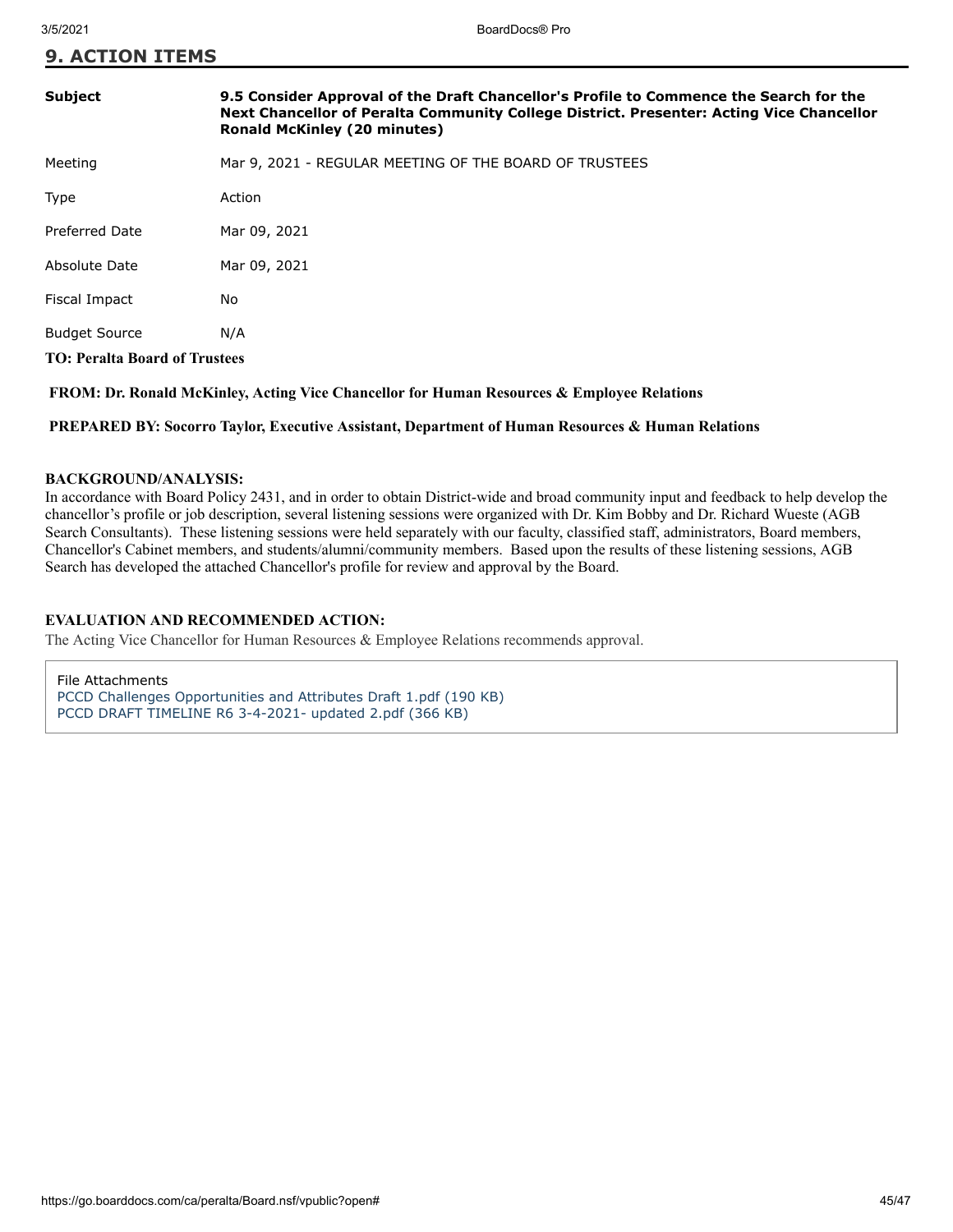# **10. REPORTS Subject 10.1 Board of Trustees' Reports (20 minutes)**

Meeting Mar 9, 2021 - REGULAR MEETING OF THE BOARD OF TRUSTEES

Type Information